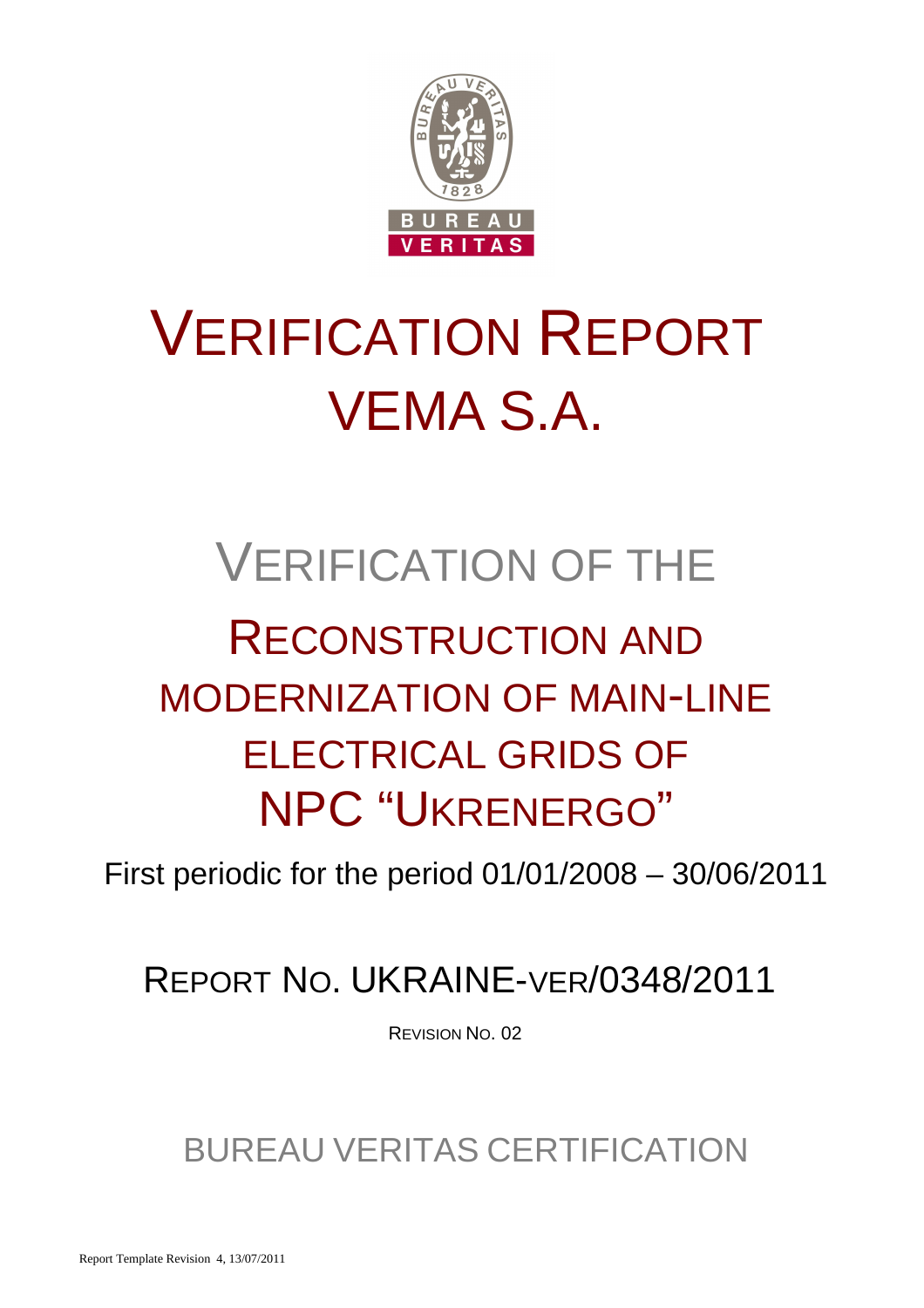

| Date of first issue:<br>16/09/2011                                                                                                                                   | Organizational unit:<br><b>Bureau Veritas Certification</b><br><b>Holding SAS</b><br>Client ref.: |                                                                                                                                                                                                                                                                                                                                                                                                                                                                                                                                                                                                                                                                                                                                                                                                                                                                                                      |
|----------------------------------------------------------------------------------------------------------------------------------------------------------------------|---------------------------------------------------------------------------------------------------|------------------------------------------------------------------------------------------------------------------------------------------------------------------------------------------------------------------------------------------------------------------------------------------------------------------------------------------------------------------------------------------------------------------------------------------------------------------------------------------------------------------------------------------------------------------------------------------------------------------------------------------------------------------------------------------------------------------------------------------------------------------------------------------------------------------------------------------------------------------------------------------------------|
| Client:<br><b>VEMA S.A.</b>                                                                                                                                          | <b>Fabian Knodel</b>                                                                              |                                                                                                                                                                                                                                                                                                                                                                                                                                                                                                                                                                                                                                                                                                                                                                                                                                                                                                      |
| Summary:<br>Supervisory Committee, as well as the host country criteria.                                                                                             |                                                                                                   | Bureau Veritas Certification has made the first periodic verification for the period from 01 January 2008 to 30<br>June 2011 of the "Reconstruction and modernization of main-line electrical grids of NPC "Ukrenergo" project of<br>VEMA S.A., located in Ukraine, and applying JI specific approach, on the basis of UNFCCC criteria for the JI,<br>as well as criteria given to provide for consistent project operations, monitoring and reporting. UNFCCC criteria<br>refer to Article 6 of the Kyoto Protocol, the JI rules and modalities and the subsequent decisions by the JI                                                                                                                                                                                                                                                                                                              |
| was conducted using Bureau Veritas Certification internal procedures.                                                                                                |                                                                                                   | The verification scope is defined as a periodic independent review and ex post determination by the Accredited<br>Entity of the monitored reductions in GHG emissions during defined verification period, and consisted of the<br>following three phases: i) desk review of the project design and the baseline and monitoring plan; ii) follow-up<br>interviews with project stakeholders; iii) resolution of outstanding issues and the issuance of the final<br>verification report and opinion. The overall verification, from Contract Review to Verification Report & Opinion,                                                                                                                                                                                                                                                                                                                 |
| Actions Requests (CL, CAR and FAR), presented in Appendix A.                                                                                                         |                                                                                                   | The first output of the verification process is a list of Clarification, Corrective Actions Requests, Forward                                                                                                                                                                                                                                                                                                                                                                                                                                                                                                                                                                                                                                                                                                                                                                                        |
| 31/12/2010 and 233113 tons of CO2eq for the period 01/01/2011-30/06/2011).<br>related to the approved project baseline and monitoring, and its associated documents. |                                                                                                   | In summary, Bureau Veritas Certification confirms that the project is implemented as planned and described in<br>approved project design documents. Installed equipment being essential for generating emission reduction<br>runs reliably and is calibrated appropriately. The monitoring system is in place and the project is generating<br>GHG emission reductions. The GHG emission reduction is calculated accurately and without material errors,<br>omissions, or misstatements, and the emission reductions totalize 1331242 tons of CO2eq for the monitoring<br>period from 01/01/2008 to 30/06/2011 (389711 tons of CO2eq for the period 01/01/2008-31/12/2008, 350703<br>tons of CO2eq for the period 01/01/2009-31/12/2009 and 357715 tons of CO2eq for the period 31/12/2010-<br>Our opinion relates to the project's GHG emissions and resulting GHG emission reductions reported and |
| Report No.:<br>Subject Group:<br>UKRAINE-ver/0348/2011<br>JI                                                                                                         |                                                                                                   |                                                                                                                                                                                                                                                                                                                                                                                                                                                                                                                                                                                                                                                                                                                                                                                                                                                                                                      |
| Project title:<br>Reconstruction and modernization of main-line<br>electrical grids of NPC "Ukrenergo"                                                               |                                                                                                   |                                                                                                                                                                                                                                                                                                                                                                                                                                                                                                                                                                                                                                                                                                                                                                                                                                                                                                      |
| Work carried out by:<br>Team Leader, Lead Verifier:<br>Team Member, Lead Verifier:<br>Team Member, Lead Verifier:                                                    | years<br>Igor Kachan<br>Victoria Legka<br>Oleg Skoblyk                                            |                                                                                                                                                                                                                                                                                                                                                                                                                                                                                                                                                                                                                                                                                                                                                                                                                                                                                                      |
| Work reviewed by:<br>Ivan Sokolov - Internal Technical Reviewer<br>Daniil Ukhanov - Technical Specialist<br>Work approved by:<br>Flavio Gomes - Operational Manager  | $\times$<br>ification                                                                             | No distribution without permission from the<br>Client or responsible organizational unit<br>Limited distribution                                                                                                                                                                                                                                                                                                                                                                                                                                                                                                                                                                                                                                                                                                                                                                                     |
| Date of this revision:<br>Rev. No.:<br>20/09/2011<br>42<br>02                                                                                                        | Number of pages: 0                                                                                | Unrestricted distribution                                                                                                                                                                                                                                                                                                                                                                                                                                                                                                                                                                                                                                                                                                                                                                                                                                                                            |
|                                                                                                                                                                      |                                                                                                   |                                                                                                                                                                                                                                                                                                                                                                                                                                                                                                                                                                                                                                                                                                                                                                                                                                                                                                      |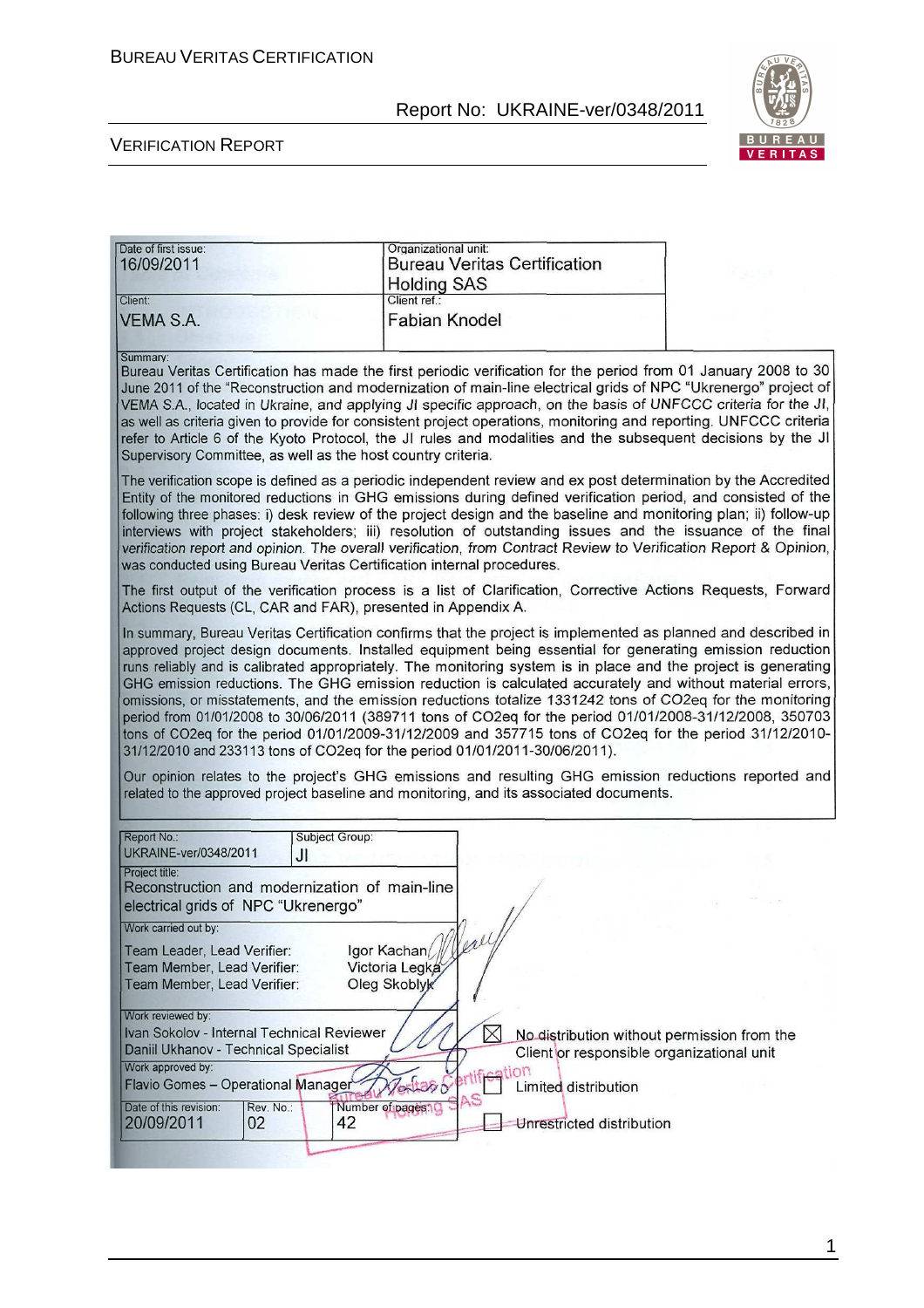

VERIFICATION REPORT

#### **Table of Contents Page 2018**

| $\mathbf 1$<br>1.1<br>1.2<br>1.3 | Objective<br>Scope<br><b>Verification Team</b>                               | $\overline{4}$<br>$\overline{4}$<br>5 |
|----------------------------------|------------------------------------------------------------------------------|---------------------------------------|
| $\overline{2}$                   |                                                                              |                                       |
| 2.1                              | <b>Review of Documents</b>                                                   | 6                                     |
| 2.2                              | Follow-up Interviews                                                         | 6                                     |
| 2.3                              | Resolution of Clarification, Corrective and Forward Action<br>Requests       | $\overline{7}$                        |
| 3                                |                                                                              |                                       |
| 3.1                              | Remaining issues and FARs from previous verifications                        | 8                                     |
| 3.2                              | Project approval by Parties involved (90-91)                                 | 8                                     |
| 3.3                              | Project implementation (92-93)                                               | 8                                     |
| 3.4                              | Compliance of the monitoring plan with the monitoring<br>methodology (94-98) | 11                                    |
| 3.5                              | Revision of monitoring plan (99-100)                                         | 12                                    |
| 3.6                              | Data management (101)                                                        | 12                                    |
| 3.7                              | Verification regarding programmes of activities (102-110)                    | 13                                    |
| 4                                |                                                                              |                                       |
| 5                                |                                                                              |                                       |
|                                  | APPENDIX A: PROJECT VERIFICATION PROTOCOL  25                                |                                       |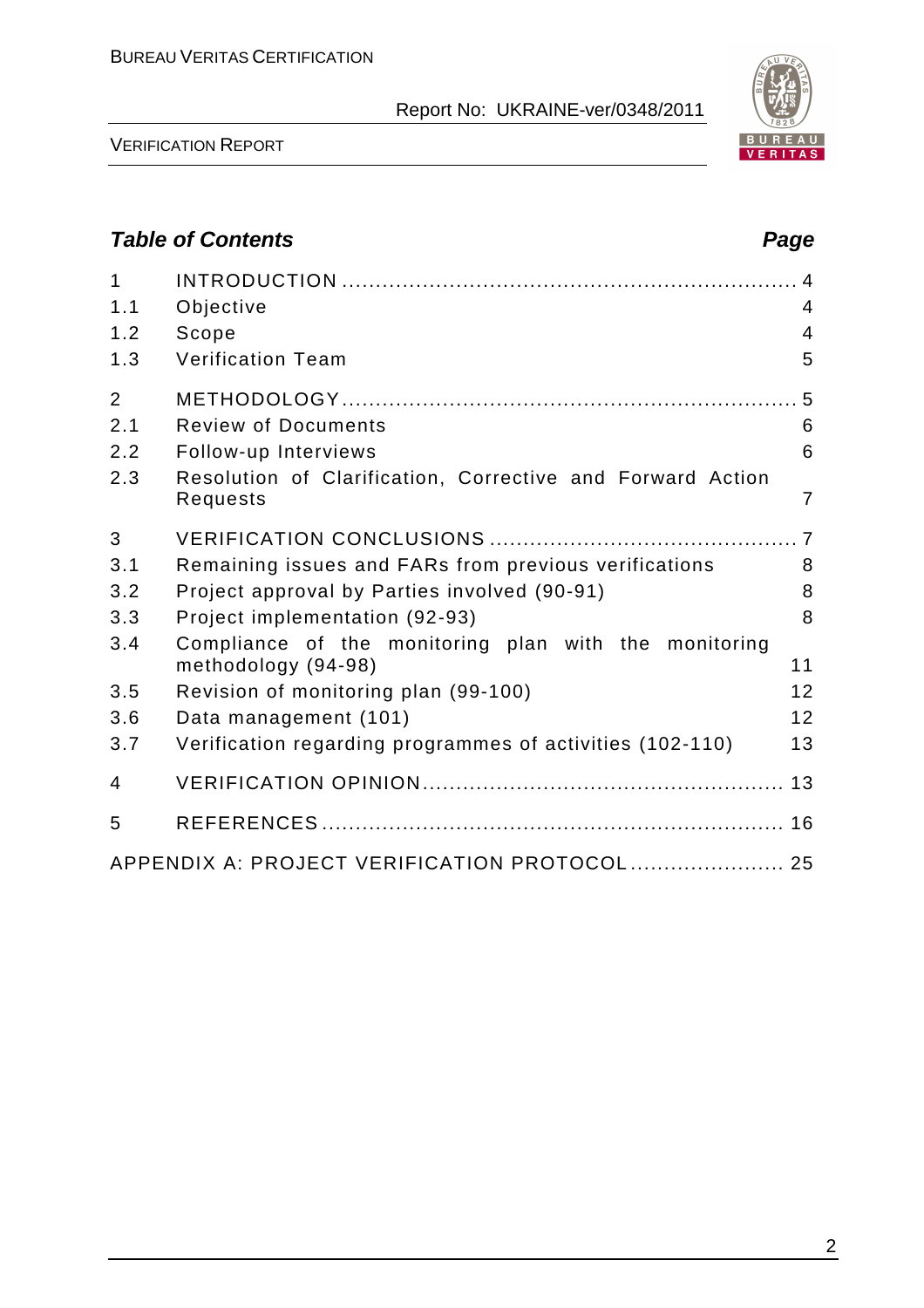

VERIFICATION REPORT

#### **Abbreviations**

| AIE             | <b>Accredited Independent Entity</b>                      |  |  |  |  |
|-----------------|-----------------------------------------------------------|--|--|--|--|
| <b>BVC</b>      | <b>Bureau Veritas Certification Holding SAS</b>           |  |  |  |  |
| CAR             | <b>Corrective Action Request</b>                          |  |  |  |  |
| <b>CDM</b>      | <b>Clean Development Mechanism</b>                        |  |  |  |  |
| <b>CL</b>       | <b>Clarification Request</b>                              |  |  |  |  |
| CO <sub>2</sub> | <b>Carbon Dioxide</b>                                     |  |  |  |  |
| <b>DFP</b>      | <b>Designated Focal Point</b>                             |  |  |  |  |
| <b>DVM</b>      | Determination and Verification Manual                     |  |  |  |  |
| <b>FAR</b>      | <b>Forward Action Request</b>                             |  |  |  |  |
| <b>GHG</b>      | Green House Gas(es)                                       |  |  |  |  |
| <b>GWP</b>      | <b>Global Warming Potential</b>                           |  |  |  |  |
| <b>IPCC</b>     | Intergovernmental Panel on Climate Change                 |  |  |  |  |
| JI              | Joint Implementation                                      |  |  |  |  |
| <b>JISC</b>     | Joint Implementation Supervisory Committee                |  |  |  |  |
| MP              | <b>Monitoring Plan</b>                                    |  |  |  |  |
| <b>MR</b>       | <b>Monitoring Report</b>                                  |  |  |  |  |
| NPC "Ukrenergo" | State Enterprise "National Power Company "Ukrenergo"      |  |  |  |  |
| <b>PDD</b>      | <b>Project Design Document</b>                            |  |  |  |  |
| <b>UNFCCC</b>   | United Nations Framework Convention for Climate<br>Change |  |  |  |  |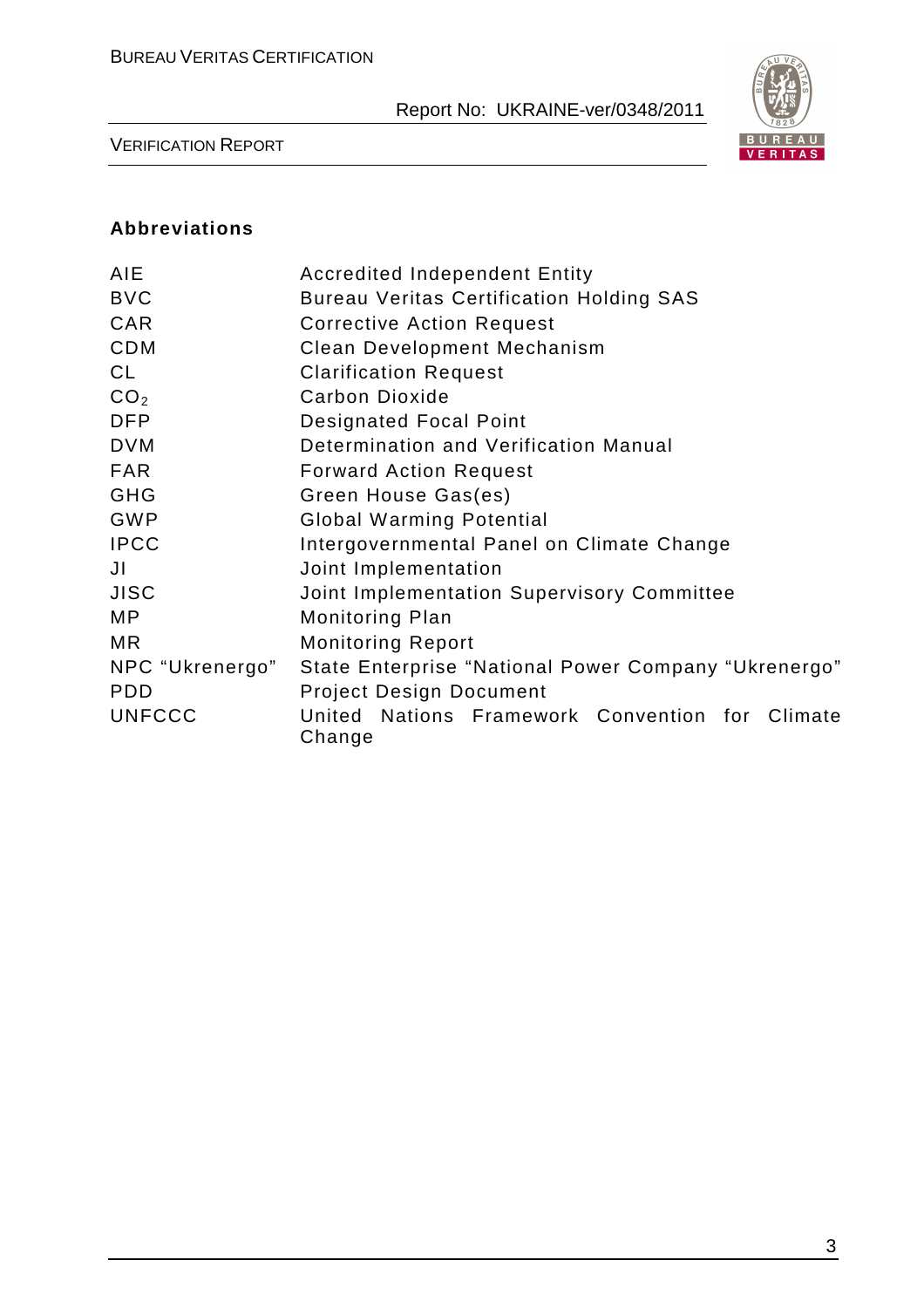

VERIFICATION REPORT

#### **1 INTRODUCTION**

VEMA S.A. has commissioned Bureau Veritas Certification to verify the emissions reductions of its JI project "Reconstruction and modernization of main-line electrical grids of NPC "Ukrenergo" (hereafter called "the project") located in Ukraine.

This report summarizes the findings of the verification of the project, performed on the basis of UNFCCC criteria, as well as criteria given to provide for consistent project operations, monitoring and reporting.

The verification covers the period from  $1<sup>st</sup>$  January 2008 to 30<sup>th</sup> June 2011.

#### **1.1 Objective**

Verification is the periodic independent review and ex post determination by the Accredited Independent Entity (AIE) of the monitored reductions in GHG emissions during defined verification period.

The objective of verification can be divided in Initial Verification and Periodic Verification.

UNFCCC criteria refer to Article 6 of the Kyoto Protocol, the JI rules and modalities and the subsequent decisions by the JI Supervisory Committee, as well as the host country criteria.

#### **1.2 Scope**

Verification scope is defined as an independent and objective review and ex post determination by the Accredited Independent Entity of the monitored reductions in GHG emissions. The verification is based on the submitted monitoring report, the determined project design document including the project's baseline study, monitoring plan and other relevant documents. The information in these documents is reviewed against Kyoto Protocol requirements, UNFCCC rules and associated interpretations.

The verification is not meant to provide any consulting towards the Client. However, stated requests for clarifications, corrective and/or forward actions may provide input for improvement of the project monitoring towards reductions in the GHG emissions.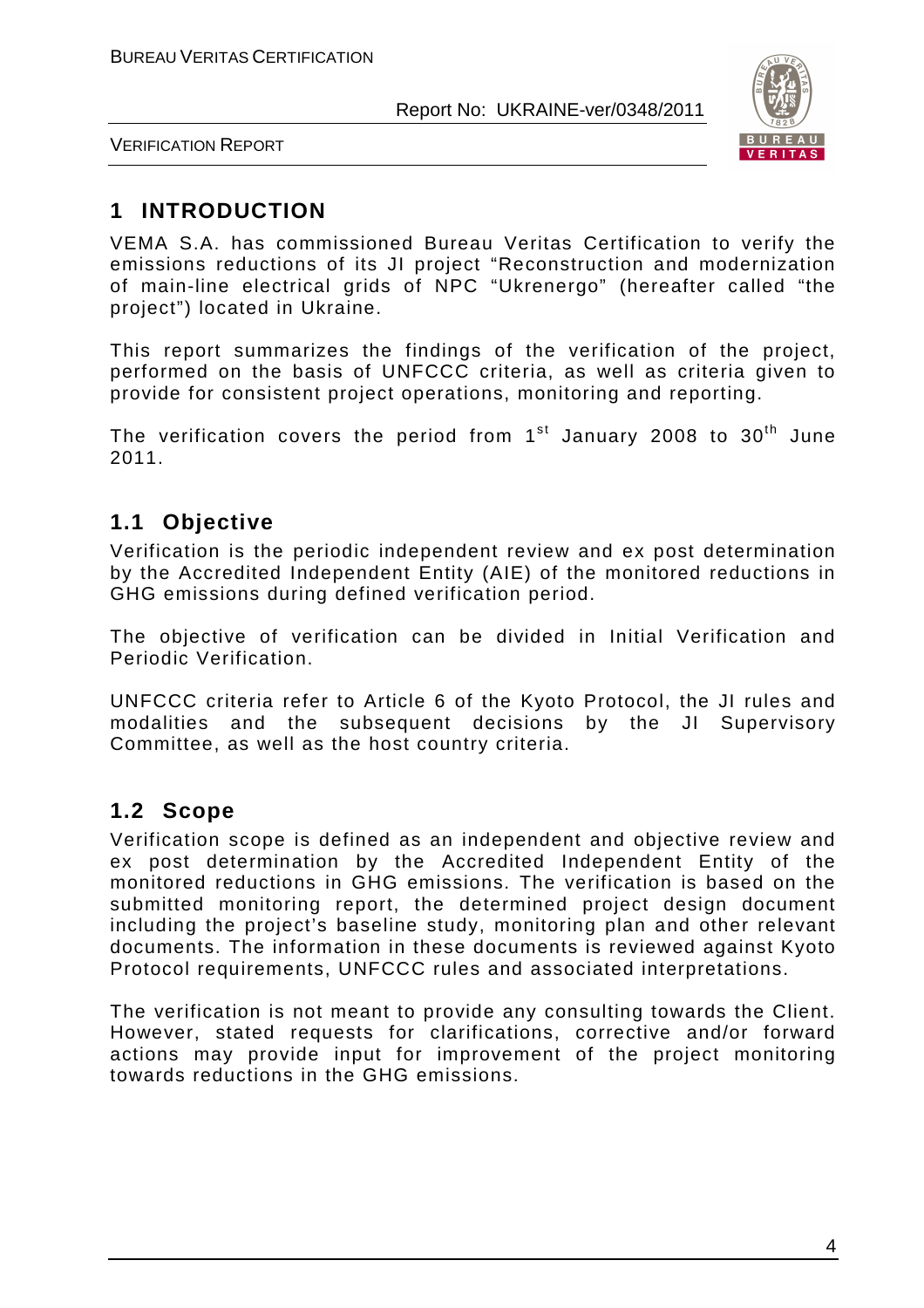

VERIFICATION REPORT

#### **1.3 Verification Team**

The verification team consists of the following personnel:

Igor Kachan Team Leader, Bureau Veritas Certification Climate Change Lead Verifier

Victoria Legka Team Member, Bureau Veritas Certification Climate Change Lead Verifier

Oleg Skoblyk Team Member, Bureau Veritas Certification Climate Change Lead Verifier

This verification report was reviewed by:

Ivan Sokolov Bureau Veritas Certification, Internal Technical Reviewer

Daniil Ukhanov Bureau Veritas Certification Technical Specialist

#### **2 METHODOLOGY**

The overall verification, from Contract Review to Verification Report & Opinion, was conducted using Bureau Veritas Certification internal procedures.

In order to ensure transparency, a verification protocol was customized for the project, according to the version 01 of the Joint Implementation Determination and Verification Manual, issued by the Joint Implementation Supervisory Committee at its 19 meeting on 04/12/2009. The protocol shows, in a transparent manner, criteria (requirements), means of verification and the results from verifying the identified criteria. The verification protocol serves the following purposes:

- It organizes, details and clarifies the requirements a JI project is expected to meet;
- It ensures a transparent verification process where the verifier will document how a particular requirement has been verified and the result of the verification.

The completed verification protocol is enclosed in Appendix A to this report.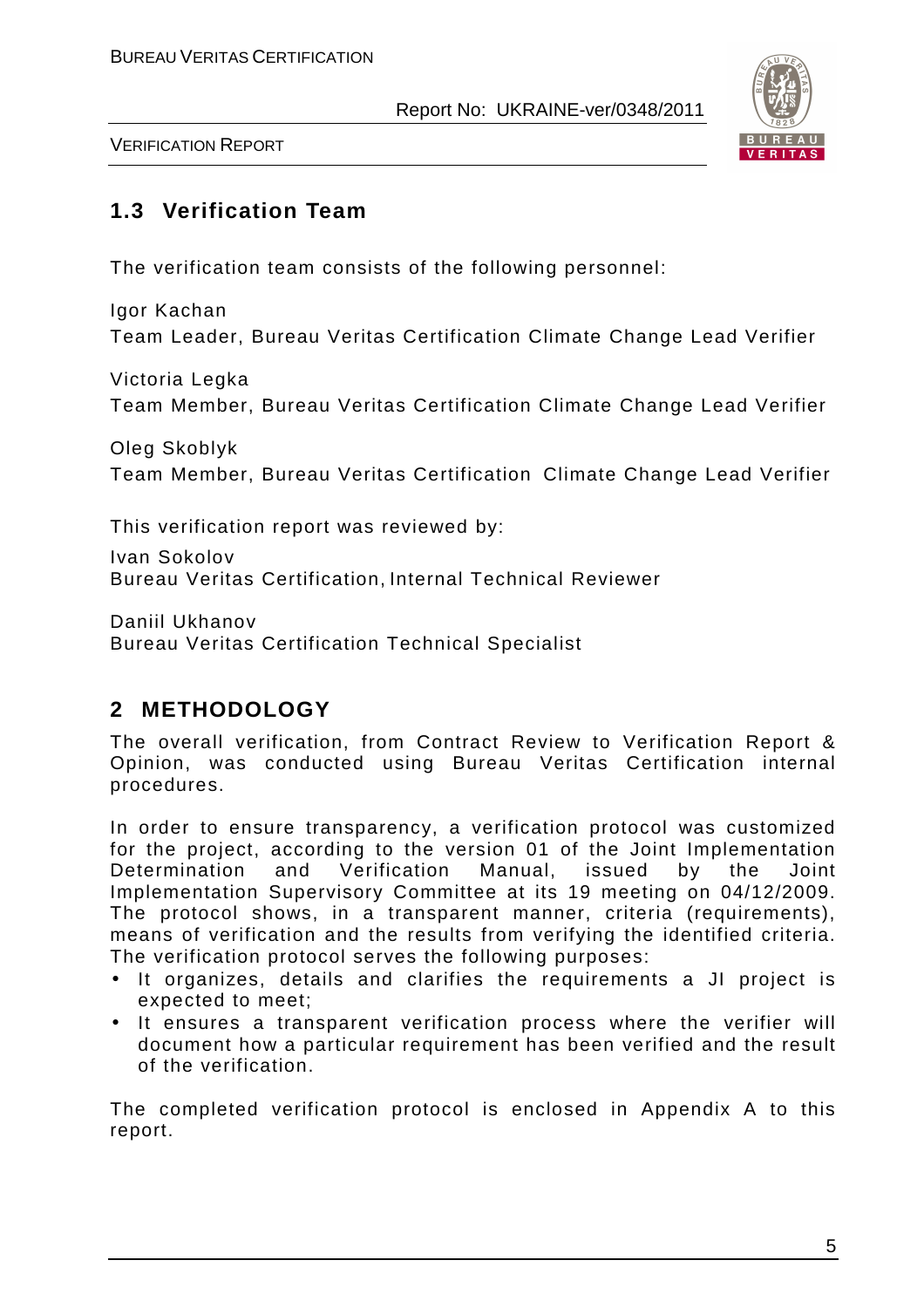

VERIFICATION REPORT

#### **2.1 Review of Documents**

The Monitoring Report (MR) submitted by VEMA S.A. and additional background documents related to the project design, baseline, and monitoring plan, i.e. country Law, Project Design Document (PDD), Guidance on criteria for baseline setting and monitoring, Host party criteria, Kyoto Protocol, Clarifications on Verification Requirements to be Checked by an Accredited Independent Entity were reviewed.

The verification findings presented in this report relate to the Monitoring Report version 01 of 29 August 2011 and version 02 dated 15 September 2011, and project as described in the determined PDD.

#### **2.2 Follow-up Interviews**

On 07/09/2011 Bureau Veritas Certification verification team conducted a visit to the project site, NPC "Ukrenergo", and performed (on-site) interviews with project stakeholders to confirm selected information and to resolve issues identified in the document review. Representatives of VEMA S.A. and NPC "Ukrenergo" were interviewed (see References). The main topics of the interviews are summarized in Table 1.

| <b>Interviewed</b><br>organization | <b>Interview topics</b>                                          |
|------------------------------------|------------------------------------------------------------------|
| NPC "Ukrenergo"                    | Organizational structure                                         |
|                                    | Responsibilities and authorities                                 |
|                                    | Roles and responsibilities for data collection and<br>processing |
|                                    | Installation of equipment                                        |
|                                    | Data logging, archiving, and reporting                           |
|                                    | Metering equipment control                                       |
|                                    | Metering record keeping system, database                         |
|                                    | IT management                                                    |
|                                    | Training of personnel                                            |
|                                    | Quality management procedures and technology                     |
|                                    | Internal audits and check-ups                                    |
| Consultant:                        | Baseline methodology                                             |
| VEMA S.A.                          | Monitoring plan                                                  |
|                                    | Monitoring report                                                |
|                                    | Deviations from PDD.                                             |

| Table 1 | Interview topics |  |
|---------|------------------|--|
|---------|------------------|--|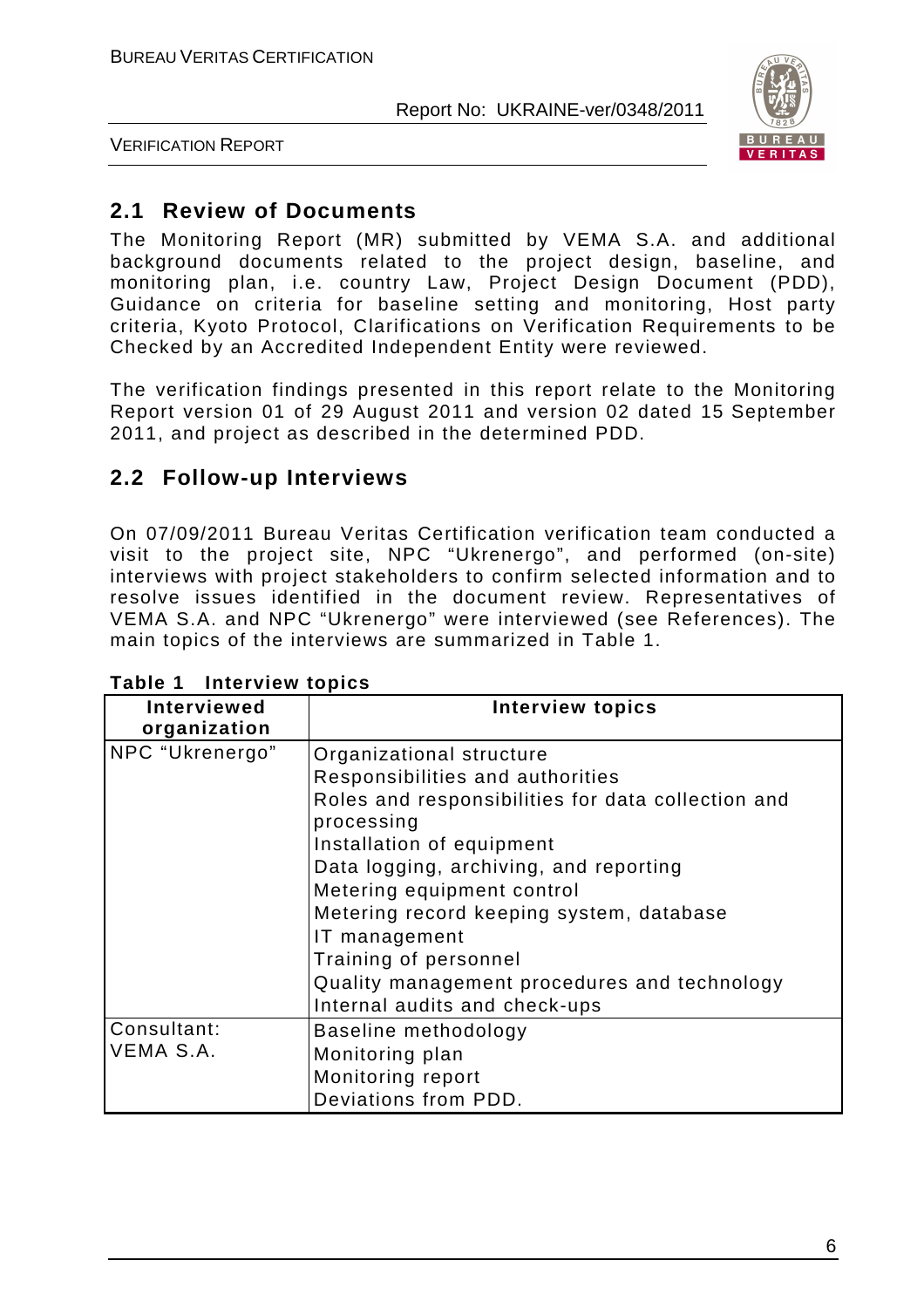

VERIFICATION REPORT

#### **2.3 Resolution of Clarification, Corrective and Forward Action Requests**

The objective of this phase of the verification is to raise the requests for corrective actions and clarification and any other outstanding issues that needed to be clarified for Bureau Veritas Certification positive conclusion on the GHG emission reduction calculation.

If the Verification Team, in assessing the monitoring report and supporting documents, identifies issues that need to be corrected, clarified or improved with regard to the monitoring requirements, it should raise these issues and inform the project participants of these issues in the form of:

(a) Corrective action request (CAR), requesting the project participants to correct a mistake that is not in accordance with the monitoring plan;

(b) Clarification request (CL), requesting the project participants to provide additional information for the Verification Team to assess compliance with the monitoring plan;

(c) Forward action request (FAR), informing the project participants of an issue, relating to the monitoring that needs to be reviewed during the next verification period.

The Verification Team will make an objective assessment as to whether the actions taken by the project participants, if any, satisfactorily resolve the issues raised, if any, and should conclude its findings of the verification.

To guarantee the transparency of the verification process, the concerns raised are documented in more detail in the verification protocol in Appendix A.

#### **3 VERIFICATION CONCLUSIONS**

In the following sections, the conclusions of the verification are stated.

The findings from the desk review of the original monitoring documents and the findings from interviews during the follow up visit are described in the Verification Protocol in Appendix A.

The Clarification and Corrective Action Requests are documented in the Verification Protocol in Appendix A. The verification of the Project resulted in 11 Corrective Action Requests and 2 Clarification Requests.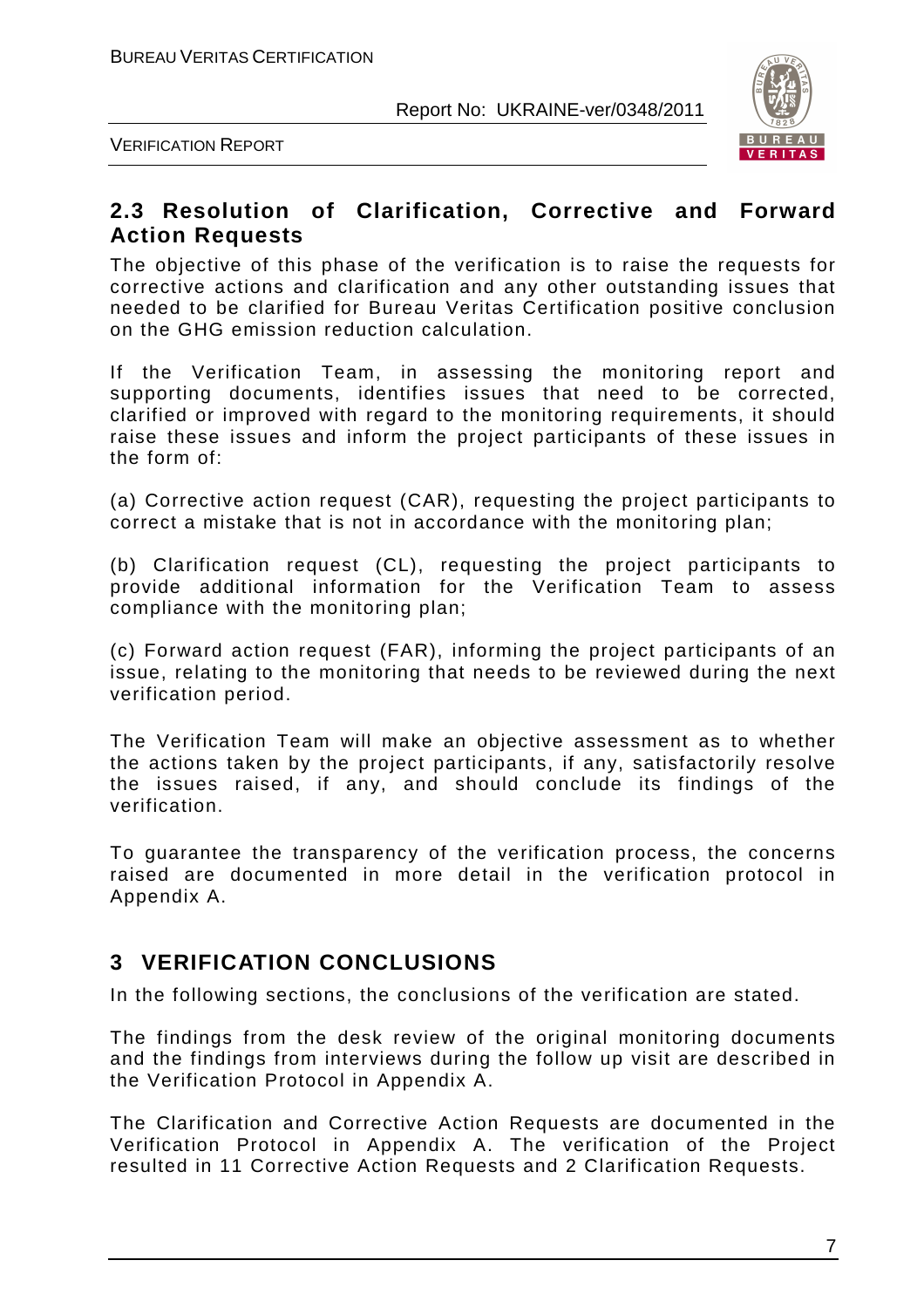

VERIFICATION REPORT

The number between brackets at the end of each section corresponds to the DVM paragraph.

#### **3.1 Remaining issues and FARs from previous verifications**

During the determination process conducted by AIE Bureau Veritas Certification one Forward Action Request was issued (refer to the Determination Report No.UKRAINE-det/0273/2011, rev.02 of 24/06/2011):

FAR01. Please, submit any documented instruction indicating that the data monitored are to be kept for two years after last emission reduction units transfer as per JI Determination and Verification Manual.

In course of the current verification the Clarification Request 02 was raised by the Verification Team in order to clarify how the FAR had been addressed. As a response the project participants provided the Order on storage of data collected within the project's monitoring process. The Order prescribes keeping of data monitored and required for verification for two years after the last transfer of emission reduction units for the project. Therefore, based of the submitted documentation the FAR is considered to be closed.

#### **3.2 Project approval by Parties involved (90-91)**

The project was approved by the host Party, Ukraine, which is confirmed by the Letter of Approval No. 1961/23/7 dated 27/07/2011 issued by State Environmental Investment Agency of Ukraine. The written project approval by Switzerland, the other Party involved, has also been issued by the DFP of that Party (Letter of Approval #J294-0485 issued by the Federal Office for the Environment FOEN of Switzerland dated 28/06/2011).

The abovementioned written approvals are unconditional.

The identified areas of concern as to the project approval by Parties involved, project participants response and BVC's conclusion are described in Appendix A, Table 2 (refer to CAR01).

#### **3.3 Project implementation (92-93)**

The project which is being implemented at the National Power Company "Ukrenergo" envisages the implementation of the program on the technical improvement of electrical networks and equipment, advanced technologies implementation, the transition to a higher level of organization of transmission and distribution of electric energy which are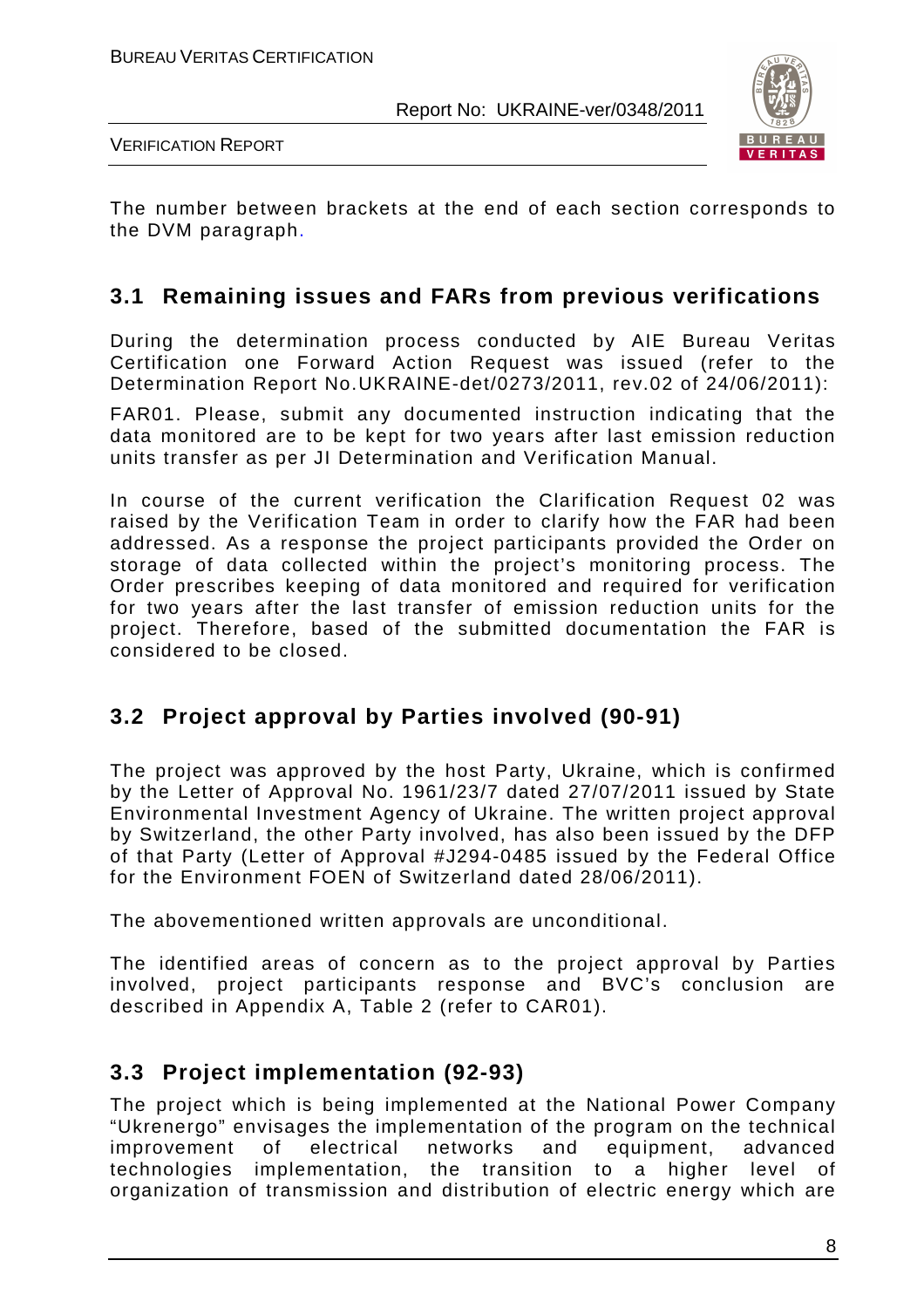

VERIFICATION REPORT

aimed at improvement of the reliability and efficiency of electricity transmission main-lines of NPC "Ukrenergo". This, in turn, facilitates the reduction of the electricity amount that is lost during its transportation to the distribution electrical grids, so the production of electricity at power plants decreases causing the corresponding reduction of fossil fuels used to produce electric power and, hence, decreases of the GHG emissions in comparison to the situation that would exist without project implementation.

The project scenario provides for implementation of new energy efficient equipment and complex of organizational and technical measures aimed at reduction of process losses of electricity which include modernization and rehabilitation works in electrical grids; improvement of the reliability of electricity supply to consumers; introduction of automated system of electricity consumption commercial recording within the framework of the power supply company, consumers and sub-plants etc. that are directed at power losses reduction during electric power transmission through main-line electrical grids to the distribution electrical grids.

Implementation of project activities started in May 2004, as provided for in the determined PDD, version 02. However, emission reductions generated in 2004 are conservatively excluded from the calculation. Therefore, 01/01/2005 was taken as a starting date of the crediting period.

Project implementation status in the reporting period of 01/01/2008 – 30/06/2011 is provided in the Table 2 below.

| <b>Transformers</b>         |               | <b>Switches</b>              |    |             | <b>Insulators</b> |
|-----------------------------|---------------|------------------------------|----|-------------|-------------------|
| <b>Type</b>                 | Quan-<br>tity | Quan-<br><b>Type</b><br>tity |    | <b>Type</b> | Quan-<br>tity     |
|                             |               | 2008                         |    |             |                   |
| АТДТН-<br>200000/330/110/35 | 1             | 3AP1FG126                    | 1  | YuS         | 8953              |
|                             |               | 3AP1FG145                    | 11 |             |                   |
|                             |               | 3AP2F1-420                   | 1  |             |                   |
|                             |               | LTB-420E2                    | 1  |             |                   |
|                             |               | 3AP1FG-170                   | 6  |             |                   |
|                             |               | Siemens 3API DT-<br>126      | 2  |             |                   |
|                             |               | 3AP1FG-245-2000-<br>40       | 2  |             |                   |
|                             |               | <b>3AP1FG Siemens</b>        | 5  |             |                   |
|                             |               | GL312F1P                     | 4  |             |                   |
|                             |               | GL312F1P/VR                  | 1  |             |                   |
|                             |               | GL312F1/4031P/V              | 43 |             |                   |

Table 2. Information about equipment installed under the project during the monitoring period of 01/01/2008-30/06/2011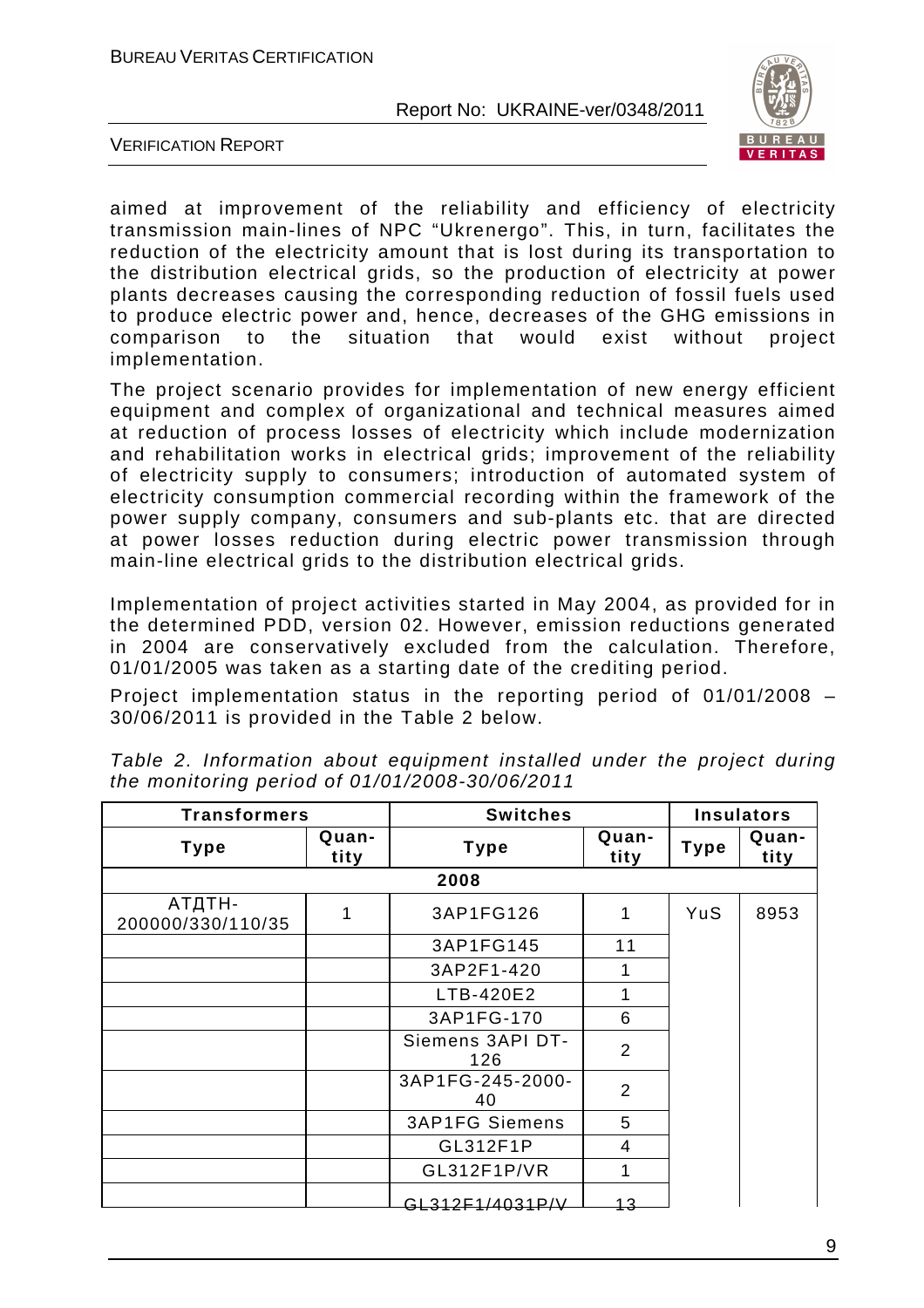

|                                          |                | $\mathsf{R}$             |                         |            |      |
|------------------------------------------|----------------|--------------------------|-------------------------|------------|------|
|                                          |                | GL-312AREVA              | 5                       |            |      |
|                                          |                | GL-315                   | $\mathbf{1}$            |            |      |
|                                          |                | 3AP2F1-363               | $\mathbf{1}$            |            |      |
|                                          |                | 3AP1FG-245               | $\overline{4}$          |            |      |
|                                          |                | LTB-170D1/B-<br>3150-40  | 4                       |            |      |
|                                          |                | LTB-420E2-4000-<br>40    | $\overline{2}$          |            |      |
|                                          |                | GL-314                   | $\mathbf{1}$            |            |      |
|                                          |                | 2009                     |                         |            |      |
| POM-110000/750 Y1                        | $\mathbf{1}$   | GL-315                   | $\mathbf{1}$            |            |      |
| POM-110000/750 Y1                        | 3              | GL314FK3-1               | $\mathbf{1}$            |            |      |
| АТДТН-200000/330                         | 1              | GL312F1P                 | $\overline{4}$          |            |      |
| АТДЦТН-<br>125000/330/110                | 1              | 3AP1FG-145               | 3                       |            |      |
| АОДЦТН-<br>333000/750/330                | $\mathbf{1}$   | LTB-420E2                | 5                       |            |      |
| ТРДН-160000/220                          | 1              | LTB 145 D1/B             | $\overline{\mathbf{4}}$ | YuS        | 8767 |
| POM-110000/750                           | $\mathbf{1}$   | GL312F1P                 | $\mathbf{1}$            |            |      |
| АТДТН-<br>200000/330/110-Y1              | $\overline{2}$ | LTB 145 D1               | 3                       |            |      |
| АТДЦТН-<br>125000/330/110/6<br><b>y1</b> | 1              | LTB-420E2-4000-<br>40    | $\overline{2}$          |            |      |
| АТДТН-<br>125000/220/110/35              | $\mathbf{1}$   | 3AP1FG-145-2000-<br>31,5 | $\mathbf{1}$            |            |      |
|                                          |                | 2010                     |                         |            |      |
|                                          |                | GL312F1P                 | $\overline{4}$          |            |      |
|                                          |                | ABBLTB 145D1/B           | 3                       |            |      |
|                                          |                | ABB LTB420E2             | 5                       |            |      |
|                                          |                | 3AP2F1-420               | $\overline{2}$          |            |      |
|                                          |                | 3AP1FG-245               | $\overline{2}$          |            |      |
|                                          |                | GL312F1/4031P/V<br>R     | 8                       |            |      |
|                                          |                | 3AP1FG-145               | $\overline{2}$          | <b>YuS</b> | 8171 |
|                                          |                | <b>HBL420B2</b>          | $\overline{2}$          |            |      |
|                                          |                | LTB 123 D1/B             | $\overline{7}$          |            |      |
|                                          |                | 3AP2F1-420-4000-<br>40   | $\overline{2}$          |            |      |
|                                          |                | GL312F1                  | 4                       |            |      |
|                                          |                | 3AP1FG-145<br>Siemens    | 1                       |            |      |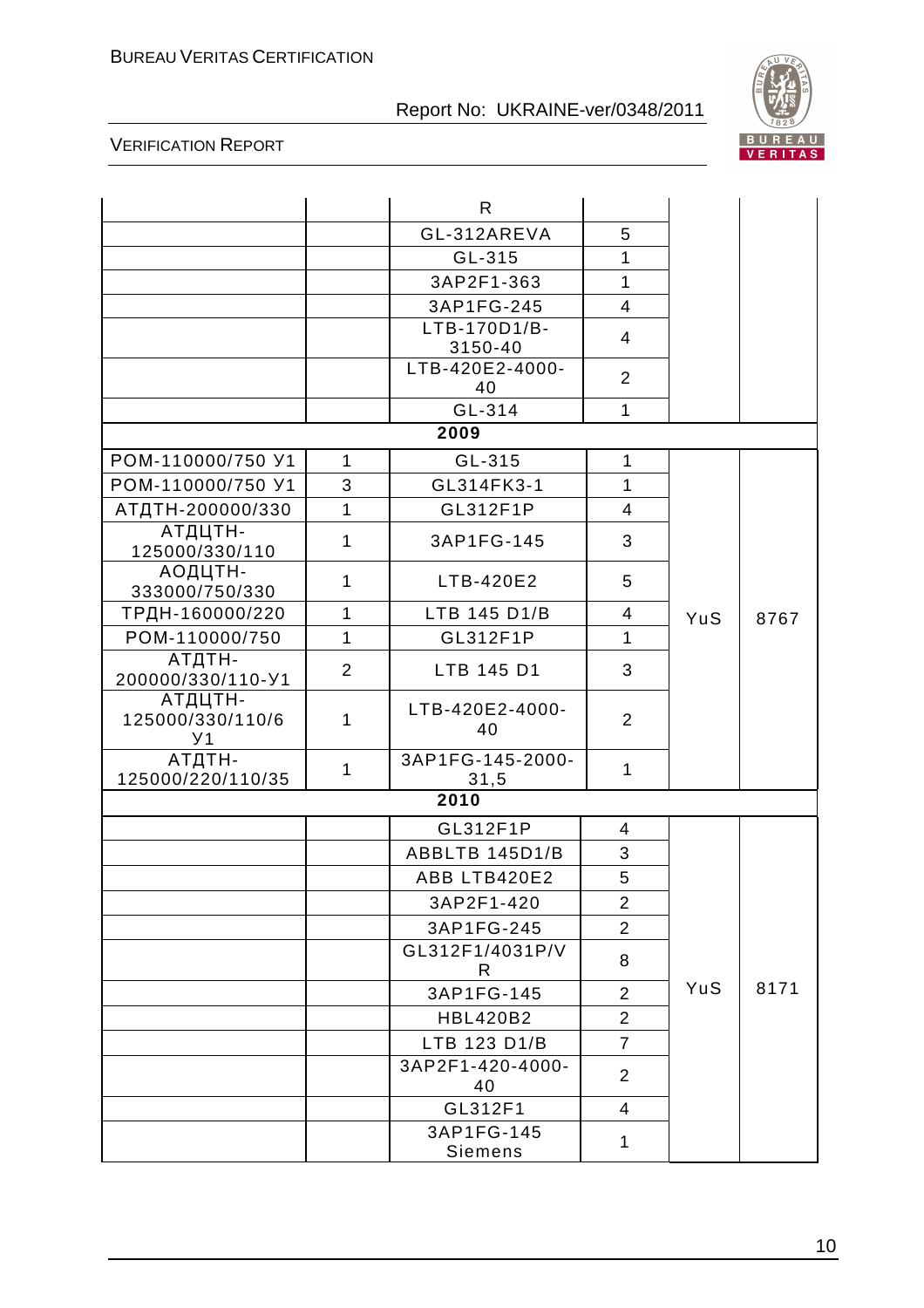

VERIFICATION REPORT

Status of project activity implementation during the considered monitoring period complies with the determined PDD version 02.

The verification team can confirm, through the visual inspection and document review, that all physical features of the proposed JI project activity including data collecting and storage systems have been implemented according to the PDD.

The identified areas of concern as to the project implementation, project participants response and BVC's conclusion are described in Appendix A, Table 2 (refer to CAR02, CAR03, CL01).

#### **3.4 Compliance of the monitoring plan with the monitoring methodology (94-98)**

The monitoring occurred in accordance with the PDD regarding which the determination has been deemed final and is so listed on the UNFCCC JI website.

For calculating the emission reductions, key factors, such as net volume of electricity that came into the main-line electrical grid in the monitoring period, net volume of electricity that came into the distribution electrical grid, total volume of electricity that came into the main-line electrical grid, and total volume of electricity corona losses in the main-line electricity grid, influencing the baseline emissions and the activity level of the project and the emissions as well as risks associated with the project were taken into account.

Data sources used for calculating emission reductions such as appropriately calibrated measuring devices (electric power meters), special approved reporting forms 1B-TVE, official data for Ukrainian power grid published by National Environmental Agency of Ukraine and other, are clearly identified, reliable and transparent.

Emission factors, including default emission factors, are selected by carefully balancing accuracy and reasonableness, and appropriately justified of the choice.

The calculation of emission reductions is based on conservative assumptions and the most plausible scenarios in a transparent manner.

The identified areas of concern as to the compliance of the monitoring plan with the monitoring methodology, project participants response and BVC's conclusion are described in Appendix A, Table 2 (refer to CAR04, CAR05, CAR06, CAR07, CAR08).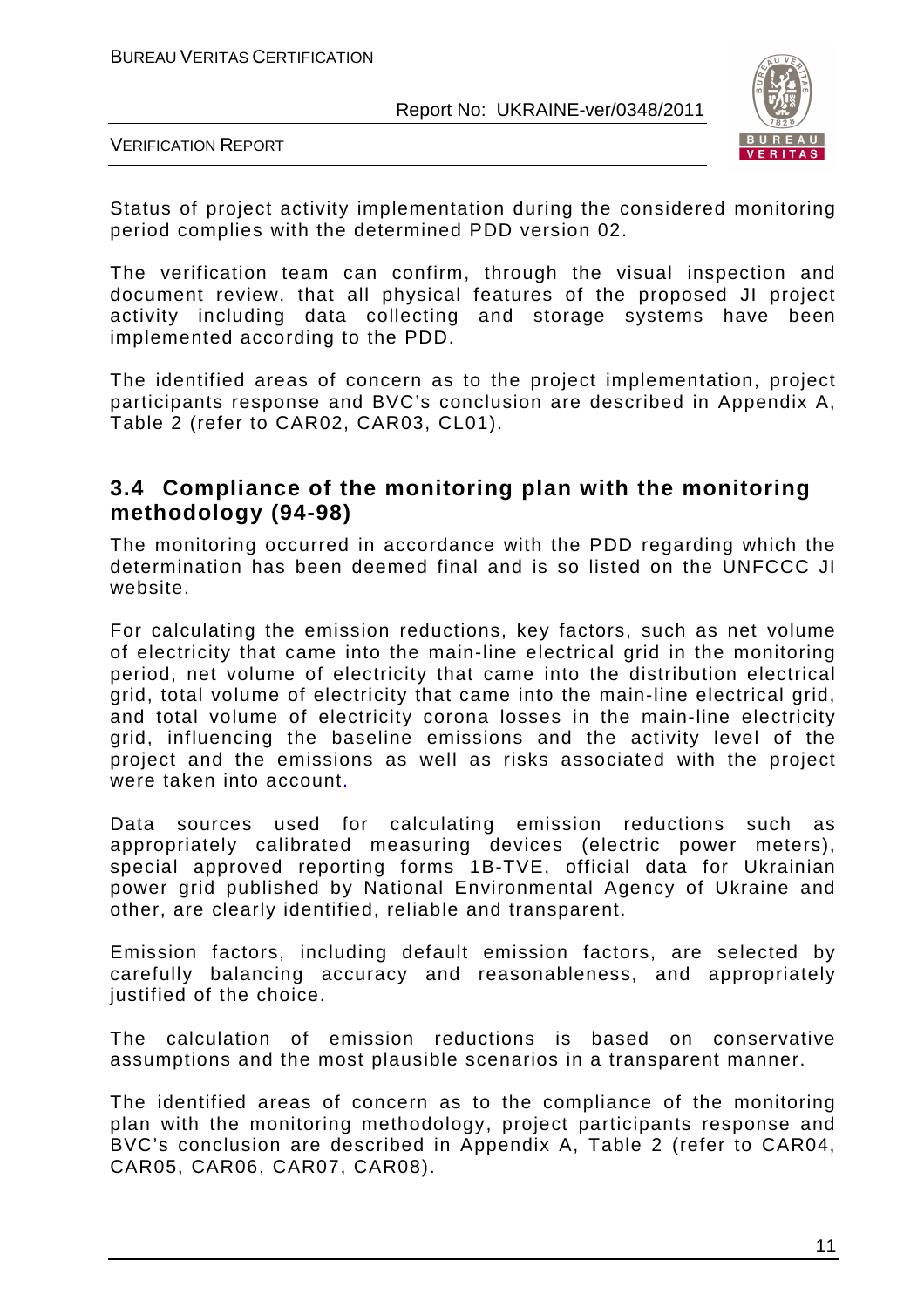

VERIFICATION REPORT

#### **3.5 Revision of monitoring plan (99-100)**

Not applicable.

#### **3.6 Data management (101)**

The data and their sources, provided in monitoring report, are clearly identified, reliable and transparent.

The implementation of data collection procedures is in accordance with the monitoring plan, including the quality control and quality assurance procedures. The project monitoring is conducted according to standard operational practices established at NPC "Ukrenergo" within the existing system of the data collection, accounting and reporting. Detailed operational and management structure in presented on the figure 2 in the section C.1 of the Monitoring Report. The scheme of data collection using automated system of electricity consumption commercial recording within the framework of the energy supply company is provided on the figure 3 in the Monitoring Report. Scheme of data collection prior to implementation of the automated system of electricity consumption commercial accounting is shown on the figure 4.

To arrange data collection process as well as to account the amount of electricity transmitted by the main electric transmission line of NPC "Ukrenergo", the company has the automated system of electricity consumption commercial accounting (ASECCA) which was made on the basis of electronic and computative complex DGC-500 (produced by "Landis & Gyr", Switzerland). Collection of data from meters is performed by using pulse output of meter that is connected to this system. Data collection at the sub-stations which were not equipped with the automated system was carried out by duty shift staff manually. These data were then transferred by telephone to the headquarters of the energy system for further calculations. The automated system of electricity consumption commercial accounting is arranged as hierarchical three-level system and has local level, regional level and central level. Commissioning of the system was carried out in a phase-wise manner. The list of certificates on system's commissioning is provided in the Annex # 4 to the Monitoring Report (Excel file).

The function of the monitoring equipment, including its calibration status, is in order. The measurement equipment used for project monitoring is serviced, calibrated and maintained in accordance with the original manufacturer's instructions and industry standards; relevant records on measuring devices are kept as required. In addition to the mandatory meters' calibration procedure, in accordance with the Instruction on the procedure of commercial accounting of electric power, additional meter performance control measures are applied such as scheduled official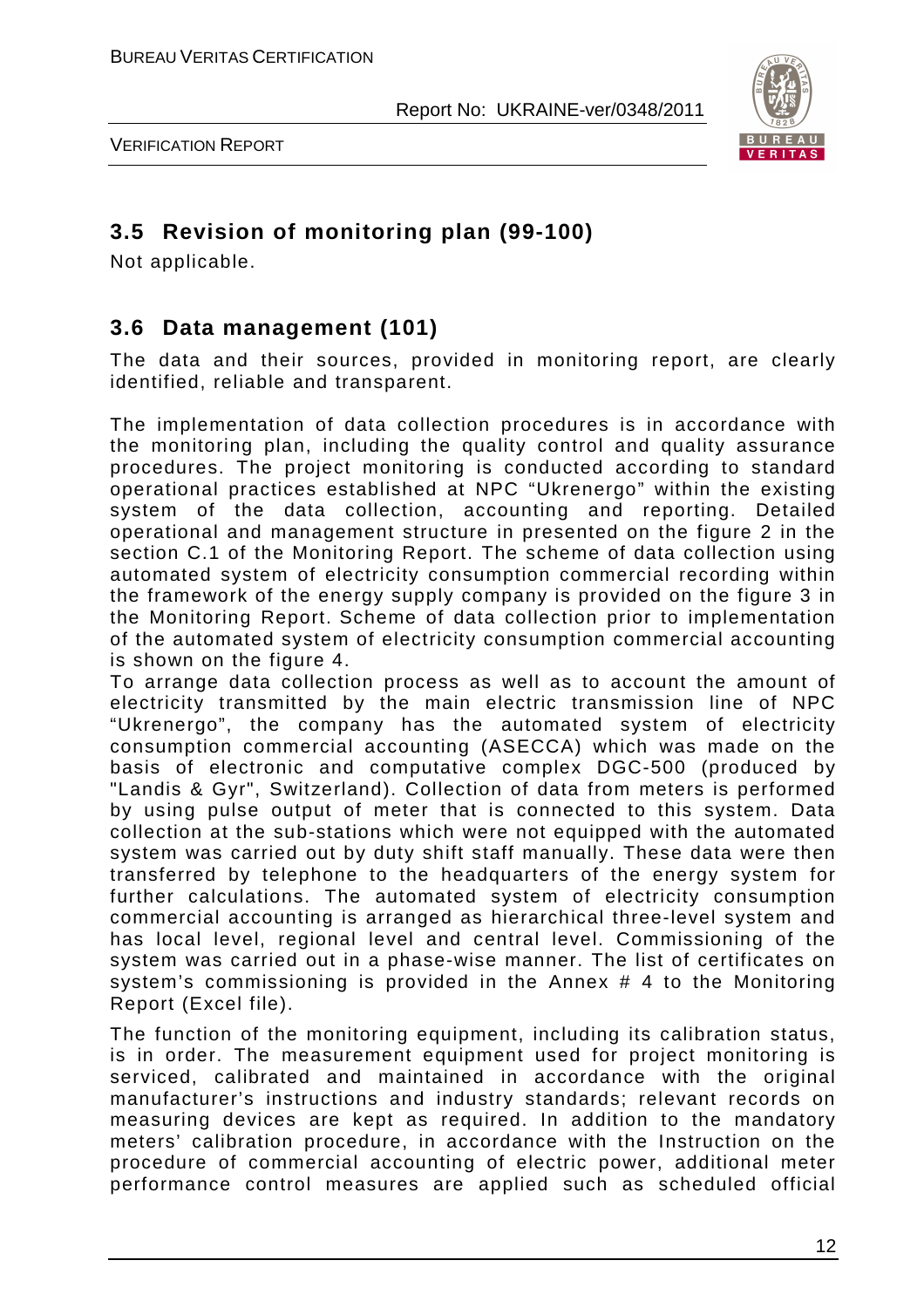

VERIFICATION REPORT

verification of meters. For commercial meters installed at power plants annual inspections with a purpose of control over their metrological characteristics are performed. The personnel of NPC "Ukrenergo" regularly take part in such scheduled power meters' verifications.

The evidence and records used for the monitoring are maintained in a traceable manner. All necessary information for monitoring of GHGs emission reductions are stored in paper or/and electronic formats.

The data collection and management system for the project is in accordance with the monitoring plan.

The Monitoring Report provides sufficient information on the assigning roles, responsibilities and authorities for implementation and maintenance of monitoring procedures including control of data. The verification team confirms effectiveness of the existing management and operational systems and found them eligible for reliable project monitoring.

The identified areas of concern as to the data management, project participants response and BVC's conclusion are described in Appendix A, Table 2 (refer to CAR09, CAR10, CAR11, CL02).

#### **3.7 Verification regarding programmes of activities (102- 110)**

Not applicable.

#### **4 VERIFICATION OPINION**

Bureau Veritas Certification has performed the first periodic verification for the period from 01 January 2008 to 30 June 2011 of the "Reconstruction and modernization of main-line electrical grids of NPC "Ukrenergo" project in Ukraine, which applies JI specific approach. The verification was performed on the basis of UNFCCC criteria and host country criteria and also on the criteria given to provide for consistent project operations, monitoring and reporting.

The verification consisted of the following three phases: i) desk review of monitoring reports, project design and the baseline and monitoring plan; ii) follow-up interviews with project stakeholders; iii) resolution of outstanding issues and the issuance of the final verification report and opinion.

The management of VEMA S.A. is responsible for the preparation of the GHG emissions data and the reported GHG emissions reductions of the project on the basis set out within the project Monitoring and Verification Plan indicated in the final PDD version 02. The development and maintenance of records and reporting procedures are in accordance with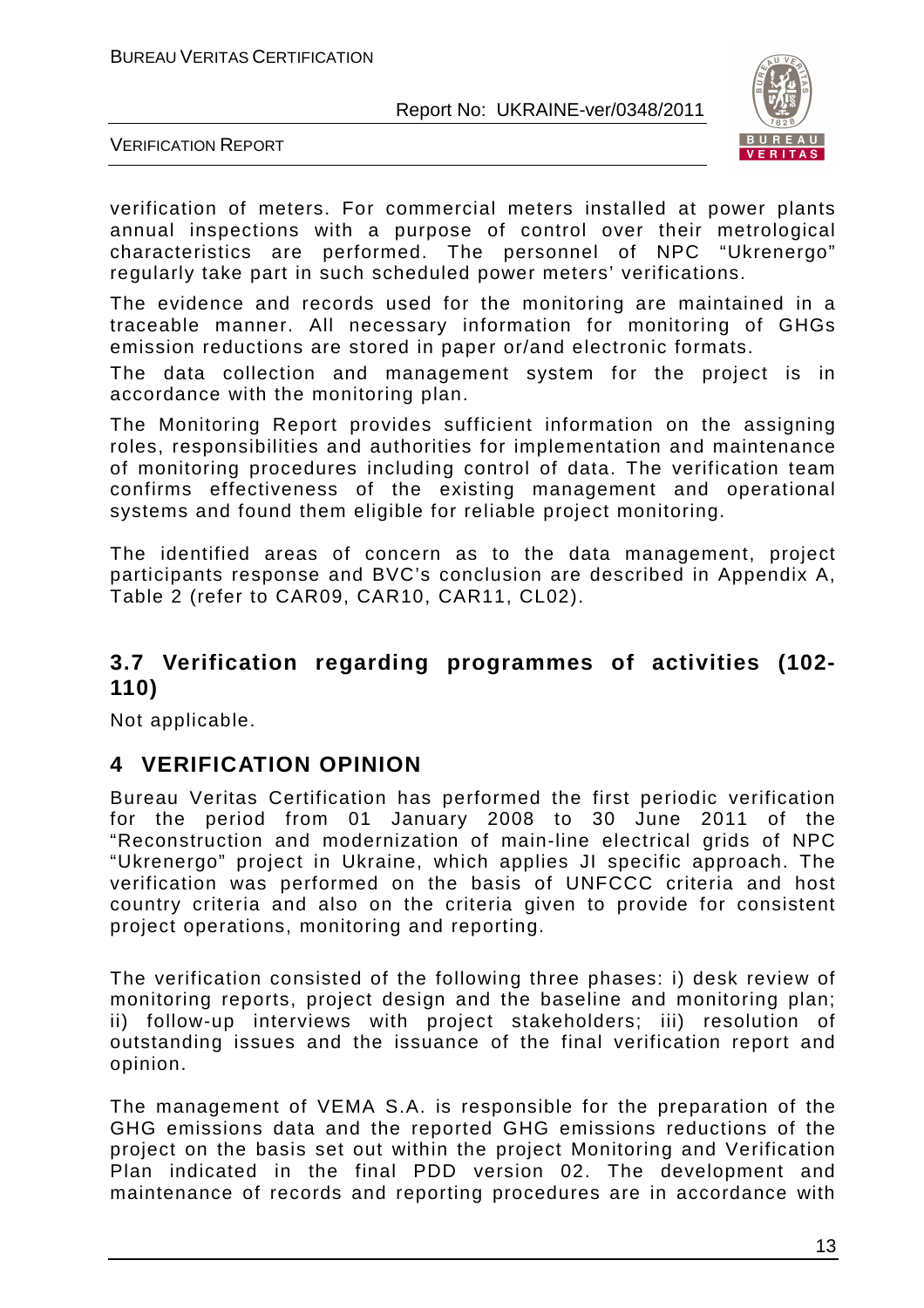

VERIFICATION REPORT

that plan, including the calculation and determination of GHG emission reductions from the project, is the responsibility of the management of the project.

Bureau Veritas Certification verified the Project Monitoring Report, version 02, for the reporting period from 01/01/2008 to 30/06/2011 as indicated below. Bureau Veritas Certification confirms that the project is implemented as planned and described in approved project design documents. Installed equipment being essential for generating emission reduction runs reliably and is calibrated appropriately. The monitoring system is in place and the project is generating GHG emission reductions.

Bureau Veritas Certification can confirm that the GHG emission reduction is accurately calculated and is free of material errors, omissions, or misstatements. Our opinion relates to the project's GHG emissions and resulting GHG emissions reductions reported and related to the approved project baseline and monitoring, and its associated documents. Based on the information we have seen and evaluated, we confirm, with a reasonable level of assurance, the following statement:

Reporting period: From 01/01/2008 to 30/06/2011

| For the period from 01/01/2008 to 31/12/2008<br><b>Baseline emissions</b><br>Project emissions<br><b>Emission Reductions</b> | : 4574926<br>: 4185215<br>: 389711 | t CO2 equivalents;<br>t CO2 equivalents;<br>t CO <sub>2</sub> equivalents. |
|------------------------------------------------------------------------------------------------------------------------------|------------------------------------|----------------------------------------------------------------------------|
| For the period from 01/01/2009 to 31/12/2009                                                                                 |                                    |                                                                            |
| <b>Baseline emissions</b>                                                                                                    | : 4125969                          | t CO2 equivalents;                                                         |
| Project emissions                                                                                                            | : 3775266                          | t CO2 equivalents;                                                         |
| <b>Emission Reductions</b>                                                                                                   | : 350703                           | t CO2 equivalents.                                                         |
| For the period from 01/01/2010 to 31/12/2010                                                                                 |                                    |                                                                            |
| <b>Baseline emissions</b>                                                                                                    | : 4465805                          | t CO2 equivalents;                                                         |
| Project emissions                                                                                                            | : 4108090                          | t CO2 equivalents;                                                         |
| <b>Emission Reductions</b>                                                                                                   | : 357715                           | t CO <sub>2</sub> equivalents.                                             |
| For the period from 01/01/2011 to 30/06/2011                                                                                 |                                    |                                                                            |
| <b>Baseline emissions</b>                                                                                                    | : 2217986                          | t CO <sub>2</sub> equivalents;                                             |
| Project emissions                                                                                                            | : 1984873                          | t CO <sub>2</sub> equivalents;                                             |
| <b>Emission Reductions</b>                                                                                                   | : 233113                           | t CO <sub>2</sub> equivalents.                                             |
|                                                                                                                              |                                    |                                                                            |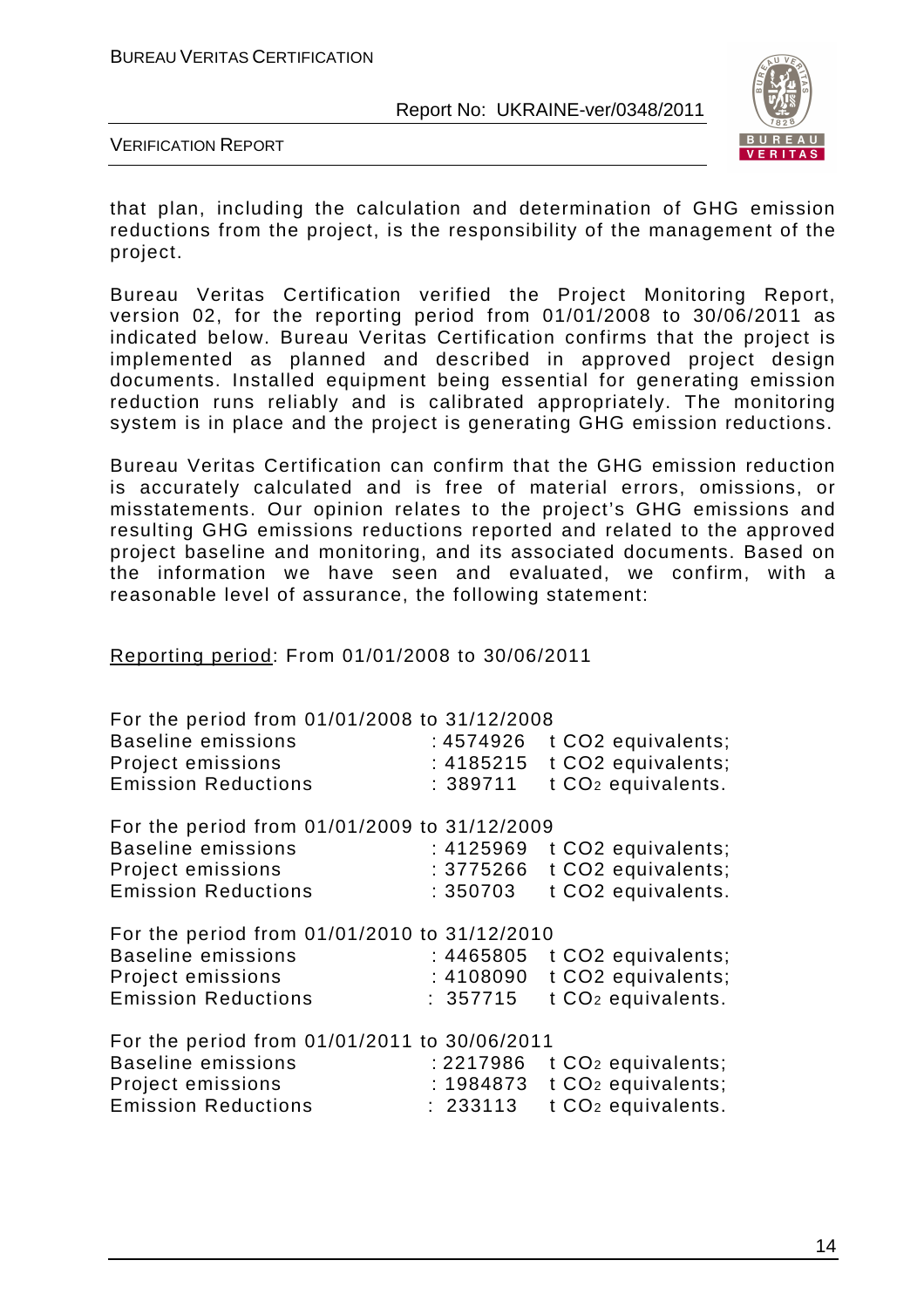

VERIFICATION REPORT

#### Total for the period from 01/01/2008 to 30/06/2011:

Baseline emissions : 15384686 t CO<sub>2</sub> equivalents; Project emissions : 14053444 t CO<sub>2</sub> equivalents;<br>Emission Reductions : 1331242 t CO<sub>2</sub> equivalents.  $\therefore$  1331242 t CO<sub>2</sub> equivalents.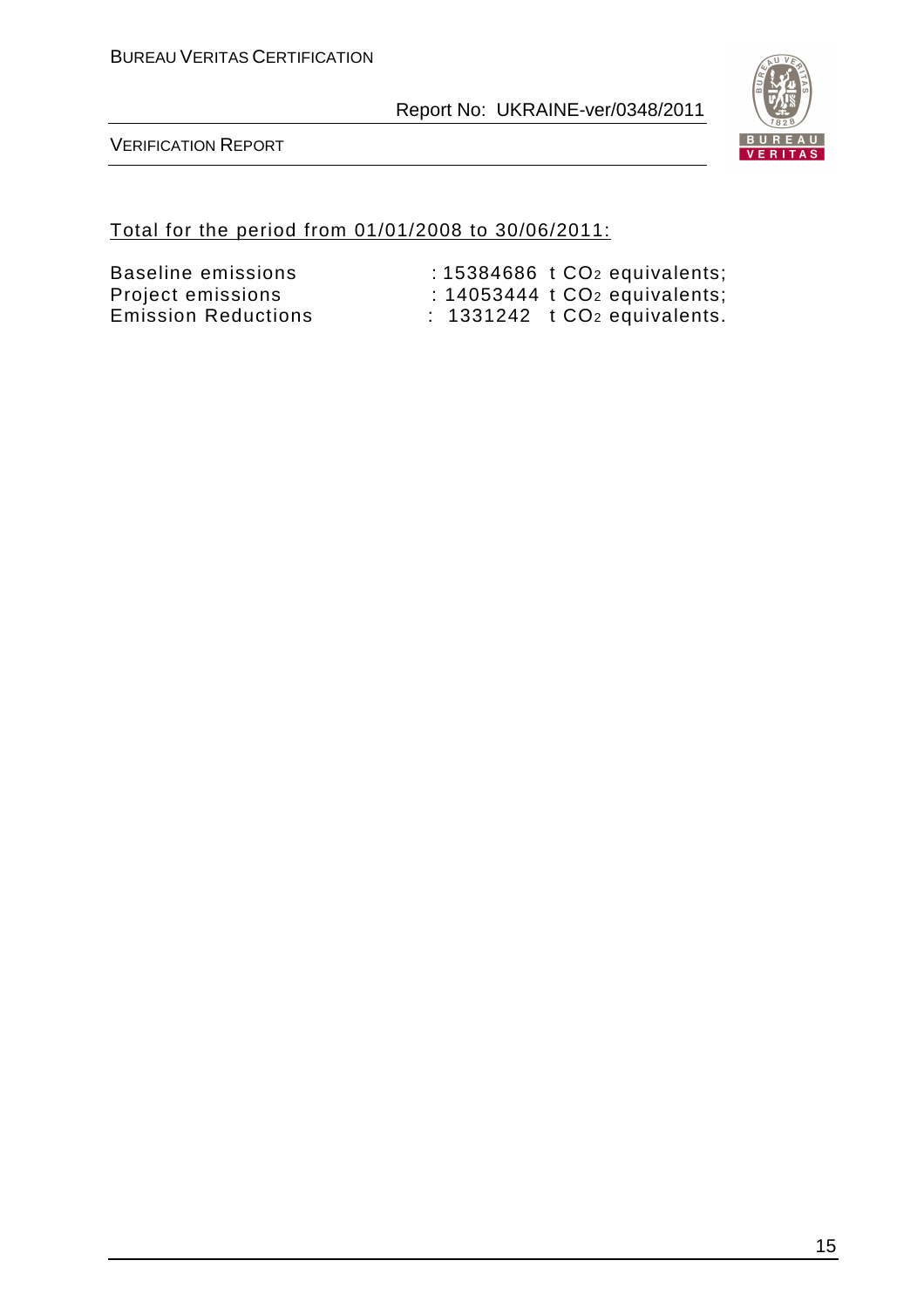

VERIFICATION REPORT

#### **5 REFERENCES**

#### **Category 1 Documents:**

Documents provided by the project participants that relate directly to the GHG components of the project.

- /1/ Monitoring Report for the period from 01/01/2008 till 30/06/2011 version 01 dated 29/08/2011
- /2/ Monitoring Report for the period from 01/01/2008 till 30/06/2011 version 02 dated 15/09/2011
- /3/ Annex 1 to the Monitoring Report for the period 01/01/2008- 30/06/2011. Information about implementation of new and reconstruction of existing elements of the electrical grid in the
	- monitoring period (Excel file)
- /4/ Annex 2 to the Monitoring Report for the period 01/01/2008-30/06/2011: List of metering equipment (Excel file)
- /5/ Annex 3 to the Monitoring Report for the period 01/01/2008-30/06/2011: Calculation of GHG emission reductions (Excel file)
- /6/ Annex 4 to the Monitoring Report for the period 01/01/2008- 30/06/2011: List of Operational acceptance certificates of automated system of electricity consumption commercial recording (Excel file)

Project Design Document of the project "Reconstruction and

/7/ modernization of main-line electrical grids of NPC "Ukrenergo", version 02 dated 15/06/2011

Determination Report "Reconstruction and modernization of mainline electrical grids of NPC "Ukrenergo" No. UKRAINE-

/8/ det/0273/2011, rev.02 of 24/06/2011 issued by Bureau Veritas Certification

Letter of Approval of the Joint Implementation project "Reconstruction and modernization of main-line electrical grids of

- /9/ NPC "Ukrenergo" #1961/23/7 of 27/07/2011 issued by State Environmental Investment Agency of Ukraine Letter of Approval of the project under article 6 of Kyoto protocol
- /10/ (JI) "Reconstruction and modernization of main-line electrical grids of NPC "Ukrenergo" # J294-0485 issued by the Federal Office for the Environment of Switzerland dated 28/06/2011

#### **Category 2 Documents:**

Background documents related to the design and/or methodologies employed in the design or other reference documents.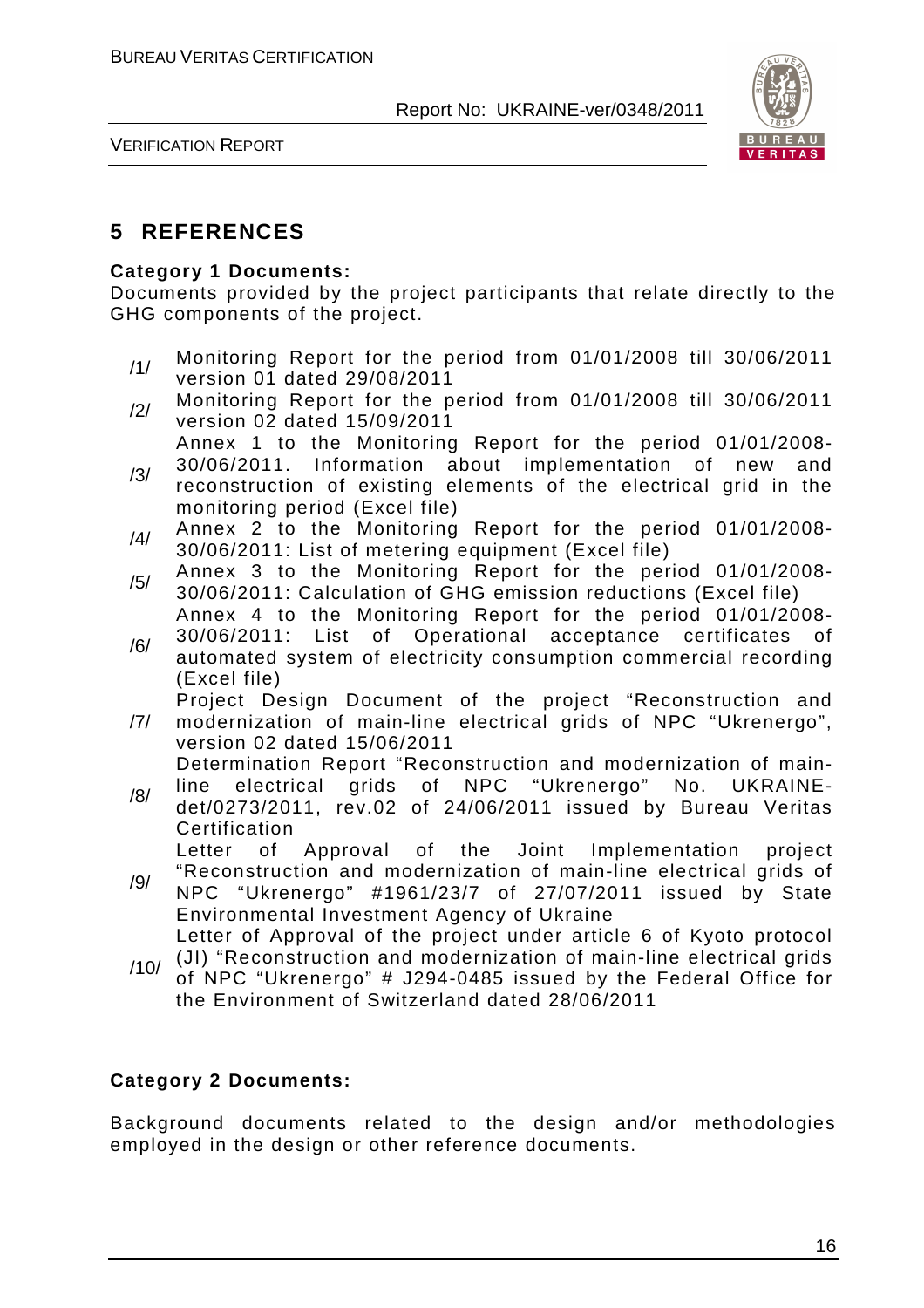

- /1/ Guidance on Criteria for Baseline Setting and Monitoring, version 02, JISC
- /2/ Order of the National Environmental Investment Agency of Ukraine (NEIA) № 62 of 15/04/2011 on approval of specific carbon dioxide emission indicators for 2008
- /3/ Order of the National Environmental Investment Agency of Ukraine (NEIA) № 63 of 15/04/2011 on approval of specific carbon dioxide emission indicators for 2009
- /4/ Order of the National Environmental Investment Agency of Ukraine (NEIA) № 43 of 28/03/2011 on approval of specific carbon dioxide emission indicators for 2010
- /5/ Order of the National Environmental Investment Agency of Ukraine (NEIA) № 75 of 12/05/2011 on approval of specific carbon dioxide emission indicators for 2011
- /6/ Act of Technical Commission on the operating readiness of automated control systems of electric energy substation 330 kW quality parameters (ACSEESQP Kotovska) of 21/12/2010, Odesa city
- /7/ Act on the operating readiness of facilities dated 31/12/2010, Kharkiv city. Facility: Automated system of control of electric power parameters' quality at the sub-station 330 kV, Losyevo, Northern Power System
- /8/ Act # 108 Kr 44 of Technical Commission of 28/12/2008 on the operating readiness of modernized parts of operating voltage electric networks 220-750 kW, Kryvyi Rih. Facilities: Modernization of accounting chains, overlapping meters and backup power units, SS "Kirovska-330" located at: Dnipropetrovsk region, Krivyi Rih city, Bykova Str., 30
- $/9/$  Act # 33 Zal 44 of Technical Commission of 12/10/2009 on the operating readiness of modernized parts of operating voltage electric networks 220-750 kW, Zaporizzya. Facilities: Modernization of measuring systems of electric power substation 330 kW "Melitopolska", OPU, Melitopol city, Khahovske Highway, 6
- /10/ Acceptance certificate # 3 of carried out via economic process concerning (current, overhaul repair, reconstruction, modernization) for April 2011 of 29/04/2011
- /11/ Acceptance certificate # 1 of carried out via economic process concerning (current, overhaul repair, reconstruction, modernization) for April 2011 of 29/04/2011
- /12/ Acceptance certificate # 2 of carried out via economic process concerning (current, overhaul repair, reconstruction, modernization) for April 2011 of 29/04/2011
- /13/ Act of Technical Commission on the operating readiness of facilities within SS-330 kW "Pivdenna" of Lvivski MEM completed after reconstruction and modernization
- /14/ Act of Technical Commission on the operating readiness of modernized parts of operating facilities of voltage electric networks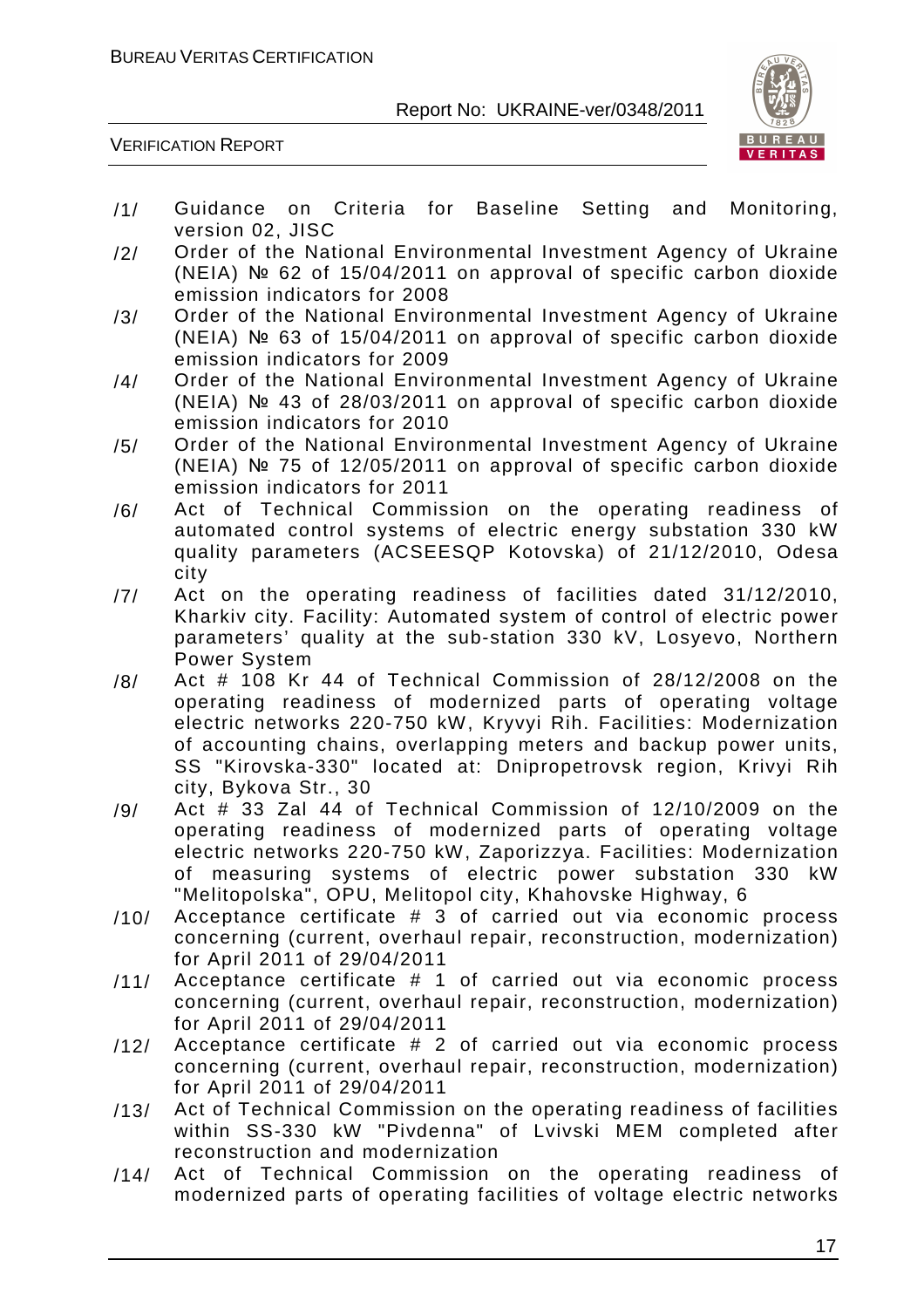

VERIFICATION REPORT

220-750 kW, Mariupol city. Facilities: SS "Azovska-220 kW" add. 220 kW, 110 kW

- /15/ Act of Technical Commission on the operating readiness of modernized parts of operating facilities of voltage electric networks 220-750 kW, Mariupol city. Facilities: SS "Myrna-330 kW" add. 330 kW, 110 kW, 0,4 kW
- /16/ Act of Technical Commission on the operating readiness of modernized parts of operating facilities of voltage electric networks 220-750 kW, Mariupol city. Facilities: SS "Zoria-330 kW" add. 330 kW, 110 kW
- /17/ Act of Technical Commission on the operating readiness of modernized parts of operating facilities of voltage electric networks 220-750 kW, Luhansk city. Facilities: Luhanski MEM, SS "Cherkaska 220 kW", modernization of accounting chains VRP-kW (installation TS 110 kW type TGFK 110 II) connections Slovianoserbska-1, Slovianoserbska-2, Slovianoserbska-3, Slovianoserbska-4, Raivodoprovod # 1, Raivodoprovod # 2, VL-26, Sovhoz, VL-59 Boiler, VL-75 Selyshche, Rodakovo-Yuriivska, Sboika, Gromovo (installation 8 units, TS 6 kW type TPL-10 M) connections TSN  $#$  1, TSN  $#$  2, TSN  $#$  1 with DGK, TSN  $#$  2 with DGK
- /18/ Act of Technical Commission on the operating readiness of modernized parts of operating facilities of voltage electric networks 220-750 kW, Luhansk city. Facilities: Luhanski MEM, SS "Cherkaska 220 kW", modernization of accounting chains VRP-kW (installation TS 110 kW type TGFK 110 II) connections Kommunarska-1, Kommunarska-2, OVV, Rodakovo
- /19/ Act of Technical Commission on the operating readiness of modernized parts of operating facilities of voltage electric networks 220-750 kW, Luhansk city. Facilities: Luhanski MEM, SS "Cherkaska 220 kW", modernization of accounting chains VRP-kW (installation TS 110 kW type TGFK 110 II) connections Metalurgichna-1, Metalurgichna-2
- /20/ Act of Technical Commission on the operating readiness of the part of electric energy measuring accounting complex at SS 330 kW Kotovska
- /21/ Act of 29/12/2009 of Technical Commission on the operating readiness of modernized parts of operating facilities of voltage electric networks 220-750 kW, Mariupol city. Facilities: Mariupolski MEM, SS "Myrna-330 kW", modernization of accounting chains. Installation of TN-110 kW type NOG-110-II-II-U1 connections TN1SSH-110 kW, TN2SSH-110 kW, TS type TGFM-110 P connections 110 kW "AT#1, SS-35 # 1,2, Zoria, Azovska # 1,2, Sartana, illich, OPV, SSHPV
- /22/ Act of Technical Commission on the operating readiness of electric energy measuring complex at SS 330 kW "Novo-Odeska", Odesa city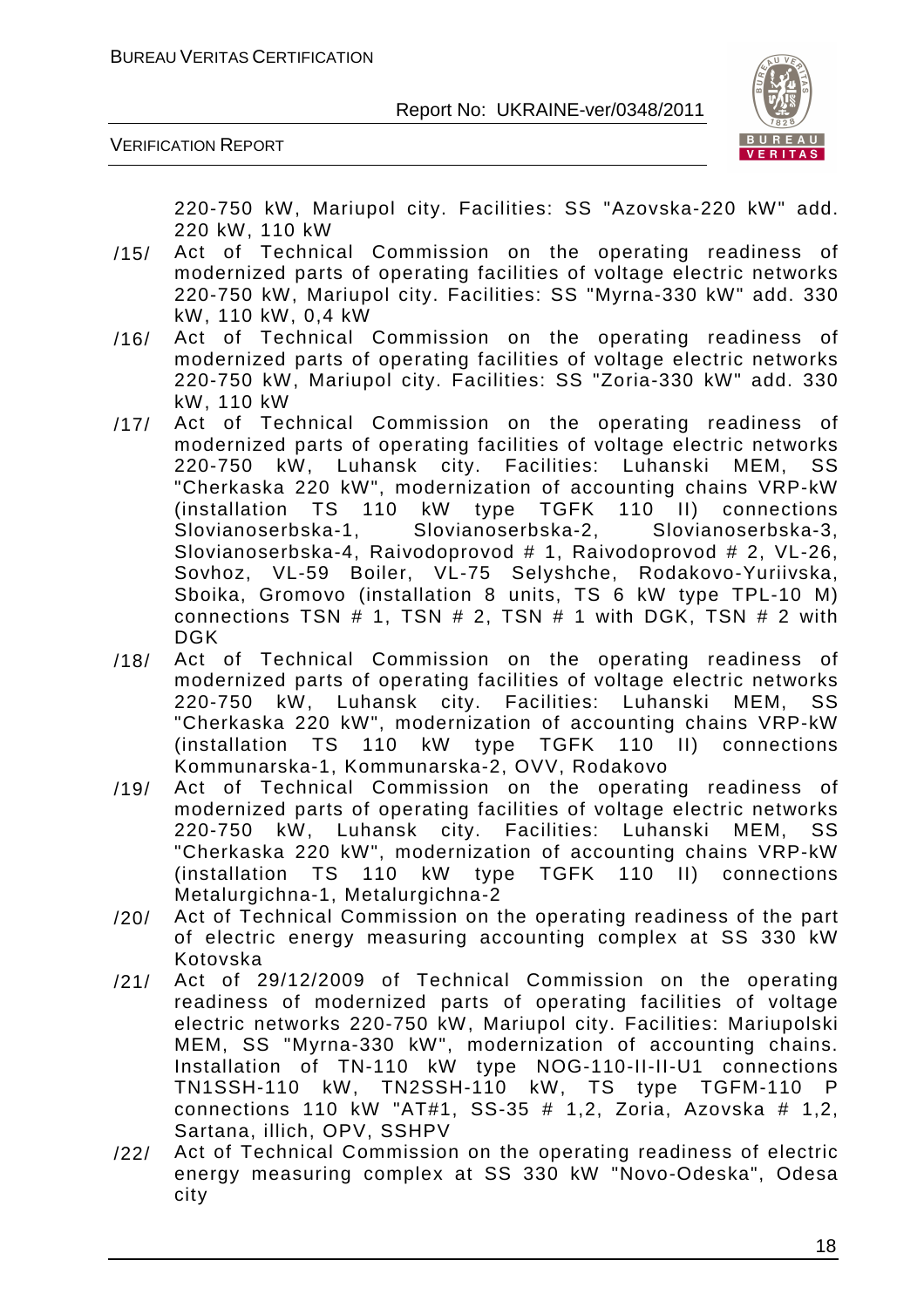

- /23/ Act of Technical Commission of 29/05/2009 on the operating readiness of facilities within SS 750 kW "Zakhidnoukraiinska" completed after reconstruction and modernization, Lviv region, Zhydachivsky district, c. Zhyrova
- $/24/$  Act of Technical Commission  $#$  1 Dn 15 of 30/06/2009 on the operating readiness of parts of operating voltage electric networks 330-750 kW, Dnipropetrovsk city
- /25/ Act of Technical Commission of 30/11/2009 on the operating readiness of modernized parts of operating voltage electric networks 220-750 kW, Makiivka city
- /26/ Act of Technical Commission on the operating readiness of parts of operating voltage electric networks 220-750 kW. Reconstruction at SS 330/110/35/10 kW "Zhytomurska". Replacement of compensator AT-1
- /27/ Act of Technical Commission of 10/10/2009 on the operating readiness of parts of operating voltage electric networks 330-750 kW, Vinnytsia city
- /28/ Act of Technical Commission of 30/09/2009 on the operating readiness of parts of operating voltage electric networks 220-750 kW, Luhansk city
- /29/ Act of Technical Commission of 12/2008 on the operating readiness of parts of operating voltage electric networks 220-750 kW, Chernihiv city
- /30/ Act of Technical Commission of on the operating readiness of parts of operating voltage electric networks 220-750 kW. Reconstruction od SS 330/110/35/10 kW "Zhytomyrska". Completion of construction works at AT-1
- /31/ Acceptance Certificate # 222/1 (domestic premises) of fixed assets. Chernihivski MEM
- /32/ Act of Technical Commission of 2008 on the operating readiness of parts of operating voltage electric networks 220-750 kW, C. Novi Petrivtsi. Reconstruction of SS 330/110/35/10 kW "Northern". Replacement of compensator AT-2
- /33/ Act of Technical Commission of 20/06/2009 on the operating readiness of parts of operating voltage electric networks 220-750 kW, Khmelnytskyi city
- /34/ List of gas-insulated switches voltage 110-750 kW at SS 220-750 kW of NPC"Ukrenergo" installed during 2004-2010
- /35/ Act # 6/08 p of Technical Commission on the operation readiness of automated electricity accounting system of 20/05/2008, Artemivsk city
- /36/ Act # 4/08 p of Technical Commission on the operation readiness of automated electricity accounting system of 15/05/2008, Mariupol city
- /37/ Act # 9 of 17/07/2008 on the operating readiness of ASCEA SS 220 kW Volovets of Zakhidna SS NPC "Ukrenergo"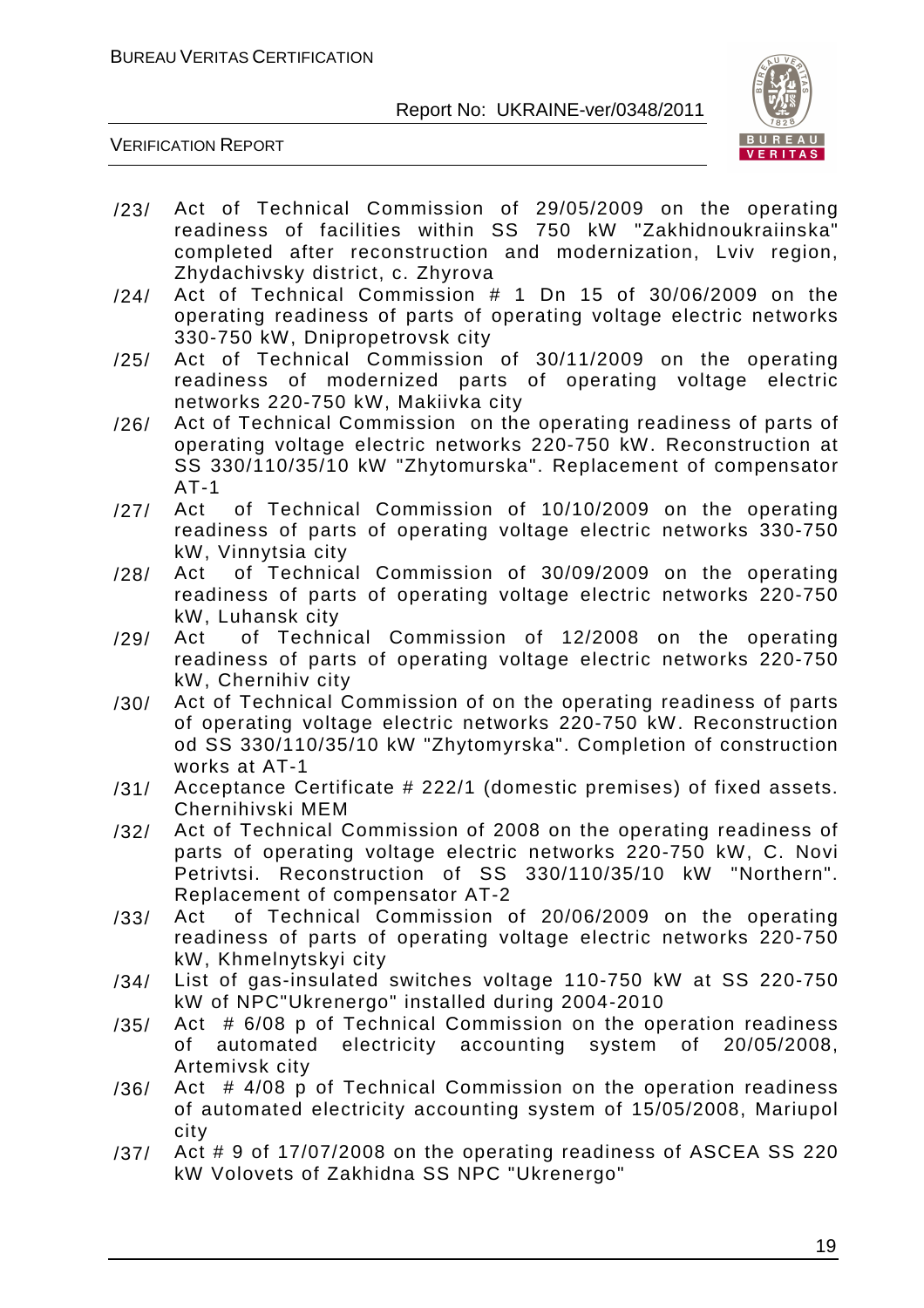

- /38/ Act # 12 of 22/07/2008 on the operating readiness of ASCEA SS 220 kW Kalush of Zakhidna SS NPC "Ukrenergo"
- /39/ Act # 8 ASCEA of Technical Commision on the operating readiness SS 400 kW "Mukachevo" of Zakhidna SS NPC "Ukrenergo" of 10/03/2008, Lviv city
- /40/ Act on the operating readiness of Automated system of commercial accounting of electricity of Krymska SS of 15/07/2009, Simferopol city
- /41/ Act of Technical Commission of 20/06/2009 on the operating readiness of parts of operating voltage electric networks 220-750 kW, SS Marianivka, Simferopol city
- /42/ Act # 1 of Technical Commission of 20/02/2008 on the operating readiness of separate facilities (buildings, structures) within existing facilities (substations, VL, industrial base) completed after modernization, Kharkiv city
- /43/ Act # 5 of Technical Commission of 20/02/2008 on the operating readiness of separate facilities (buildings, structures) within existing facilities (substations, VL, industrial base) completed after modernization, Kharkiv city
- /44/ Admission State Act on the operating readiness of Automated system of commercial accounting of electricity of NPC "Ukrenergo" (ASCAE NPC "Ukrenergo" ) of 05/08/2009, Kyiv city
- /45/ The balance of production and electricity distribution in 2010
- /46/ The balance of revenue, distribution and energy losses in DAEK, Z.S.M. Central RDTS in December 2010, ths. kW\*h
- /47/ Balance structure of electricity and technological electricity expenses (ETE) for transmission within electrical networks 800-0,38 kW for December, 2008. Central electric energy system
- /48/ Balance structure of electricity and technological electricity expenses (ETE) for transmission within electrical networks for December, 2009. Central electric energy system
- /49/ Balance structure of electricity and technological electricity expenses (ETE) for transmission within electrical networks 220-0,38 kW for December, 2008. Kyiv city
- /50/ Balance structure of electricity and technological electricity expenses (ETE) for transmission within electrical networks 154-0,38 kW for December, 2008 Kyivoblenergo
- /51/ Balance structure of electricity and technological electricity expenses (ETE) for transmission within electrical networks 154-0,38 kW for December, 2009 Zhytomyroblenergo
- /52/ Balance structure of electricity and technological electricity expenses (ETE) for transmission within electrical networks 154-0,38 kW for December, 2009 Cherkasyoblenergo
- /53/ Balance structure of electricity and technological electricity expenses (ETE) for transmission within electrical networks 154-0,38 kW for December, 2009 Chernihivoblenergo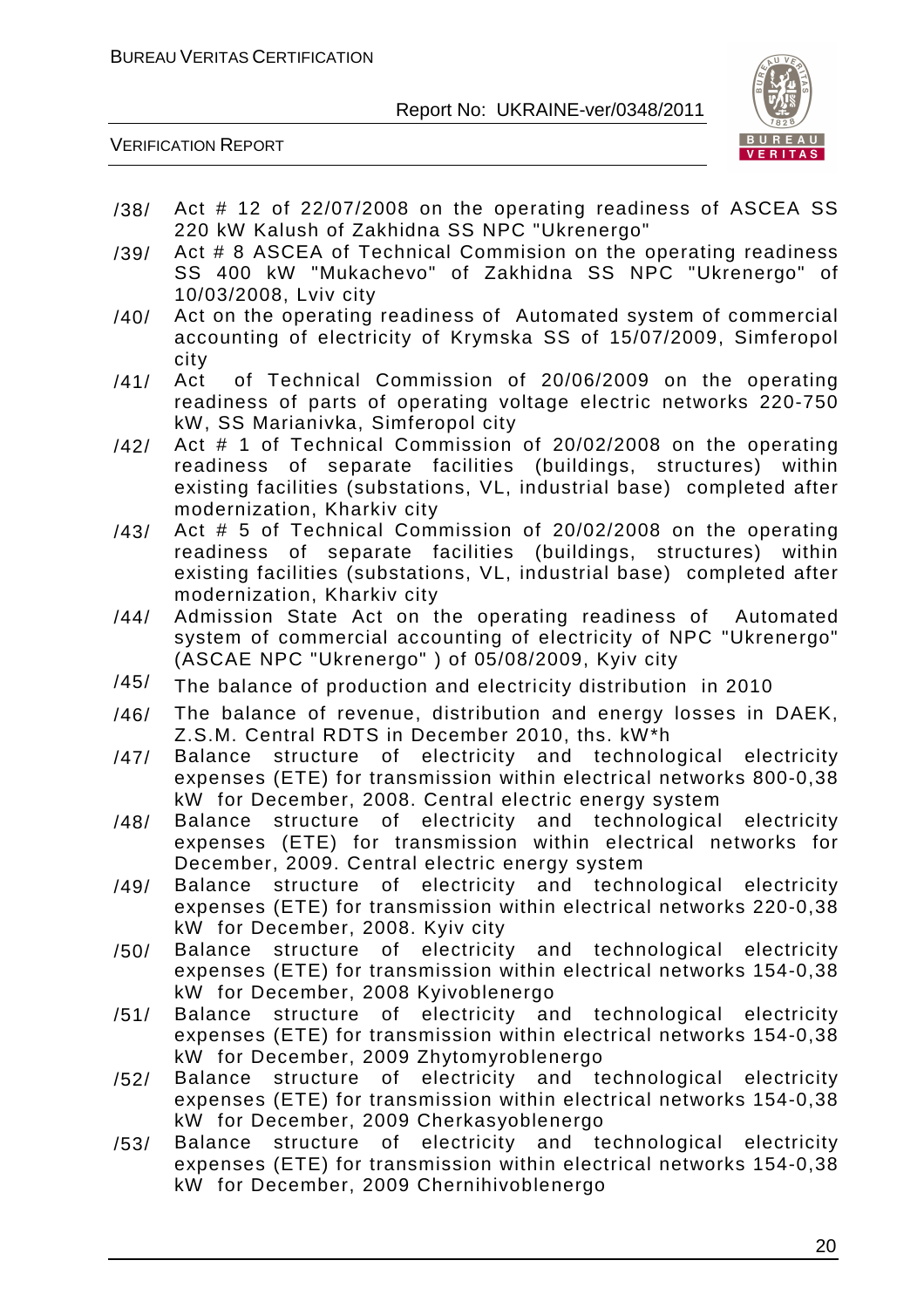

- /54/ Balance structure of electricity and technological electricity expenses (ETE) for transmission within electrical networks 154-0,38 kW for December, 2008. Southwestern railway
- /55/ The balance of revenue, distribution and energy losses in DAEK, Z.S.M. Central RDTS in November 2010, ths. kW\*h
- /56/ Balance structure of electricity and technological electricity expenses (ETE) for transmission within electrical networks 800-0,38 kW for November, 2010. Central electric energy system
- /57/ Balance structure of electricity and technological electricity expenses (ETE) for transmission within electrical networks 154-0,38 kW for November, 2010 Zhytomyroblenergo
- /58/ The balance of revenue, distribution and energy losses in DAEK, Z.S.M. Central RDTS in October 2010, ths. kW\*h
- /59/ Balance structure of electricity and technological electricity expenses (ETE) for transmission within electrical networks 800-0,38 kW for October, 2010. Central electric energy system
- /60/ Balance structure of electricity and technological electricity expenses (ETE) for transmission within electrical networks for October, 2010. Central electric energy system
- /61/ Balance structure of electricity and technological electricity expenses (ETE) for transmission within electrical networks 154-0,38 kW for October, 2010 Zhytomyroblenergo
- /62/ The balance of revenue, distribution and energy losses in DAEK, Z.S.M. Central RDTS in July 2010, ths. kW\*h
- /63/ Balance structure of electricity and technological electricity expenses (ETE) for transmission within electrical networks 154-0,38 kW for July, 2010 Zhytomyroblenergo
- /64/ The balance of revenue, distribution and energy losses in DAEK, Z.S.M. Central RDTS in May 2010, ths. kW\*h
- /65/ Balance structure of electricity and technological electricity expenses (ETE) for transmission within electrical networks for May, 2010. Central electric energy system
- /66/ Balance structure of electricity and technological electricity expenses (ETE) for transmission within electrical networks 800-0,38 kW for May, 2010. Central electric energy system
- /67/ Balance structure of electricity and technological electricity expenses (ETE) for transmission within electrical networks 154-0,38 kW for May, 2010 Zhytomyroblenergo
- /68/ The balance of revenue, distribution and energy losses in DAEK, Z.S.M. Central RDTS in March 2010, ths. kW\*h
- /69/ Balance structure of electricity and technological electricity expenses (ETE) for transmission within electrical networks 800-0,38 kW for May, 2011. Central electric energy system
- /70/ Balance structure of electricity and technological electricity expenses (ETE) for transmission within electrical networks for March, 2011. Central electric energy system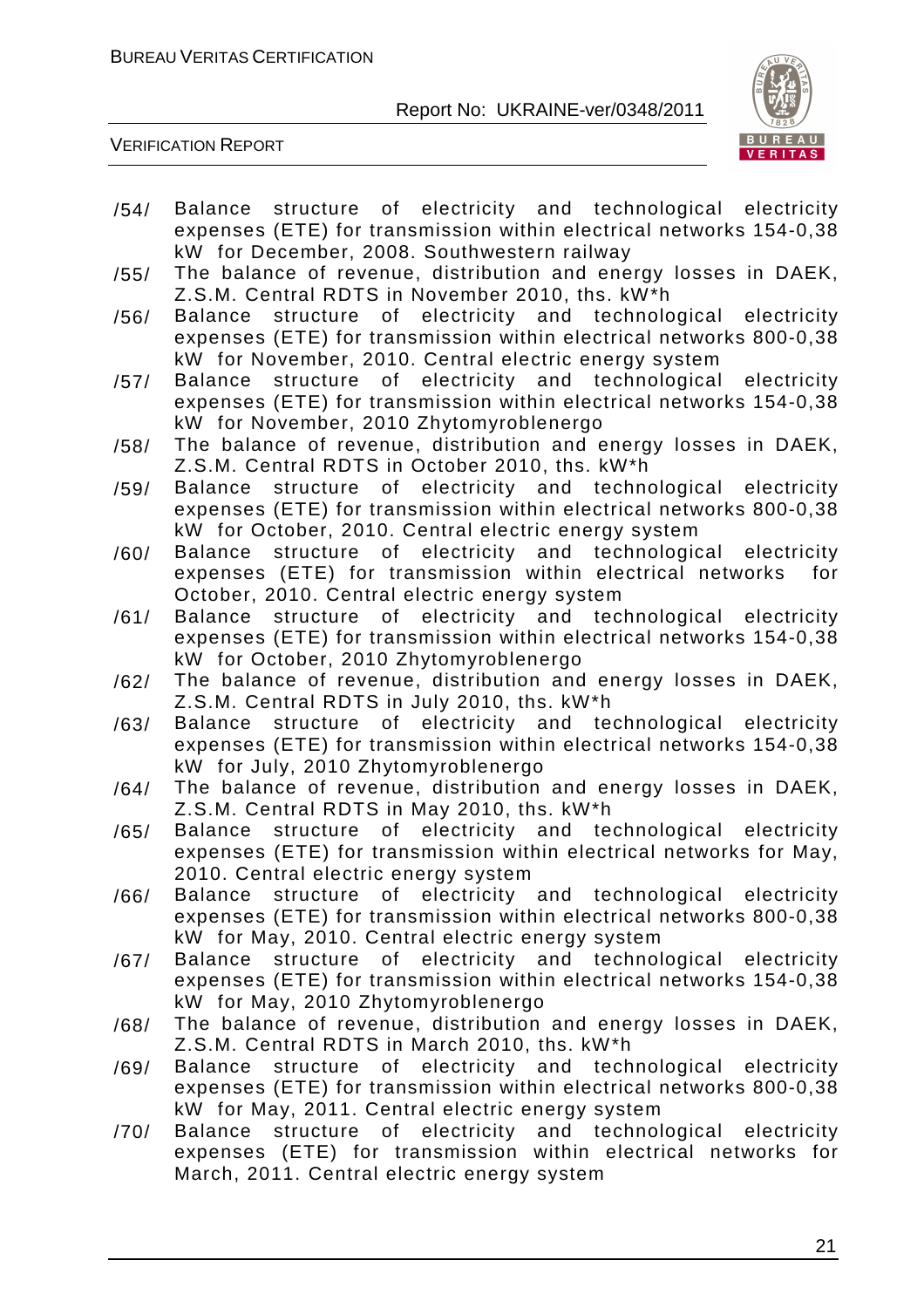

- /71/ Balance structure of electricity and technological electricity expenses (ETE) for transmission within electrical networks 154-0,38 kW for March, 2011 Zhytomyroblenergo
- /72/ The balance of revenue, distribution and energy losses in DAEK, Z.S.M. Central RDTS in November 2009, ths. kW\*h
- /73/ Balance structure of electricity and technological electricity expenses (ETE) for transmission within electrical networks 800-0,38 kW for November, 2009. Central electric energy system
- /74/ Balance structure of electricity and technological electricity expenses (ETE) for transmission within electrical networks 154-0,38 kW for November, 2009 Zhytomyroblenergo
- /75/ The balance of revenue, distribution and energy losses in DAEK, Z.S.M. Central RDTS in August 2009, ths. kW\*h
- /76/ Balance structure of electricity and technological electricity expenses (ETE) for transmission within electrical networks 800-0,38 kW for August, 2009. Central electric energy system
- /77/ Balance structure of electricity and technological electricity expenses (ETE) for transmission within electrical networks 154-0,38 kW for August, 2009 Zhytomyroblenergo
- /78/ The balance of revenue, distribution and energy losses in DAEK, Z.S.M. Central RDTS in April 2009, ths. kW\*h
- /79/ Balance structure of electricity and technological electricity expenses (ETE) for transmission within electrical networks 800-0,38 kW for April, 2009. Central electric energy system
- /80/ Balance structure of electricity and technological electricity expenses (ETE) for transmission within electrical networks 154-0,38 kW for April, 2009 Zhytomyroblenergo
- /81/ The balance of revenue, distribution and energy losses in DAEK, Z.S.M. Central RDTS in February 2009, ths. kW\*h
- /82/ Balance structure of electricity and technological electricity expenses (ETE) for transmission within electrical networks 800-0,38 kW for February, 2009. Central electric energy system
- /83/ The balance of revenue, distribution and energy losses in DAEK, Z.S.M. Central RDTS in January 2009, ths. kW\*h
- /84/ Balance structure of electricity and technological electricity expenses (ETE) for transmission within electrical networks 800-0,38 kW for January, 2009. Central electric energy system
- /85/ Acts of electricity output and tempering Trypilska TES 014-20/5
- /86/ Letter Ukraine OJSC "State Energy Generating Company "Tsentrenergo" Trypilska TES. To Director of Central ES NPC "Ukrenergo" Bondarenko O.M. of 02/12/2010 # 04-3
- /87/ Acts of electricity output and tempering Trypilska TES, December 2010
- /88/ Letter Ukraine OJSC "State Energy Generating Company "Tsentrenergo" Trypilska TES. To Director of Central ES NPC "Ukrenergo" Bondarenko O.M. of 04/01/2010 # 04-8463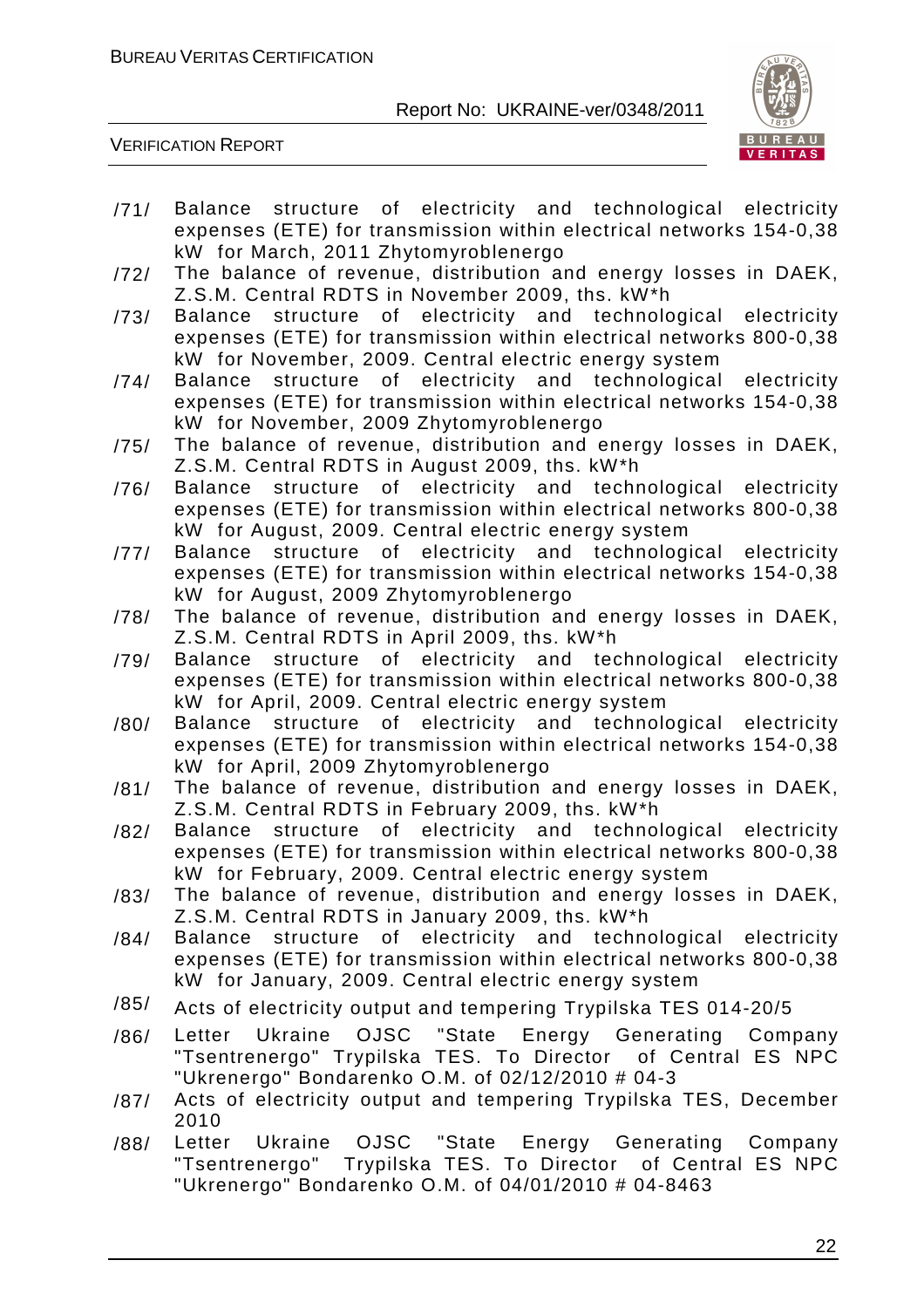

- /89/ Acts of electricity output and tempering Tri Trypilska poli TES, November 2010
- /90/ Act of meter's bearings recording at Trypilska TES for November 2010
- /91/ Letter Ukraine OJSC "State Energy Generating Company "Tsentrenergo" Trypilska TES. To Director of Central ES NPC "Ukrenergo" Bondarenko O.M. of 01/11/2010 # 04-7599
- /92/ Acts of electricity output and tempering Trypilska TES, October 2010
- /93/ Letter Ukraine OJSC "State Energy Generating Company "Tsentrenergo" Trypilska TES. To Director of Central ES NPC "Ukrenergo" Bondarenko O.M. of 01/10/2010 # 04-6834
- /94/ Acts of electricity output and tempering Trypilska TES, September 2010
- /95/ Letter Ukraine OJSC "State Energy Generating Company "Tsentrenergo" Trypilska TES. To Director of Central ES NPC "Ukrenergo" Bondarenko O.M. of 02/09/2010 # 04-6838
- /96/ Acts of electricity output and tempering Trypilska TES, August 2010
- /97/ Letter Ukraine OJSC "State Energy Generating Company "Tsentrenergo" Trypilska TES. To Director of Central ES NPC "Ukrenergo" Bondarenko O.M. of 02/08/2010 # 04-5349
- /98/ Acts of electricity output and tempering Trypilska TES, July 2010
- /99/ Letter Ukraine OJSC "State Energy Generating Company "Tsentrenergo" Trypilska TES. To Director of Central ES NPC "Ukrenergo" Bondarenko O.M. of 02/08/2010 # 04-5349
- /100/ Act of departmental verification of electricity meters at Trypilska TES of 14/06/2010
- /101/ Acts of electricity output and tempering Trypilska TES, June 2010
- /102/ Letter Ukraine OJSC "State Energy Generating Company "Tsentrenergo" Trypilska TES. To Director of Central ES NPC "Ukrenergo" Bondarenko O.M. of 01/06/2010 # 04-3697
- /103/ Acts of electricity output and tempering Trypilska TES, May 2010
- /104/ Act of replaement and verification of electricity accounting equipment Trypilska TES for 11/05/2010
- /105/ Acts of electricity output and tempering Trypilska TES, April 2010
- /106/ Letter Ukraine OJSC "State Energy Generating Company "Tsentrenergo" Trypilska TES. To Director of Central ES NPC "Ukrenergo" Bondarenko O.M. of 05/05/2010 # 04-3033
- /107/ Act of replaement and verification of electricity accounting equipment Trypilska TES for 29/04/2010
- /108/ Act of replaement and verification of electricity accounting equipment Trypilska TES for 26/04/2010
- /109/ Act of replaement and verification of electricity accounting equipment Trypilska TES for 27/04/2010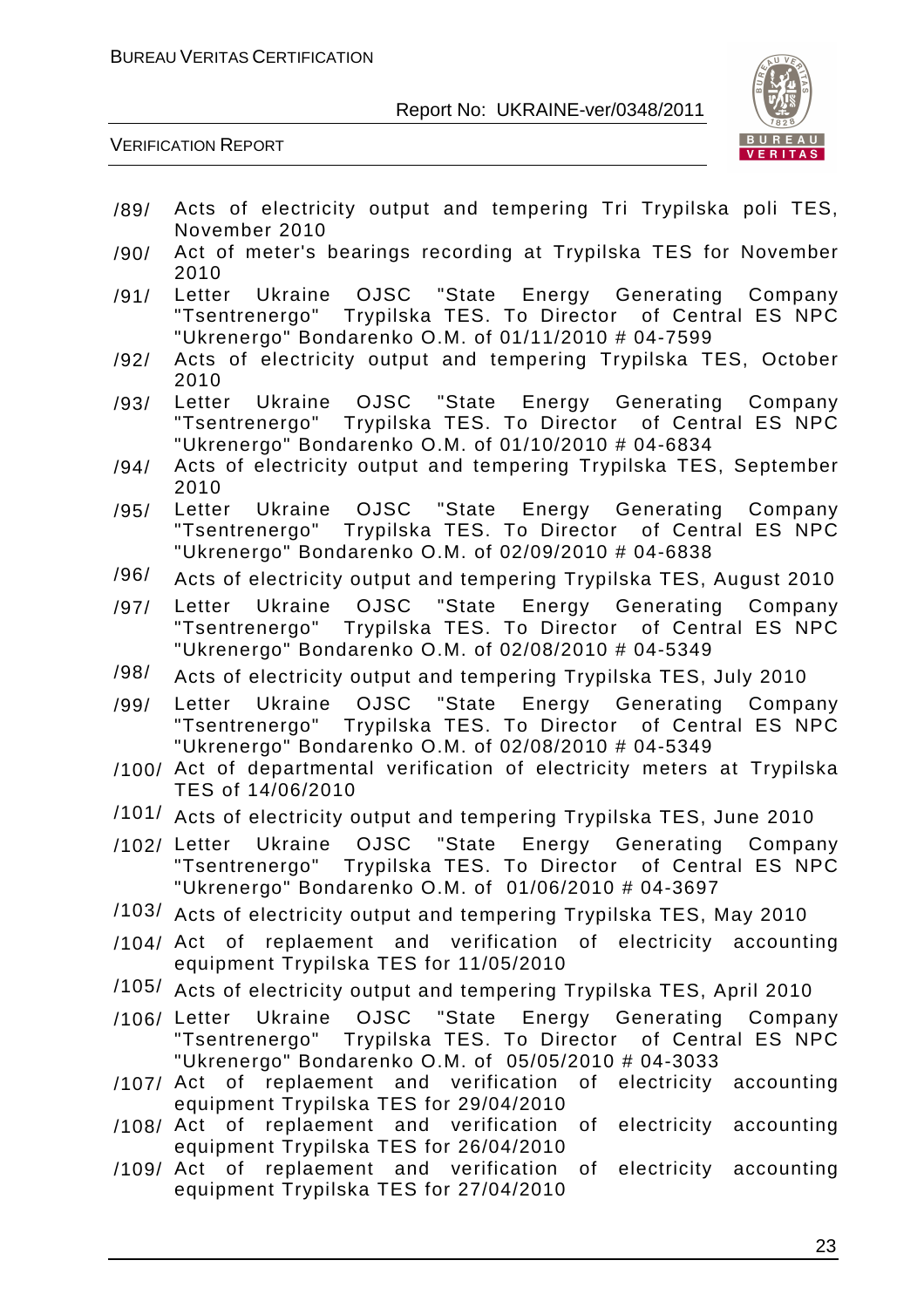

VERIFICATION REPORT

- /110/ Letter Ukraine OJSC "State Energy Generating Company "Tsentrenergo" Trypilska TES. To Director "Ukrenergo" Bondarenko O.M. 0 # 04-2101
- /111/ Acts of electricity output and tempering Trypilska TES, June 2011
- /112/ Letter Ukraine OJSC "State Energy Generating Company "Tsentrenergo" Trypilska TES. To Director of Central ES NPC "Ukrenergo" Bondarenko O.M. 0 # 04-1995

#### **Persons interviewed:**

List of persons interviewed during the verification or persons that contributed with other information that are not included in the documents listed above.

- /1/ Timchenko V. Acting director of NPC "Ukrenergo"
- /2/ Kravchuk V. Head of the electric technical department of NPC "Ukrenergo"
- /3/ Ushchapovskyy K. Deputy director, chief dispatcher NPC "Ukrenergo"
- /4/ Sologub O. Head of the line service NPC "Ukrenergo"
- /5/ Kovalenko I. Head of the PS 33- kW "Zhovtneva", Tsentralna power system NPC "Ukrenergo"
- /6/ Kulemza S. First deputy director on capital construction, economics and purchasing of the Tsentralna power system NPC "Ukrenergo"
- /7/ Galushka V. Head of the equipment and accounting system automation department of the Tsentralna power system NPC "Ukrenergo"
- /8/ Palamarchuk D. JI project consultant of VEMA S.A.
- /9/ Vorobyov E. JI project consultant of VEMA S.A.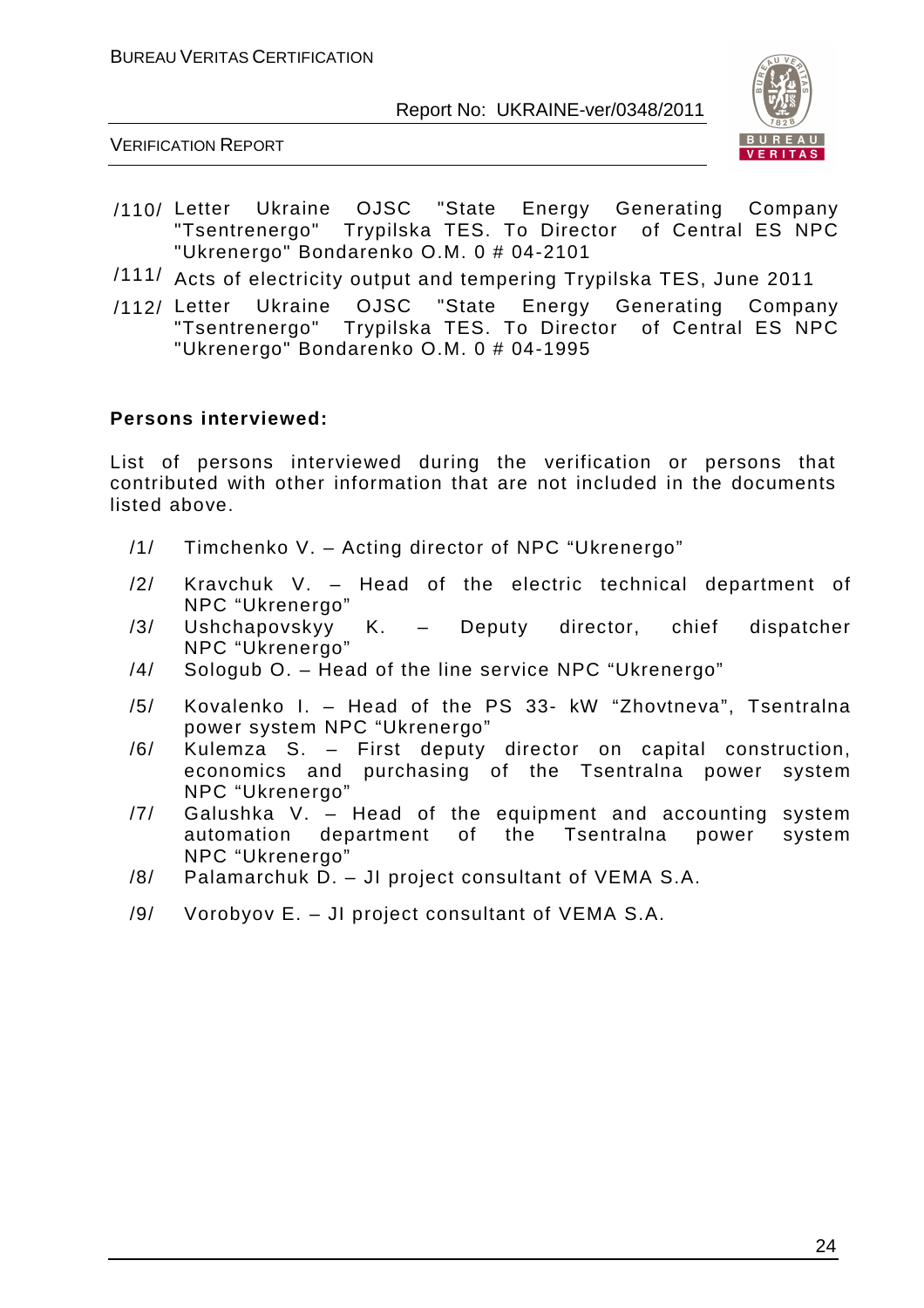

#### VERIFICATION REPORT

#### APPENDIX A: PROJECT VERIFICATION PROTOCOL

#### **BUREAU VERITAS CERTIFICATION HOLDING SAS**

**VERIFICATION PROTOCOL** 

**Table 1. Check list for verification, according to the JOINT IMPLEMENTATION DETERMINATION AND VERIFICATION MANUAL (Version 01)** 

| <b>DVM</b><br><b>Paragraph</b> | <b>Check Item</b>                                                                                                                                                                               | Initial finding                                                                                                                                                                                                                                                                                 | <b>Draft</b> | <b>Final</b><br><b>Conclusion Conclusion</b> |
|--------------------------------|-------------------------------------------------------------------------------------------------------------------------------------------------------------------------------------------------|-------------------------------------------------------------------------------------------------------------------------------------------------------------------------------------------------------------------------------------------------------------------------------------------------|--------------|----------------------------------------------|
|                                |                                                                                                                                                                                                 | <b>Project approvals by Parties involved</b>                                                                                                                                                                                                                                                    |              |                                              |
| 90                             | Has the DFPs of at least one<br>project<br>report to the secretariat for of the Monitoring Report.<br>publication in accordance with<br>paragraph 38 of the<br>JI<br>guidelines, at the latest? | CAR01<br>Party involved, other than the Please, submit the written<br>project<br>host Party, issued a written approval by the sponsor Party. Please,<br>approval when add the relevant information concerning<br>submitting the first verification   project approval to the respective section | CAR01        | OK                                           |
| 91                             | project<br>Are all the written<br>approvals by Parties involved<br>unconditional?                                                                                                               | Conclusion is pending a response to<br>CAR01.                                                                                                                                                                                                                                                   | Pending      | OK                                           |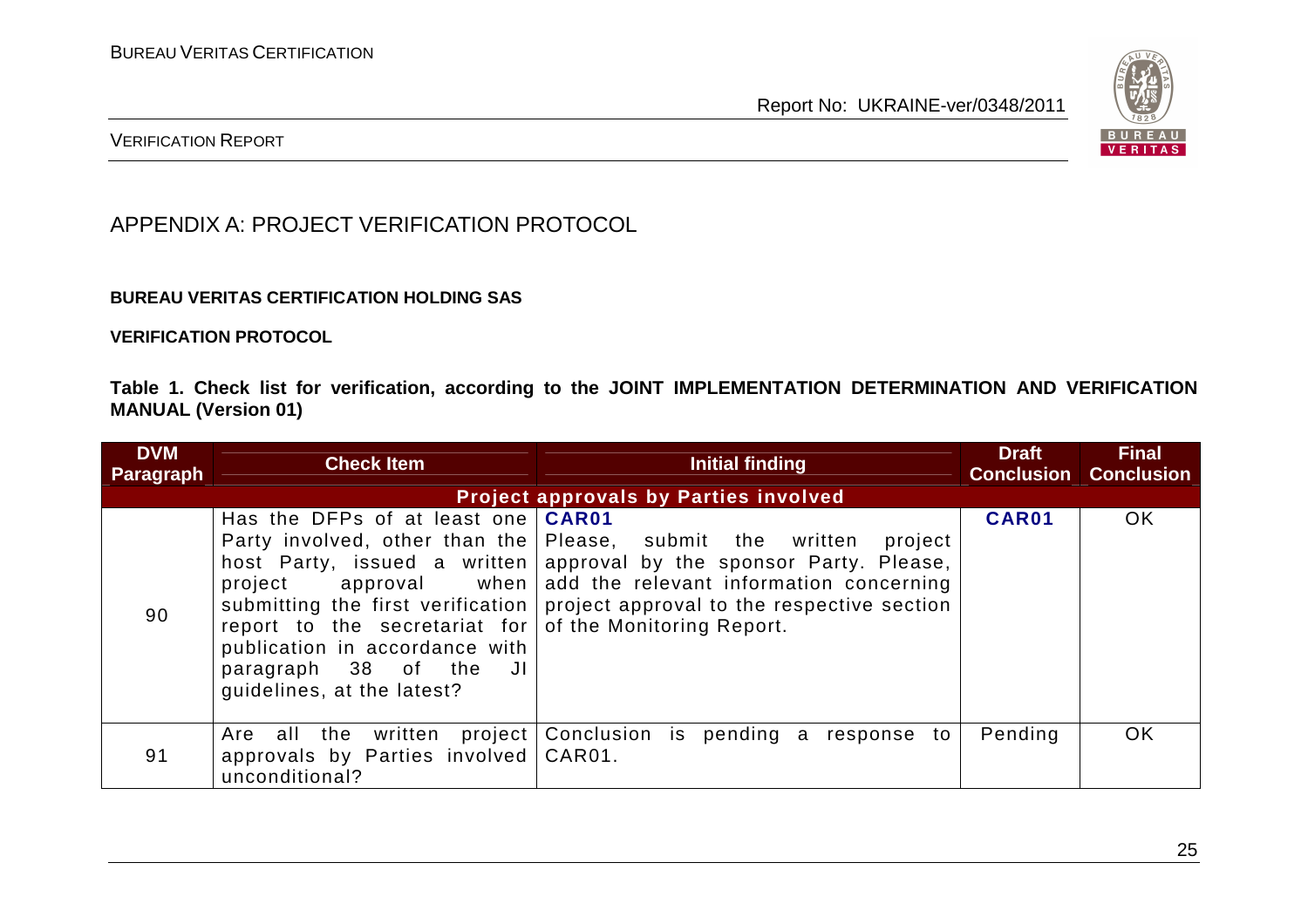

| <b>DVM</b><br><b>Paragraph</b> | <b>Check Item</b>                                                                                                                                      | <b>Initial finding</b>                                                                                                                                                                                                                                                                                                                                                                                                                                                                                                                                                                                                                                                                                                                                                                                                                                                                                                                                                                                                                            | <b>Draft</b><br><b>Conclusion</b>    | <b>Final</b><br><b>Conclusion</b> |
|--------------------------------|--------------------------------------------------------------------------------------------------------------------------------------------------------|---------------------------------------------------------------------------------------------------------------------------------------------------------------------------------------------------------------------------------------------------------------------------------------------------------------------------------------------------------------------------------------------------------------------------------------------------------------------------------------------------------------------------------------------------------------------------------------------------------------------------------------------------------------------------------------------------------------------------------------------------------------------------------------------------------------------------------------------------------------------------------------------------------------------------------------------------------------------------------------------------------------------------------------------------|--------------------------------------|-----------------------------------|
|                                | <b>Project implementation</b>                                                                                                                          |                                                                                                                                                                                                                                                                                                                                                                                                                                                                                                                                                                                                                                                                                                                                                                                                                                                                                                                                                                                                                                                   |                                      |                                   |
| 92                             | Has<br>the<br>project<br>been<br>implemented in accordance<br>the determination has been<br>deemed final and is so listed<br>on the UNFCCC JI website? | The implementation of the measures<br>under the project during the period of<br>with the PDD regarding which   monitoring was carried out according to<br>the determined PDD version 02. The<br>detailed information<br>about<br>of the contract of the contract of the contract of the contract of the contract of the contract of the contract of the contract of the contract of the contract of the contract of the contract of the contract of the contrac<br>implementation<br>and<br>new<br>reconstruction of existing elements of the<br>electrical grid in the monitoring period is<br>provided in the Annex 1 - supporting<br>Excel file.<br>CAR02<br>Please, indicate in the MR if the actual<br>amount of emission reductions, achieved<br>during the monitoring period, differs form<br>the amount foreseen and specified in the<br>determined PDD. If yes, please, indicate<br>the reason for this.<br>CAR03<br>The amount of GHG emission reductions<br>indicated in the MR version 01 is not<br>equal to the one specified in the | <b>CAR02</b><br>CAR03<br><b>CL01</b> | OK.<br>OK<br>OK                   |
|                                |                                                                                                                                                        | supplementary Excel file. Please, make<br>corrections in the MR.<br><b>CL01</b>                                                                                                                                                                                                                                                                                                                                                                                                                                                                                                                                                                                                                                                                                                                                                                                                                                                                                                                                                                   |                                      |                                   |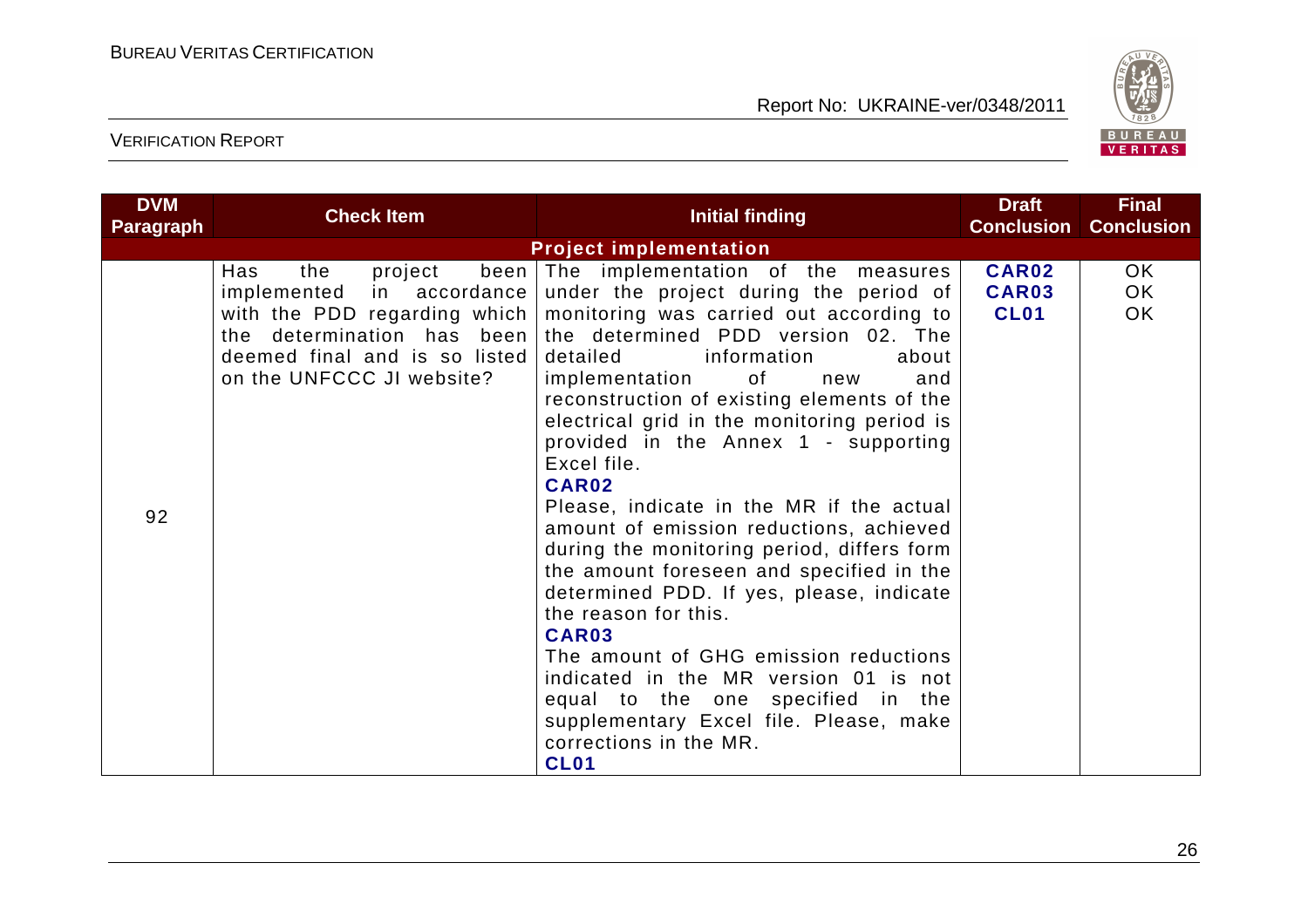

| <b>DVM</b><br>Paragraph | <b>Check Item</b>                                              | Initial finding                                                                                                                                                                                                                                                                                                                                                                                                                                                                                                                                                                                                                                         | <b>Draft</b><br><b>Conclusion</b> | <b>Final</b><br><b>Conclusion</b> |
|-------------------------|----------------------------------------------------------------|---------------------------------------------------------------------------------------------------------------------------------------------------------------------------------------------------------------------------------------------------------------------------------------------------------------------------------------------------------------------------------------------------------------------------------------------------------------------------------------------------------------------------------------------------------------------------------------------------------------------------------------------------------|-----------------------------------|-----------------------------------|
|                         |                                                                | The various abbreviations are used in the<br>MR to identify the automated system of<br>electricity consumption commercial<br>accounting (ASECA and ASECCA).<br>Please, provide any explanation or make<br>corresponding corrections.                                                                                                                                                                                                                                                                                                                                                                                                                    |                                   |                                   |
| 93                      | What is the status of operation<br>monitoring period?          | The<br>project's<br>measures<br>were<br>of the project during the   implemented without any deviations form<br>the implementation plan included in the<br>determined PDD version 02.                                                                                                                                                                                                                                                                                                                                                                                                                                                                    | OK                                | OK.                               |
|                         |                                                                | <b>Compliance with monitoring plan</b>                                                                                                                                                                                                                                                                                                                                                                                                                                                                                                                                                                                                                  |                                   |                                   |
| 94                      | regarding<br>determination<br>has<br>on the UNFCCC JI website? | Did the monitoring occur in The monitoring occurred in accordance<br>accordance with the monitoring with the monitoring plan included in the<br>plan included in the PDD determined PDD regarding which the<br>which $the$ determination has been deemed final.<br>been   CAR04<br>deemed final and is so listed Please, indicate in the section B.2.2 of<br>the MR only the parameters that are<br>controlled during the monitoring period<br>and are used to calculate baseline<br>emissions in accordance<br>with<br>the<br>monitoring plan, included in<br>the<br>determined PDD version 02.<br><b>CAR05</b><br>Please, specify in the Table "Fixed | CAR04<br><b>CAR05</b>             | OK.<br>OK                         |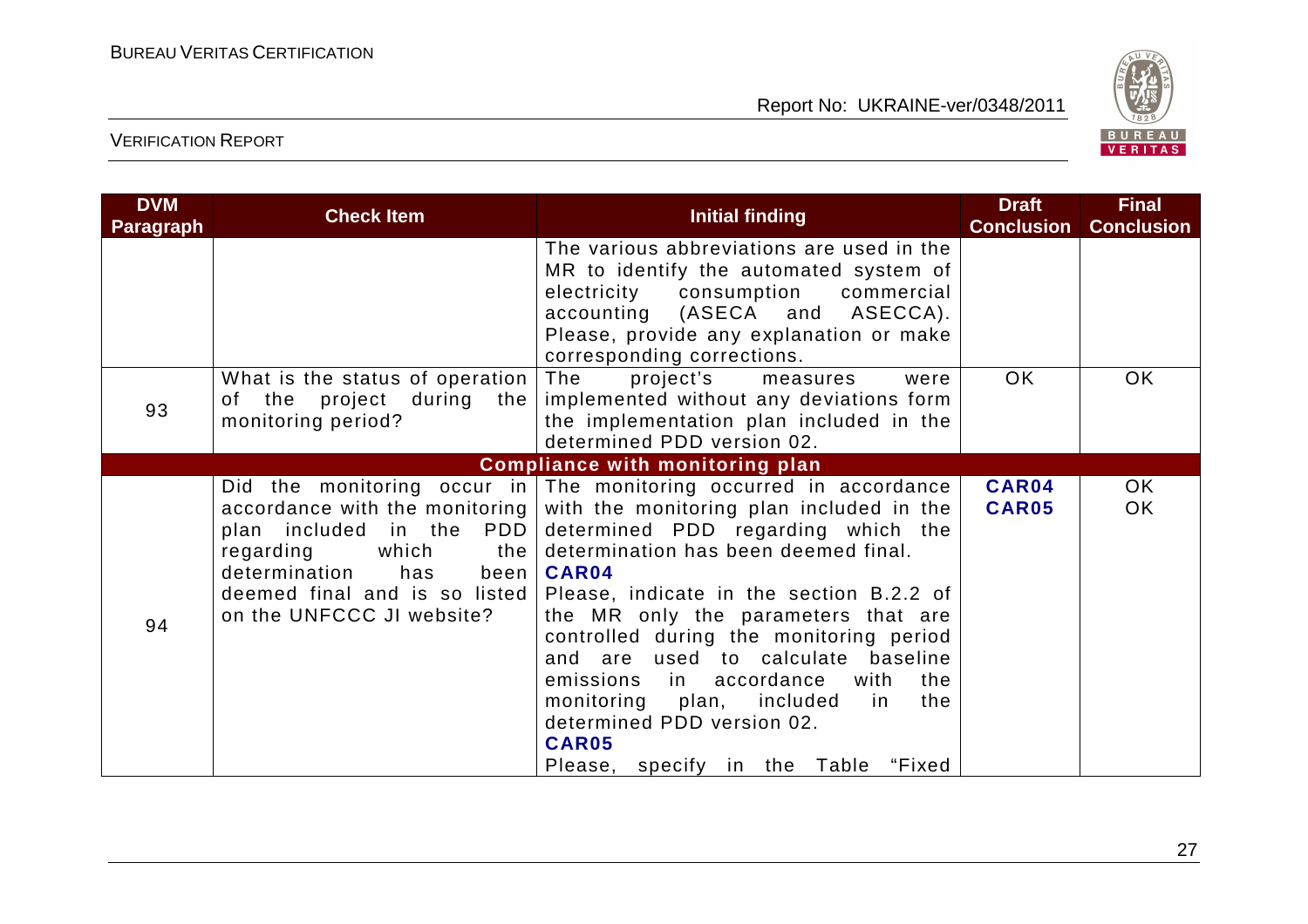

| <b>DVM</b>       | <b>Check Item</b>                                                                                                                                                                                                                                    | <b>Initial finding</b>                                                                                                                                                                                                                                                                                                                                                                                                                                                                                                                                                                                                                             | <b>Draft</b>               | <b>Final</b>             |
|------------------|------------------------------------------------------------------------------------------------------------------------------------------------------------------------------------------------------------------------------------------------------|----------------------------------------------------------------------------------------------------------------------------------------------------------------------------------------------------------------------------------------------------------------------------------------------------------------------------------------------------------------------------------------------------------------------------------------------------------------------------------------------------------------------------------------------------------------------------------------------------------------------------------------------------|----------------------------|--------------------------|
| <b>Paragraph</b> | For calculating the emission<br>reductions or enhancements of<br>net removals, were key factors,<br>e.g. those listed in 23 (b) (i)-                                                                                                                 | parameters that are not controlled during<br>monitoring period" for<br>the<br>each<br>parameter the period of time during<br>which it was determined.<br>For calculating the emission reductions,<br>such key factors as net volume of<br>electricity that came into the main-line<br>electrical grid, net volume of electricity                                                                                                                                                                                                                                                                                                                   | <b>Conclusion</b><br>CAR06 | <b>Conclusion</b><br>OK. |
| 95(a)            | (vii) of the $DVM$ , influencing<br>the baseline emissions or net<br>removals and the activity level<br>project and the<br>of the<br>emissions or removals as well<br>as risks associated with the<br>project taken into account, as<br>appropriate? | that came into the distribution electrical<br>grid, total volume of electricity that came<br>into the main-line electrical grid, and<br>total volume of electricity corona losses<br>main-line<br>electricity<br>the<br>in l<br>grid,<br>influencing the baseline emissions and<br>the activity level of the project and the<br>emissions as well as risks associated<br>with the project were taken into account.<br>CAR06<br>Please, in the Table "Fixed parameters"<br>that are not controlled during the<br>monitoring period" specify for each<br>parameter the values used to calculate<br>emission reductions for the monitoring<br>period. |                            |                          |
| 95(b)            | data<br>for<br>Are<br>used<br>sources                                                                                                                                                                                                                | CAR07                                                                                                                                                                                                                                                                                                                                                                                                                                                                                                                                                                                                                                              | CAR07                      | <b>OK</b>                |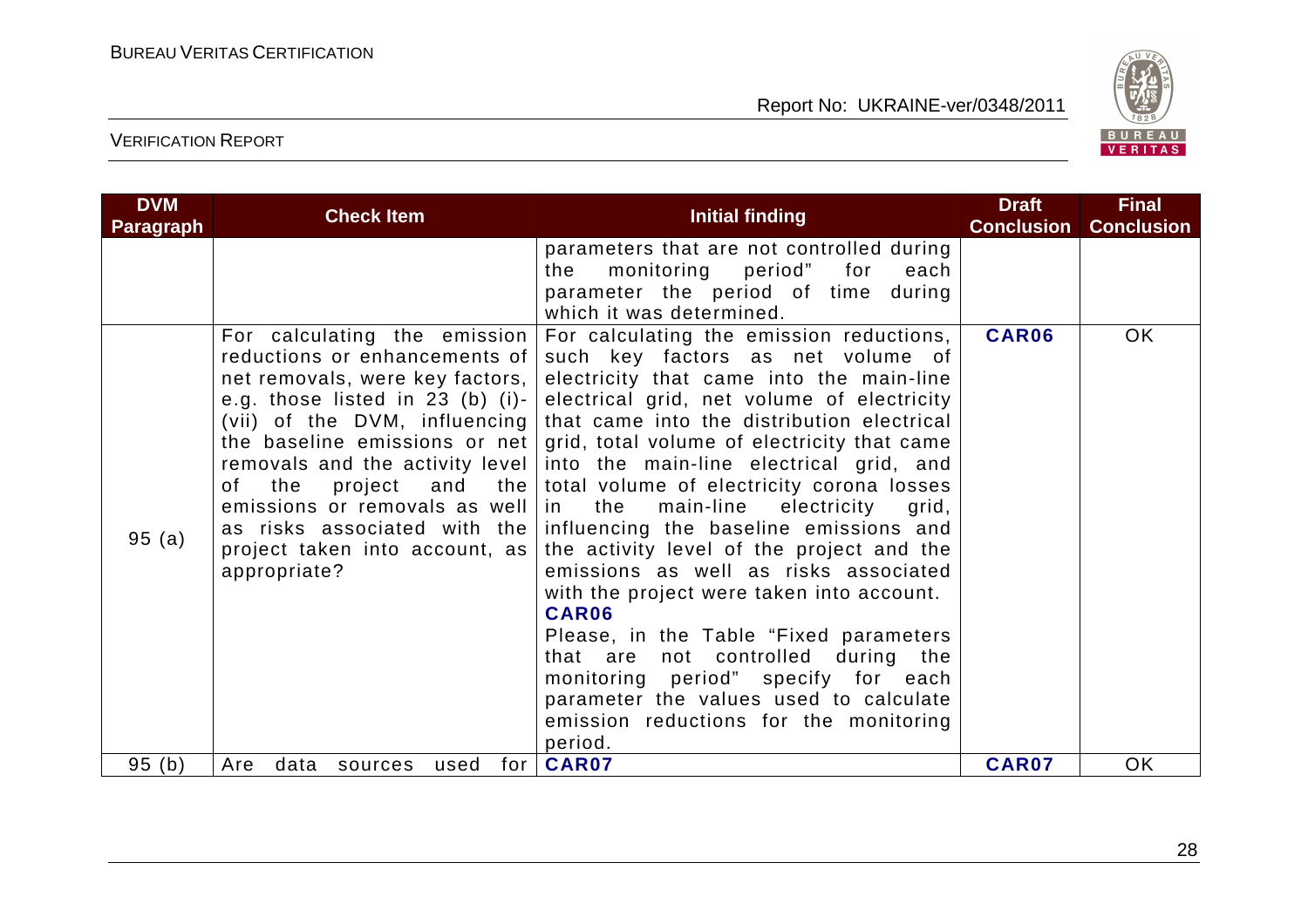

| <b>DVM</b><br><b>Paragraph</b> | <b>Check Item</b>                                                                                                                                                                                                                                   | <b>Initial finding</b>                                                                                                                                                                                                                                                                                                                                                                                                                                                                                            | <b>Draft</b><br><b>Conclusion</b> | <b>Final</b><br><b>Conclusion</b> |
|--------------------------------|-----------------------------------------------------------------------------------------------------------------------------------------------------------------------------------------------------------------------------------------------------|-------------------------------------------------------------------------------------------------------------------------------------------------------------------------------------------------------------------------------------------------------------------------------------------------------------------------------------------------------------------------------------------------------------------------------------------------------------------------------------------------------------------|-----------------------------------|-----------------------------------|
|                                | calculating emission reductions  <br>enhancements<br>of<br>net<br>or<br>removals clearly identified,<br>reliable and transparent?                                                                                                                   | Please, adjust the MR in accordance with<br>the monitoring plan provided in the PDD<br>version 02. Please, add to the section B<br>the information concerning data sources<br>and actual monitoring frequency for each<br>parameter used for baseline and project<br>emissions calculation.                                                                                                                                                                                                                       |                                   |                                   |
| 95 $(c)$                       | Are emission factors, including<br>default emission factors, if<br>calculating<br>used for<br>the<br>emission<br>reductions<br>or<br>enhancements of net removals,<br>accuracy and reasonableness,<br>and appropriately justified of<br>the choice? | CAR08<br>Please, in the section B of the MR<br>provide clear and traceable references to<br>the data sources for the following<br>parameters:<br>selected by carefully balancing   - total volume of electricity corona losses<br>in the main-line electricity grid in the<br>monitoring period;<br>- total volume of electricity corona losses<br>in the main-line electricity grid in the<br>baseline period;<br>- $CO2$ emission factor for the unified<br>power grid of Ukraine for the monitoring<br>period. | CAR08                             | OK.                               |
| 95(d)                          | Is the calculation of emission<br>reductions or enhancements of<br>removals<br>net<br>based<br>on <sub>l</sub>                                                                                                                                      | emission<br>calculation<br>Yes,<br>the<br>0f<br>reductions is based on conservative<br>assumptions and the most plausible                                                                                                                                                                                                                                                                                                                                                                                         | <b>OK</b>                         | OK.                               |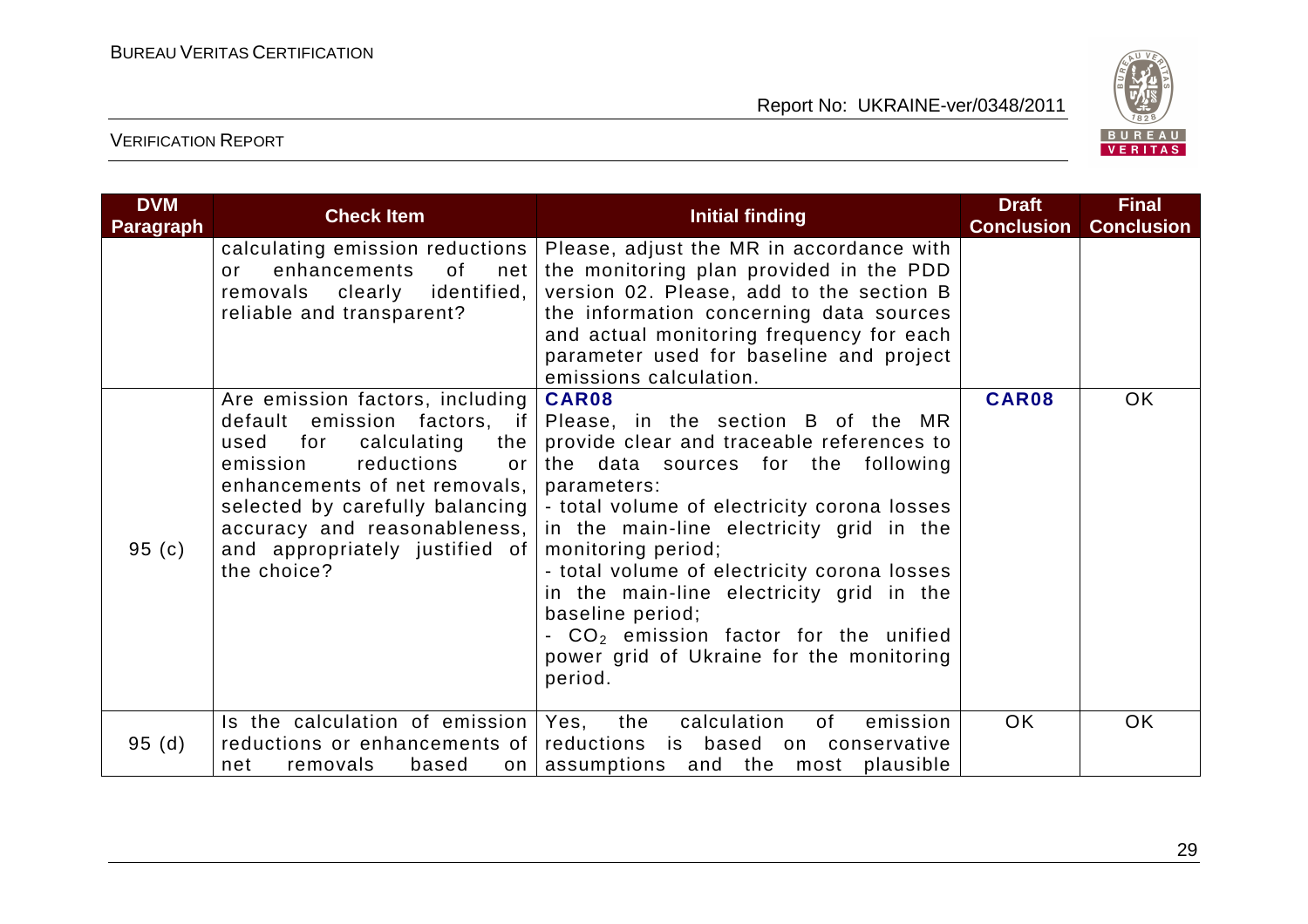

| <b>DVM</b><br><b>Paragraph</b> | <b>Check Item</b>                                                                                                                                                                                                                                                                                                                                  | <b>Initial finding</b>                                         | <b>Draft</b><br><b>Conclusion</b> | <b>Final</b><br><b>Conclusion</b> |
|--------------------------------|----------------------------------------------------------------------------------------------------------------------------------------------------------------------------------------------------------------------------------------------------------------------------------------------------------------------------------------------------|----------------------------------------------------------------|-----------------------------------|-----------------------------------|
|                                | the most plausible scenarios in<br>a transparent manner?                                                                                                                                                                                                                                                                                           | conservative assumptions and scenarios in a transparent manner |                                   |                                   |
|                                |                                                                                                                                                                                                                                                                                                                                                    | Applicable to JI SSC projects only                             |                                   |                                   |
| 96                             | Is the relevant threshold to be<br>classified as JI SSC project not<br>exceeded<br>during<br>the<br>monitoring period on an annual<br>average basis?<br>If the threshold is exceeded, is<br>the<br>maximum<br>emission<br>reduction level estimated in the<br>PDD for the JI SSC project or<br>the bundle for the monitoring<br>period determined? | Not applicable                                                 | <b>Not</b><br>applicable          | Not<br>applicable                 |
|                                |                                                                                                                                                                                                                                                                                                                                                    | Applicable to bundled JI SSC projects only                     |                                   |                                   |
| 97(a)                          | Has the composition of the<br>bundle not changed from that<br>is stated in F-JI-SSCBUNDLE?                                                                                                                                                                                                                                                         | Not applicable                                                 | Not<br>applicable                 | <b>Not</b><br>applicable          |
| 97 (b)                         | determination<br><sup>1</sup><br>the<br>was<br>conducted on the basis of an<br>overall monitoring plan, have<br>participants<br>the<br>project<br>submitted<br>common<br>a                                                                                                                                                                         | Not applicable                                                 | <b>Not</b><br>applicable          | <b>Not</b><br>applicable          |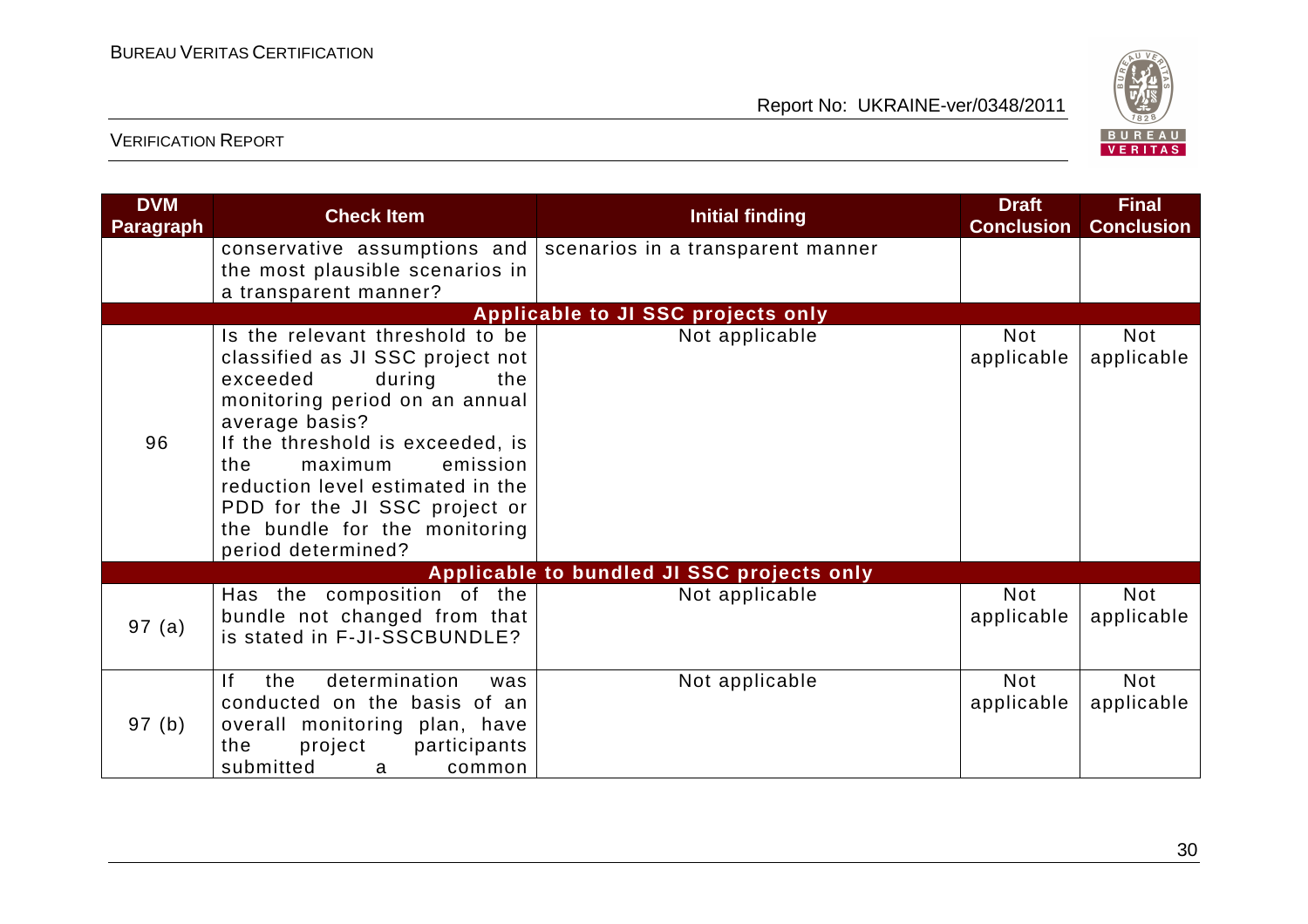

| <b>DVM</b><br><b>Paragraph</b> | <b>Check Item</b>                                                                                                                                                                                                                                                                                                                                      | <b>Initial finding</b>                                                                                | <b>Draft</b><br><b>Conclusion</b> | <b>Final</b><br><b>Conclusion</b> |
|--------------------------------|--------------------------------------------------------------------------------------------------------------------------------------------------------------------------------------------------------------------------------------------------------------------------------------------------------------------------------------------------------|-------------------------------------------------------------------------------------------------------|-----------------------------------|-----------------------------------|
|                                | monitoring report?                                                                                                                                                                                                                                                                                                                                     |                                                                                                       |                                   |                                   |
| 98                             | If the monitoring is based on a<br>monitoring plan that provides<br>for overlapping monitoring<br>periods, are the monitoring<br>periods per component of the<br>project clearly specified in the<br>monitoring report?<br>Do the monitoring periods not<br>overlap with those for which<br>verifications were<br>already<br>deemed final in the past? | Not applicable                                                                                        | Not<br>applicable                 | Not<br>applicable                 |
|                                |                                                                                                                                                                                                                                                                                                                                                        | <b>Revision of monitoring plan</b>                                                                    |                                   |                                   |
|                                |                                                                                                                                                                                                                                                                                                                                                        | Applicable only if monitoring plan is revised by project participant                                  |                                   |                                   |
| 99(a)                          | provide<br>appropriate<br>an<br>justification for the proposed<br>revision?                                                                                                                                                                                                                                                                            | Did the project participants There were no deviations and changes of<br>the approved monitoring plan. | Not<br>applicable                 | <b>Not</b><br>applicable          |
| 99(b)                          | Does the proposed revision<br>improve the accuracy and/or<br>applicability<br>of information<br>collected compared to the<br>original monitoring plan without<br>changing conformity with the<br>relevant rules and regulations                                                                                                                        | Not applicable                                                                                        | Not<br>applicable                 | Not<br>applicable                 |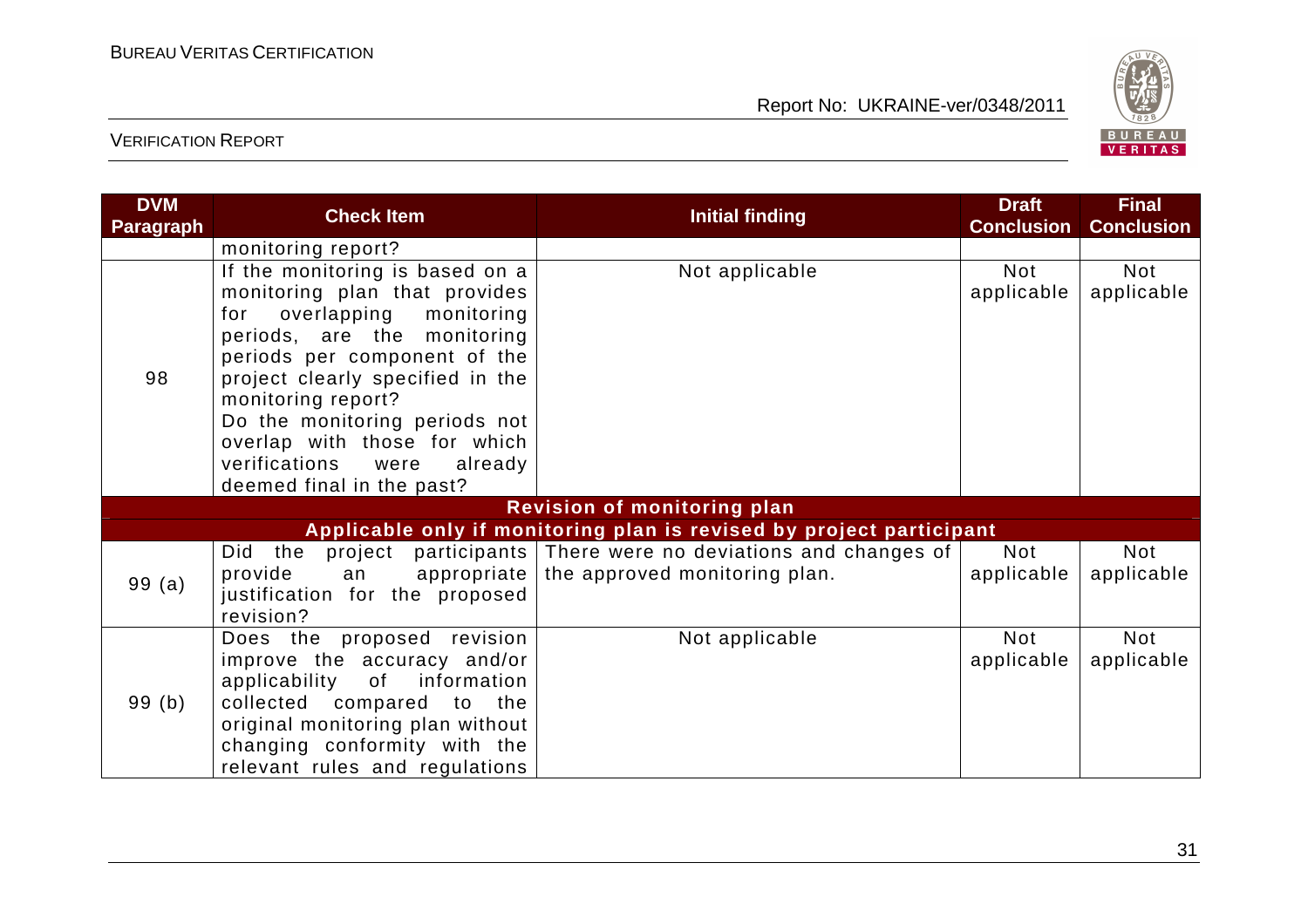

| <b>DVM</b><br><b>Paragraph</b> | <b>Check Item</b>                                                                                                                                                                 | <b>Initial finding</b>                                                                                                                                                                                                                                                                                                                                                                                                                                                                                               | <b>Draft</b><br><b>Conclusion</b> | <b>Final</b><br><b>Conclusion</b> |
|--------------------------------|-----------------------------------------------------------------------------------------------------------------------------------------------------------------------------------|----------------------------------------------------------------------------------------------------------------------------------------------------------------------------------------------------------------------------------------------------------------------------------------------------------------------------------------------------------------------------------------------------------------------------------------------------------------------------------------------------------------------|-----------------------------------|-----------------------------------|
|                                | establishment<br>of<br>the<br>for<br>monitoring plans?                                                                                                                            |                                                                                                                                                                                                                                                                                                                                                                                                                                                                                                                      |                                   |                                   |
|                                |                                                                                                                                                                                   | Data management                                                                                                                                                                                                                                                                                                                                                                                                                                                                                                      |                                   |                                   |
| 101 (a)                        | Is the implementation of data<br>collection<br>procedures<br>-in<br>accordance with the monitoring<br>plan, including the quality<br>control and quality assurance<br>procedures? | The implementation of data collection<br>procedures, including the quality control<br>and quality assurance procedures, are in<br>accordance with the PDD and the<br>determined monitoring plan.<br>CAR09<br>Please, in the section B.3 of the MR<br>provide the description<br>of<br>all<br>abbreviations and abridgements when<br>first mentioned.<br><b>CAR10</b><br>Please, add to the MR information<br>concerning involvement of the<br>third<br>parties in the monitoring in the<br>framework of the project. | <b>CAR09</b><br><b>CAR10</b>      | OK<br><b>OK</b>                   |
| 101(b)                         | function<br>the<br>0f<br>the<br>Is.<br>equipment,<br>monitoring<br>including its calibration status,<br>is in order?                                                              | All the equipment, involved in the project<br>monitoring, operated, was calibrated and<br>maintained according to manufacturer's<br>instructions<br>and standards of the<br>industry.<br><b>CAR11</b><br>The information provided in the section                                                                                                                                                                                                                                                                     | <b>CAR11</b>                      | <b>OK</b>                         |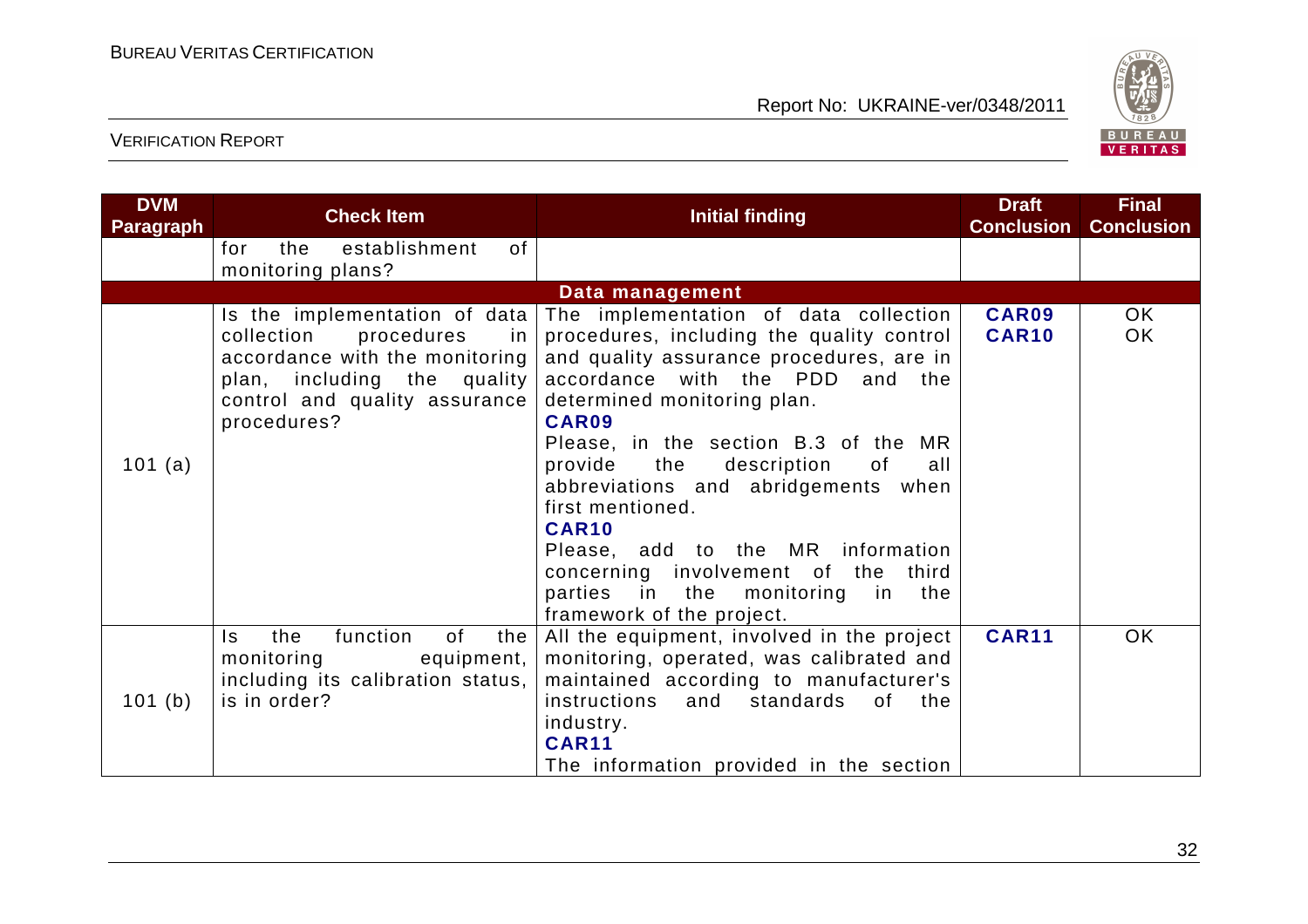

| <b>DVM</b><br><b>Paragraph</b> | <b>Check Item</b>                                                                                             | <b>Initial finding</b>                                                                                                                                                                                                                                                                                                                                                                                                                                                                                                                                                                            | <b>Draft</b><br><b>Conclusion</b> | <b>Final</b><br><b>Conclusion</b> |
|--------------------------------|---------------------------------------------------------------------------------------------------------------|---------------------------------------------------------------------------------------------------------------------------------------------------------------------------------------------------------------------------------------------------------------------------------------------------------------------------------------------------------------------------------------------------------------------------------------------------------------------------------------------------------------------------------------------------------------------------------------------------|-----------------------------------|-----------------------------------|
|                                |                                                                                                               | C.3 is irrelevant for involvement of the<br>third parties in the monitoring in the<br>framework of the project. Please, add the<br>information concerning<br>measuring<br>equipment to the corresponding section<br>of the MR.                                                                                                                                                                                                                                                                                                                                                                    |                                   |                                   |
| 101 $(c)$                      | Are the evidence and records<br>used<br>for<br>the<br>monitoring  <br>in a traceable<br>maintained<br>manner? | All the information that is necessary for<br>GHG emission reductions monitoring is<br>stored in paper and/or electronic formats.<br>During the determination process AIE<br>issued the Forward Action Request<br>concerning issuing<br>of documented<br>instruction/order about storage of the<br>data necessary for monitoring and<br>calculation of emission reductions during<br>2 years after last transfer of emission<br>reductions.<br>To clarify this, CL was issued:<br><b>CL02</b><br>Please, submit<br>documented<br>the<br>instruction/order about data storage to<br>AIE for review. | <b>CL02</b>                       | OK.                               |
| 101(d)                         | collection and<br>the<br>data<br>Is.<br>management system for the                                             | The data collection and management<br>system for the project is in accordance<br>project in accordance with the with the PDD and the monitoring plan.                                                                                                                                                                                                                                                                                                                                                                                                                                             | <b>OK</b>                         | <b>OK</b>                         |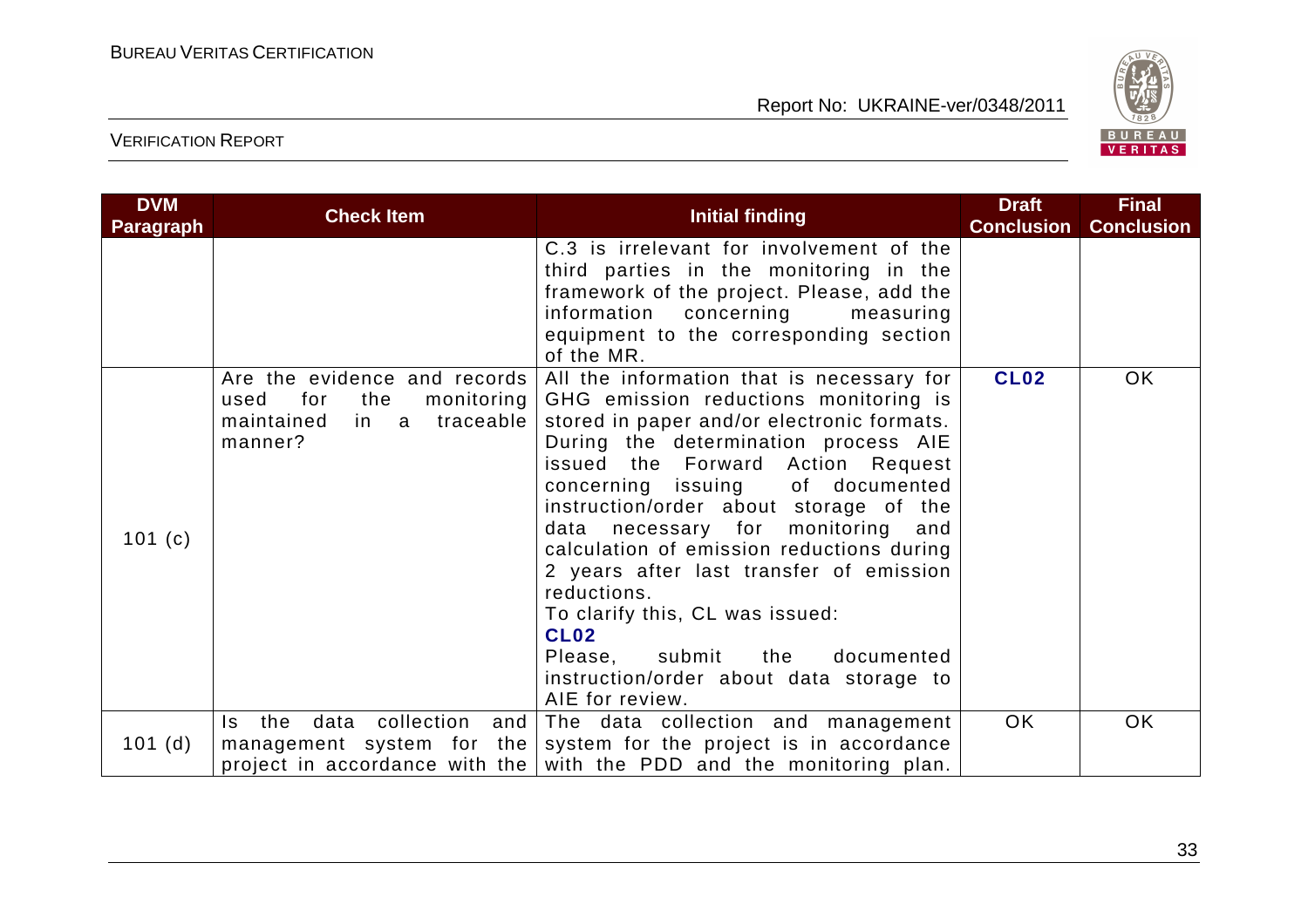

| <b>DVM</b><br><b>Paragraph</b> | <b>Check Item</b>                                                                                                                                                             | <b>Initial finding</b>                                                                                                                                                                  | <b>Draft</b><br><b>Conclusion</b> | <b>Final</b><br><b>Conclusion</b> |
|--------------------------------|-------------------------------------------------------------------------------------------------------------------------------------------------------------------------------|-----------------------------------------------------------------------------------------------------------------------------------------------------------------------------------------|-----------------------------------|-----------------------------------|
|                                | monitoring plan?                                                                                                                                                              | verification team confirms<br>The<br>the<br>effectiveness of the existing management<br>and operating systems and considers<br>them suitable for reliable monitoring of<br>the project. |                                   |                                   |
|                                |                                                                                                                                                                               | Verification regarding programs of activities (additional elements for assessment)                                                                                                      |                                   |                                   |
| 102                            | Is any JPA that has not been<br>added to the JI PoA not<br>verified?                                                                                                          | Not applicable                                                                                                                                                                          | <b>Not</b><br>applicable          | <b>Not</b><br>applicable          |
| 103                            | Is the verification based on the<br>monitoring reports of all JPAs<br>to be verified?                                                                                         | Not applicable                                                                                                                                                                          | <b>Not</b><br>applicable          | <b>Not</b><br>applicable          |
| 103                            | Does the verification ensure<br>the<br>accuracy<br>and<br>conservativeness<br>the<br>0f<br>reductions<br>emission<br>or<br>enhancements of removals<br>generated by each JPA? | Not applicable                                                                                                                                                                          | <b>Not</b><br>applicable          | <b>Not</b><br>applicable          |
| 104                            | Does the monitoring period not<br>with<br>overlap<br>previous<br>monitoring periods?                                                                                          | Not applicable                                                                                                                                                                          | <b>Not</b><br>applicable          | <b>Not</b><br>applicable          |
| 105                            | the AIE learns<br>lf.<br>0f<br>an<br>erroneously included JPA, has<br>the AIE informed the JISC of<br>its findings in writing?                                                | Not applicable                                                                                                                                                                          | <b>Not</b><br>applicable          | <b>Not</b><br>applicable          |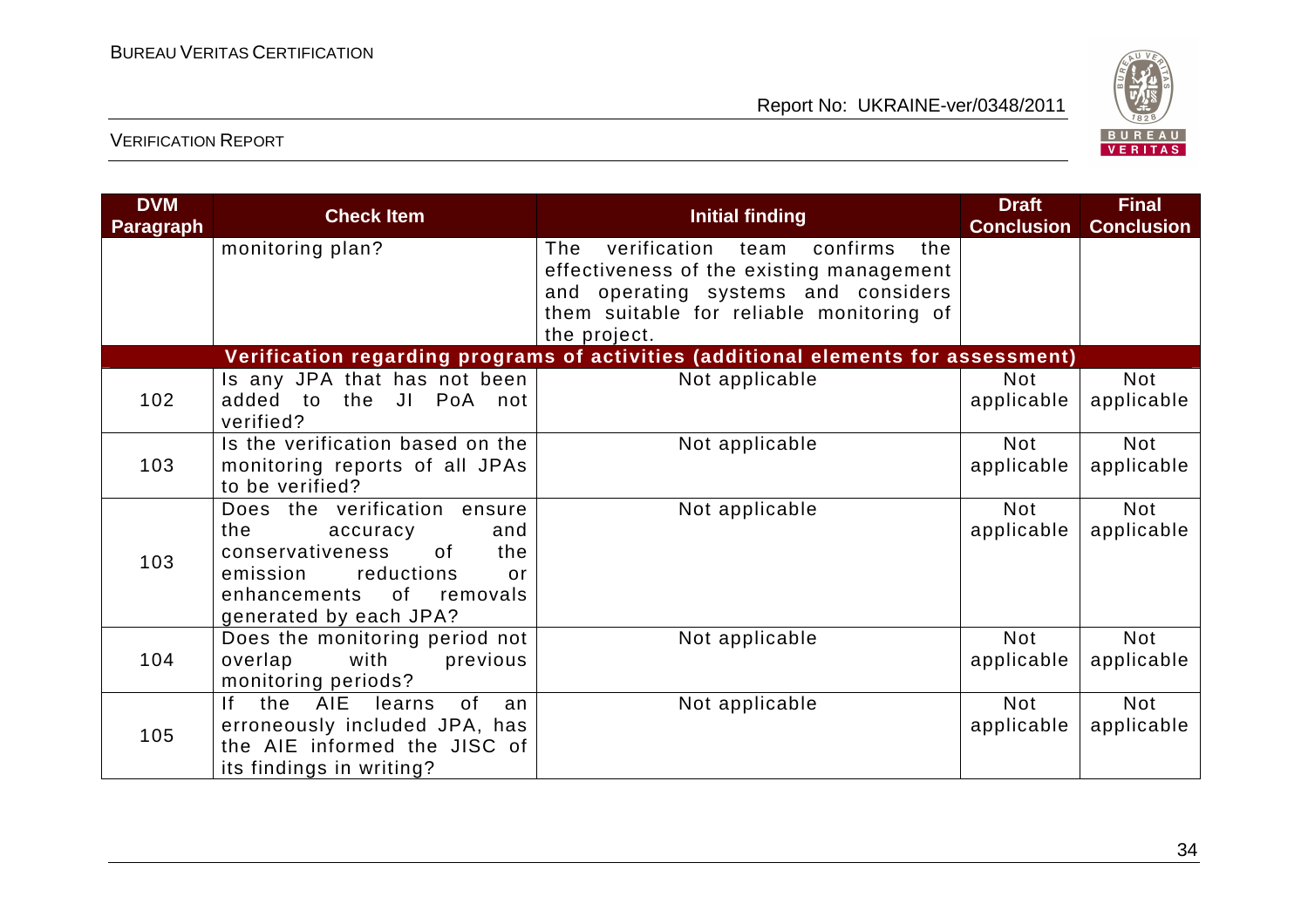

| <b>DVM</b><br><b>Paragraph</b> | <b>Check Item</b>                                                                                                                                                                                                                                                                                                                                                                                                                                                                                                                                                                                                                                                         | Initial finding                          | <b>Draft</b><br><b>Conclusion</b> | <b>Final</b><br><b>Conclusion</b> |
|--------------------------------|---------------------------------------------------------------------------------------------------------------------------------------------------------------------------------------------------------------------------------------------------------------------------------------------------------------------------------------------------------------------------------------------------------------------------------------------------------------------------------------------------------------------------------------------------------------------------------------------------------------------------------------------------------------------------|------------------------------------------|-----------------------------------|-----------------------------------|
|                                |                                                                                                                                                                                                                                                                                                                                                                                                                                                                                                                                                                                                                                                                           |                                          |                                   |                                   |
|                                |                                                                                                                                                                                                                                                                                                                                                                                                                                                                                                                                                                                                                                                                           | Applicable to sample-based approach only |                                   |                                   |
| 106                            | sampling<br>Does<br>the<br>plan<br>prepared by the AIE:<br>Describe<br>sample<br>(a)<br>its<br>selection, taking into<br>account that:<br>(i) For each verification that<br>sample-based<br>uses<br>a<br>approach, the<br>sample<br>selection shall be sufficiently<br>representative of the JPAs in<br>the JI PoA such extrapolation<br>to all JPAs identified for that<br>verification is<br>reasonable,<br>taking<br>into into<br>account<br>differences<br>the<br>among<br>characteristics of JPAs, such<br>as:<br>- The types of JPAs;<br>- The complexity of the<br>applicable technologies<br>and/or measures used;<br>- The geographical location<br>of each JPA; | Not applicable                           | <b>Not</b><br>applicable          | Not<br>applicable                 |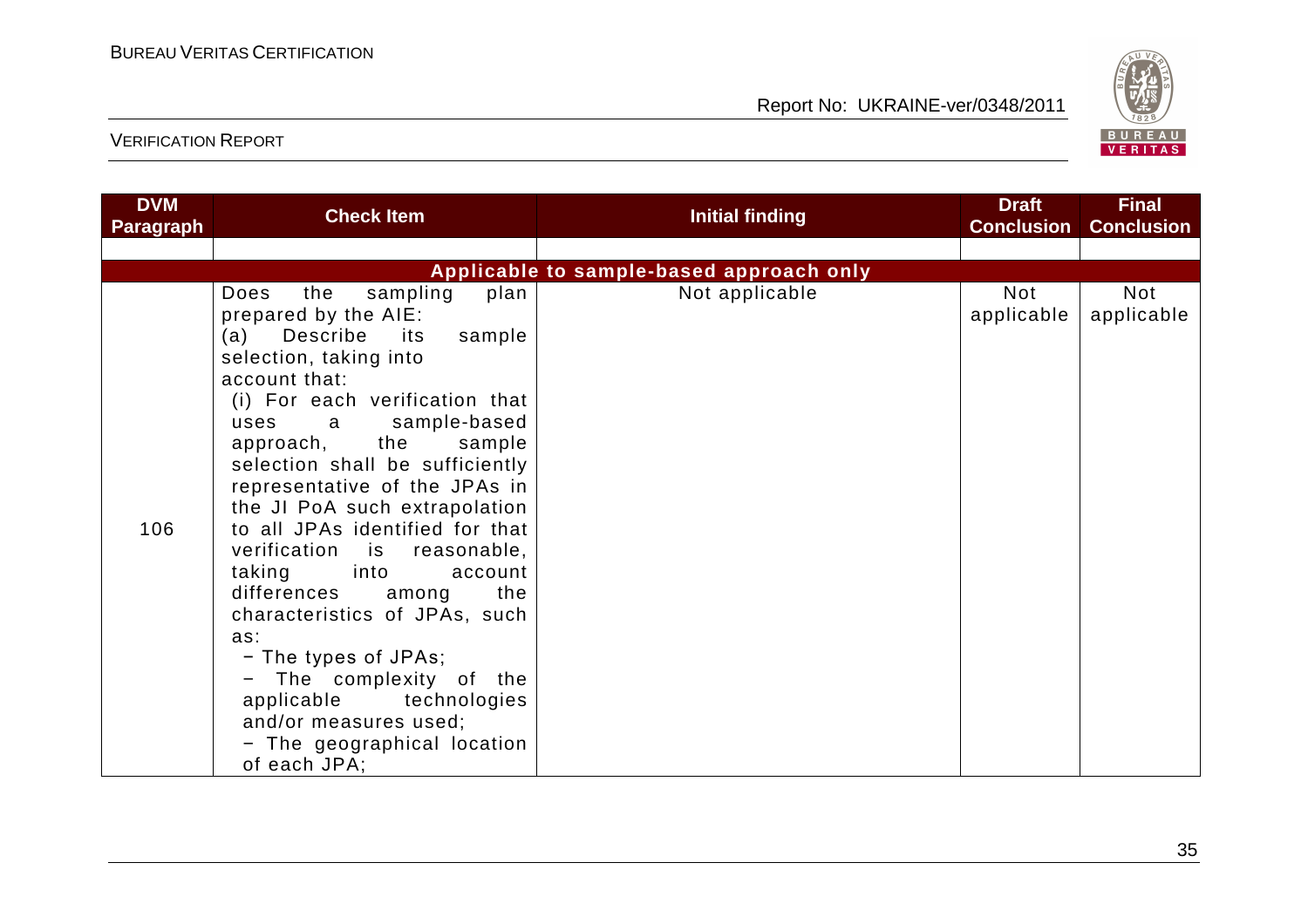

| <b>DVM</b><br><b>Paragraph</b> | <b>Check Item</b>                                                                                                                                                                                                                                                                                         | <b>Initial finding</b> | <b>Draft</b><br><b>Conclusion</b> | <b>Final</b><br><b>Conclusion</b> |
|--------------------------------|-----------------------------------------------------------------------------------------------------------------------------------------------------------------------------------------------------------------------------------------------------------------------------------------------------------|------------------------|-----------------------------------|-----------------------------------|
|                                | - The amounts of expected<br>emission reductions of the<br>JPAs being verified;<br>- The number of JPAs for<br>which emission reductions<br>are being verified;<br>- The length of monitoring<br>periods of the JPAs being<br>verified; and<br>- The samples selected for<br>prior verifications, if any? |                        |                                   |                                   |
| 107                            | Is the sampling plan ready for<br>publication<br>through<br>the<br>secretariat along with<br>the<br>verification<br>report<br>and<br>supporting documentation?                                                                                                                                            | Not applicable         | Not<br>applicable                 | Not<br>applicable                 |
| 108                            | the AIE made<br>Has<br>site<br>inspections of at least<br>the<br>square root of the number of<br>total JPAs, rounded to the<br>upper whole number? If the<br>AIE makes no site inspections<br>or fewer site inspections than<br>the square root of the number<br>of total JPAs, rounded to the            | Not applicable         | <b>Not</b><br>applicable          | Not<br>applicable                 |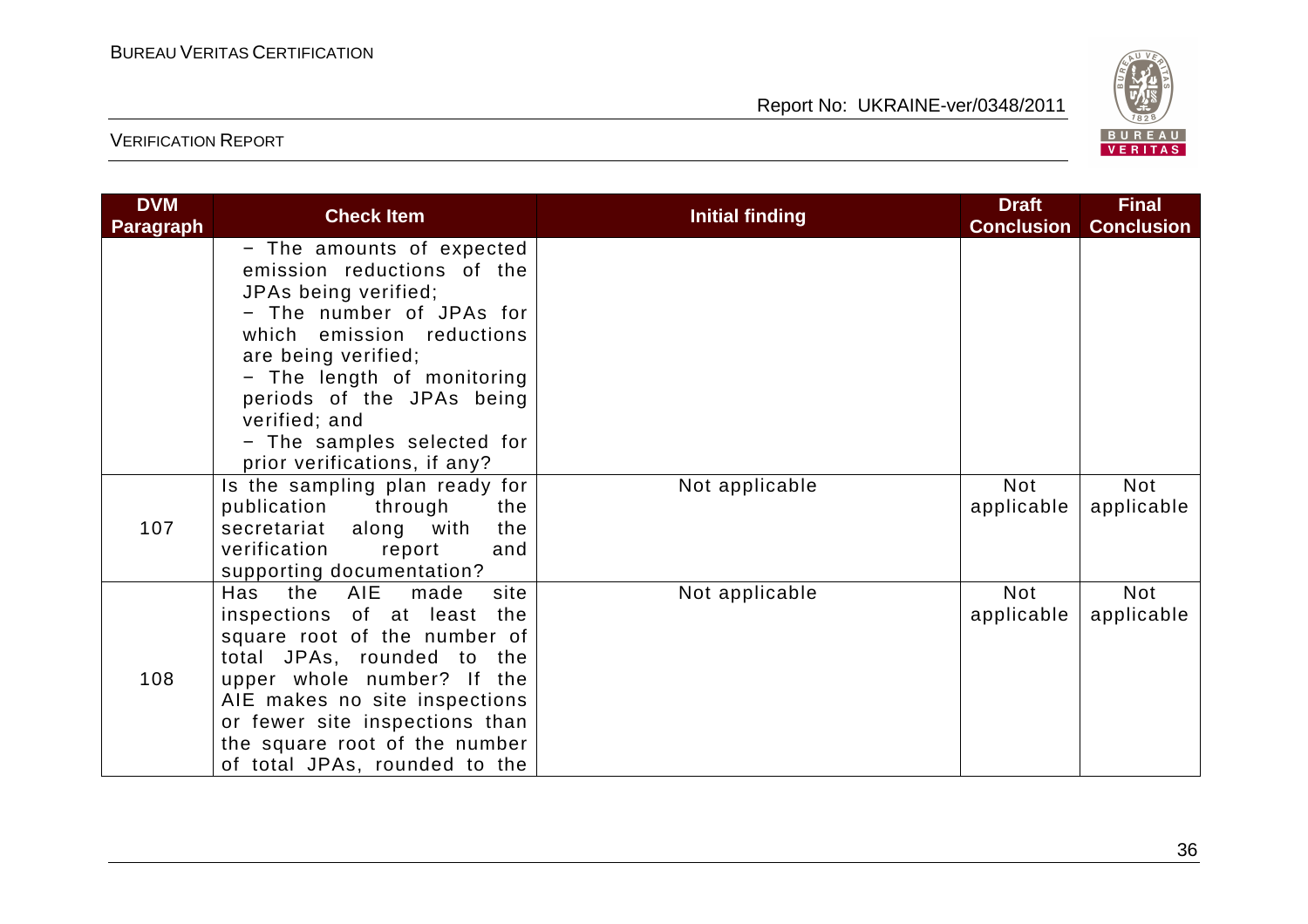

| <b>DVM</b><br><b>Paragraph</b> | <b>Check Item</b>                                                                                                                                                                                                                                 | <b>Initial finding</b> | <b>Draft</b><br><b>Conclusion</b> | <b>Final</b><br><b>Conclusion</b> |
|--------------------------------|---------------------------------------------------------------------------------------------------------------------------------------------------------------------------------------------------------------------------------------------------|------------------------|-----------------------------------|-----------------------------------|
|                                | whole number, then<br>upper<br>the AIE<br>provide<br>does<br>a<br>reasonable explanation<br>and<br>justification?                                                                                                                                 |                        |                                   |                                   |
| 109                            | Is the sampling plan available<br>submission to<br>the<br>for<br>secretariat for the JISC's ex<br>ante assessment? (Optional)                                                                                                                     | Not applicable         | Not<br>applicable                 | <b>Not</b><br>applicable          |
| 110                            | the AIE<br>learns<br>0f<br>lf.<br>$\mathbf{a}$<br>fraudulently included JPA, a<br>fraudulently monitored JPA or<br>an inflated number of emission<br>reductions claimed in a JI PoA,<br>has the AIE informed the JISC<br>of the fraud in writing? | Not applicable         | Not<br>applicable                 | <b>Not</b><br>applicable          |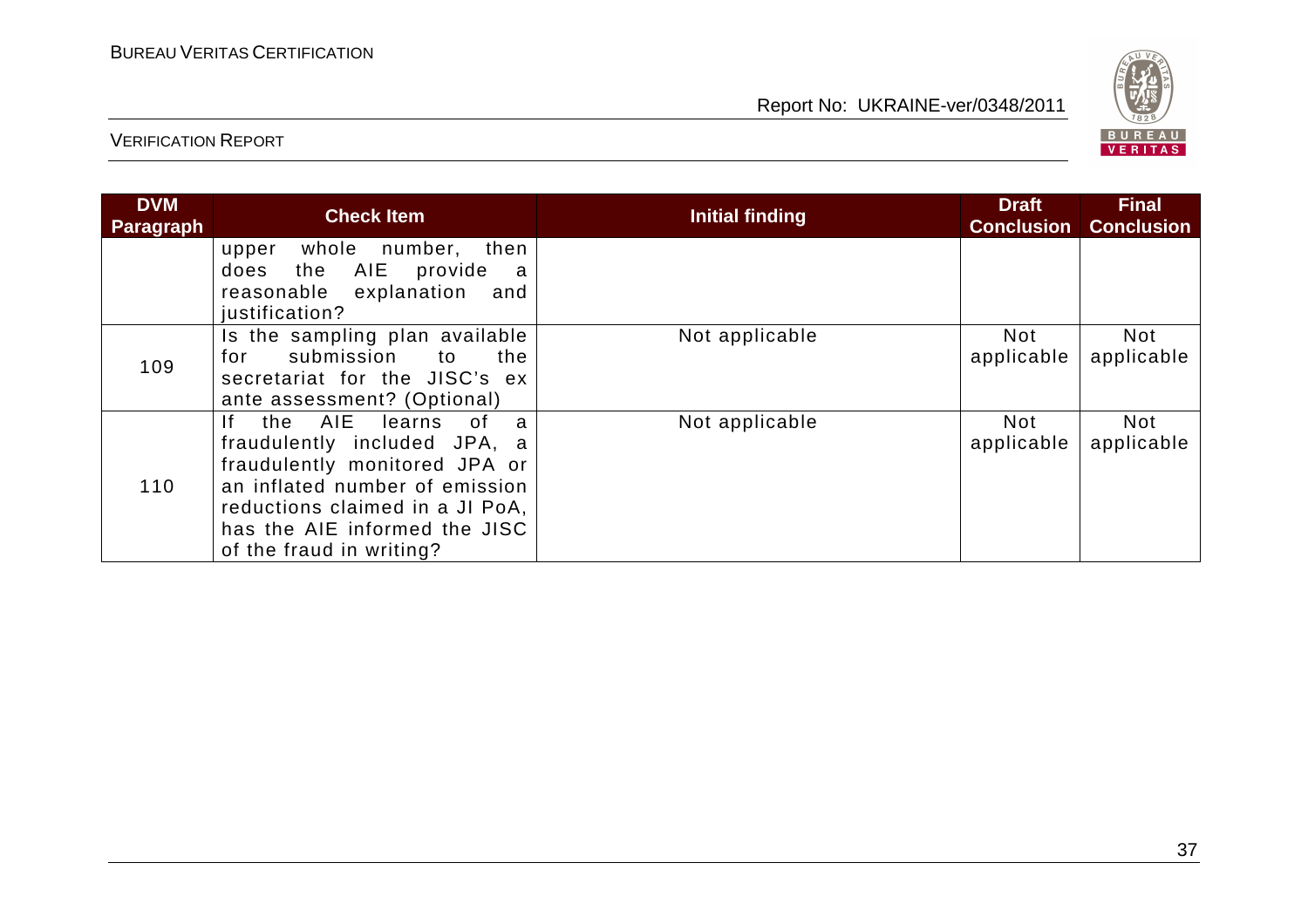

#### VERIFICATION REPORT

#### **Table 2. Resolution of Corrective Action and Clarification Requests**

| Draft report clarifications and<br>corrective action requests by<br>verification team                                                                                                                                                                                         | Ref. to<br>checklist<br>question<br>in table 1 | Summary of project participant<br>response                                                                                                                                                                                                                                                                                              | <b>Verification team</b><br>conclusion                                                                                                                                                          |
|-------------------------------------------------------------------------------------------------------------------------------------------------------------------------------------------------------------------------------------------------------------------------------|------------------------------------------------|-----------------------------------------------------------------------------------------------------------------------------------------------------------------------------------------------------------------------------------------------------------------------------------------------------------------------------------------|-------------------------------------------------------------------------------------------------------------------------------------------------------------------------------------------------|
| <b>CAR01</b><br>Please, submit the written project<br>approval by the sponsor Party.<br>Please, add the relevant information<br>concerning project approval to the<br>respective section of the Monitoring<br>Report.                                                         | 90                                             | The project was approved by the<br>Party<br>which<br>sponsor<br><b>IS</b><br>Switzerland<br>with<br>Letter<br>0f.<br>Approval № J294-0485, issued by<br>the Federal<br>Office for<br>the<br>(FOEN)<br>Environment<br>dated<br>28/06/2011.<br>The respective letter of approval<br>was submitted to the verification<br>team for review. | The project approval by<br>the sponsor Party was<br>reviewed. The issue is<br>closed on the basis of the<br>documentation<br>provided<br>corresponding<br>and<br>corrections made in the<br>MR. |
| <b>CAR02</b><br>Please, indicate in the MR if the<br>emission<br>actual<br>amount<br>0f<br>reductions, achieved during the<br>monitoring period, differs form the<br>amount foreseen and specified in<br>the determined PDD. If yes, please,<br>indicate the reason for this. | 92                                             | The actual amount of emission<br>reductions<br>the<br>monitoring<br>in<br>period does not differ from values<br>indicated<br>were<br>in the<br>that<br>determined PDD, version 02. This<br>information was also added to the<br>MR 02.                                                                                                  | The issue is closed on the<br>basis of the information<br>provided<br>the<br>and<br>corrections made in the<br>MR version 02.                                                                   |
| <b>CAR03</b><br>of GHG<br>emission<br>The<br>amount<br>the MR<br>reductions<br>indicated in                                                                                                                                                                                   | 92                                             | The value of emission reductions<br>MR.<br>the<br>indicated<br>and<br>the<br>supplementary Excel files were                                                                                                                                                                                                                             | The issue is closed taking<br>into<br>the<br>account<br>corrections made in the                                                                                                                 |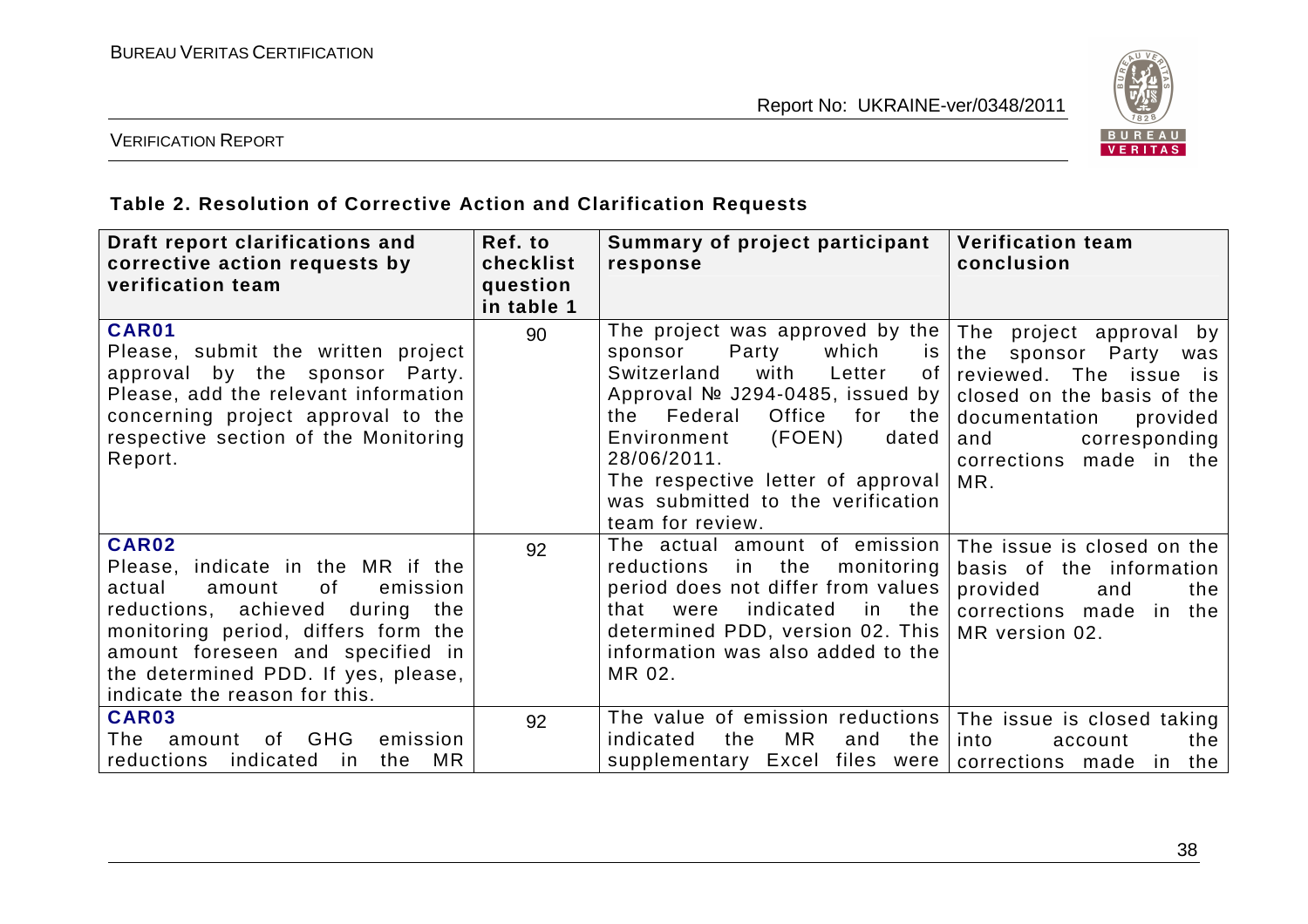

| version 01 is not equal to the one<br>specified in the supplementary<br>Excel file. Please, make corrections<br>in the MR.                                                                                                                                                      |    | The<br>checked.<br>necessary<br>corrections were made in the MR<br>version 02.                                                                                                                                                                                                                                                                                                                                                                                                                                                 | MR.                                                                                                                            |
|---------------------------------------------------------------------------------------------------------------------------------------------------------------------------------------------------------------------------------------------------------------------------------|----|--------------------------------------------------------------------------------------------------------------------------------------------------------------------------------------------------------------------------------------------------------------------------------------------------------------------------------------------------------------------------------------------------------------------------------------------------------------------------------------------------------------------------------|--------------------------------------------------------------------------------------------------------------------------------|
| CAR04<br>Please, indicate in the section B.2.2<br>of the MR only the parameters that<br>are controlled during the monitoring<br>period and are used to calculate<br>baseline emissions in accordance<br>with the monitoring plan, included in<br>the determined PDD version 02. | 94 | According to the monitoring plan,<br>included in the determined PDD<br>02,<br>the<br>following<br>version<br>parameters, that are controlled<br>during the monitoring period and<br>are used to calculate baseline<br>emissions, must be monitored:<br>- net volume of electricity coming<br>into the main-line electrical grid<br>in the monitoring period;<br>- $CO2$ emission factor for the<br>unified power grid of Ukraine for<br>the monitoring period.<br>The necessary corrections were<br>made in the MR version 02. | The issue is closed on the<br>basis of the explanations<br>provided<br>the<br>and<br>corrections made in the<br>MR version 02. |
| <b>CAR05</b><br>Please, specify in the Table "Fixed<br>parameters that are not controlled<br>during the monitoring period" for<br>each parameter the period of time<br>during which it was determined.                                                                          | 94 | The issue was addressed in the<br>MR version 02. The Table "Fixed"<br>parameters that are not controlled<br>during the monitoring period" now<br>contains<br>the<br>information<br>concerning period of time during<br>which<br>each<br>parameter<br>was<br>determined.                                                                                                                                                                                                                                                        | The issue is closed based<br>on the corrections made in<br>the MR version 02.                                                  |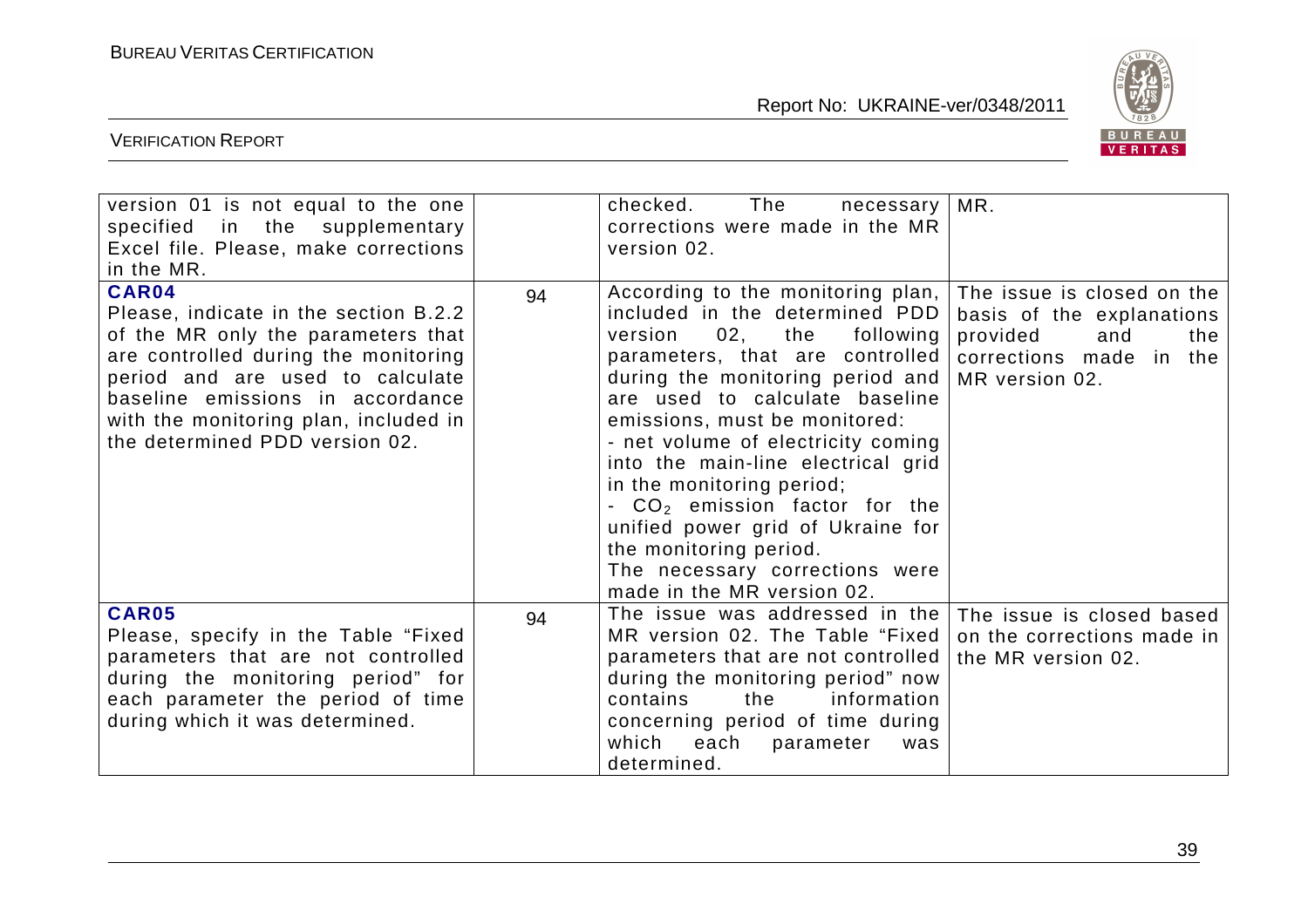

| CAR06<br>Table<br>Please,<br>in the<br>"Fixed<br>parameters that are not controlled<br>the<br>monitoring<br>period"<br>during<br>specify for each parameter the<br>values used to calculate emission<br>reductions for the monitoring period.                                                                                | 95(a) | The necessary corrections were<br>made in the MR version 02. The<br>values of each parameter used to<br>calculate emission reductions for<br>the monitoring<br>period<br>.were<br>added to the Table "Fixed<br>parameters that are not controlled<br>during the monitoring period".                                                 | The MR version 02 was<br>checked. The issue is<br>closed on the basis of the<br>correction provided.         |
|------------------------------------------------------------------------------------------------------------------------------------------------------------------------------------------------------------------------------------------------------------------------------------------------------------------------------|-------|-------------------------------------------------------------------------------------------------------------------------------------------------------------------------------------------------------------------------------------------------------------------------------------------------------------------------------------|--------------------------------------------------------------------------------------------------------------|
| <b>CAR07</b><br>MR.<br>Please,<br>adjust<br>the<br>in.<br>accordance with the monitoring plan<br>provided in the PDD version 02.<br>Please, add to the section B the<br>information concerning data sources<br>and actual monitoring frequency for<br>each parameter used for baseline<br>and project emissions calculation. | 95(b) | The issue was addressed in the<br>MR version 02. The information<br>concerning data sources and<br>actual monitoring frequency for<br>each parameter used for baseline<br>and project emissions calculation,<br>in accordance with the monitoring<br>plan specified in the PDD version<br>02 was provided.                          | The MR version 02 was<br>checked. The issue is<br>closed on the basis of the<br>correction provided.         |
| <b>CAR08</b><br>Please, in the section B of the MR<br>provide<br>clear<br>and<br>traceable<br>references to the data sources for<br>the following parameters:<br>- total volume of electricity corona<br>losses in the main-line electricity<br>grid in the monitoring period;<br>- total volume of electricity corona       | 95(c) | The necessary references to the<br>data sources for total volume of<br>electricity corona losses in the<br>main-line electricity grid in the<br>monitoring period, total volume of<br>electricity corona losses in the<br>main-line electricity grid in the<br>baseline period; $CO2$ emission<br>factor for the unified power grid | The MR version 02 was<br>checked.<br>The issue<br>is i<br>closed on the basis of the<br>correction provided. |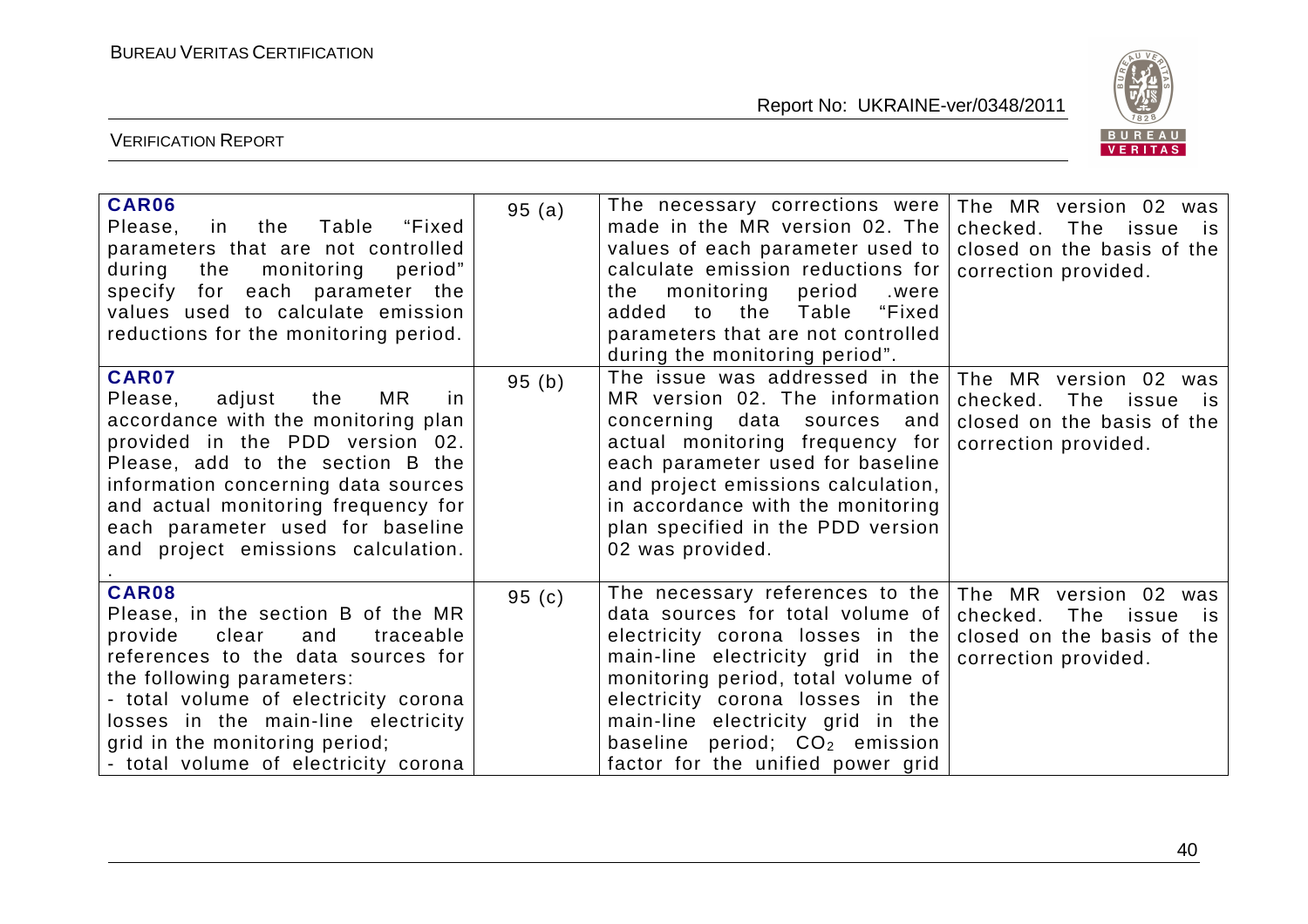

| losses in the main-line electricity<br>grid in the baseline period;<br>$-$ CO <sub>2</sub> emission factor for the unified<br>power grid of Ukraine for the<br>monitoring period.                                                                                                     |         | of Ukraine for the monitoring<br>period were added to the MR<br>version 02.                                                                                                                                                                                                     |                                                                                                         |
|---------------------------------------------------------------------------------------------------------------------------------------------------------------------------------------------------------------------------------------------------------------------------------------|---------|---------------------------------------------------------------------------------------------------------------------------------------------------------------------------------------------------------------------------------------------------------------------------------|---------------------------------------------------------------------------------------------------------|
| CAR09<br>Please, in the section B.3 of the MR<br>provide the description of all<br>abbreviations and<br>abridgements<br>when first mentioned.                                                                                                                                         | 101 (a) | The necessary description for all<br>abbreviations and abridgements<br>was added to the MR version 02.                                                                                                                                                                          | The MR version 02 was<br>The issue is<br>checked.<br>closed on the basis of the<br>correction provided. |
| <b>CAR10</b><br>Please, add to the MR information<br>concerning involvement of the third<br>parties in the monitoring in the<br>framework of the project.                                                                                                                             | 101 (a) | The issue was addressed in the   The issue is closed on the  <br>MR version 02. The required<br>information<br>concerning<br>involvement of the third parties in<br>the monitoring in the framework<br>of the project was added to the<br>section C.3. of the MR version<br>02. | basis of the corrections<br>made in the MR.                                                             |
| <b>CAR11</b><br>The information provided in the<br>section C.3 is<br>irrelevant<br>for<br>involvement of the third parties in<br>the monitoring in the framework of<br>project. Please,<br>the<br>add<br>the<br>information concerning<br>measuring<br>equipment to the corresponding | 101 (b) | The section C.3 was amended<br>taking into account the issue<br>raised.<br>information<br>The<br>concerning measuring equipment<br>was provided in the section B of<br>the MR version 02.                                                                                       | The issue is closed on the<br>basis of the corrections<br>made in the MR.                               |